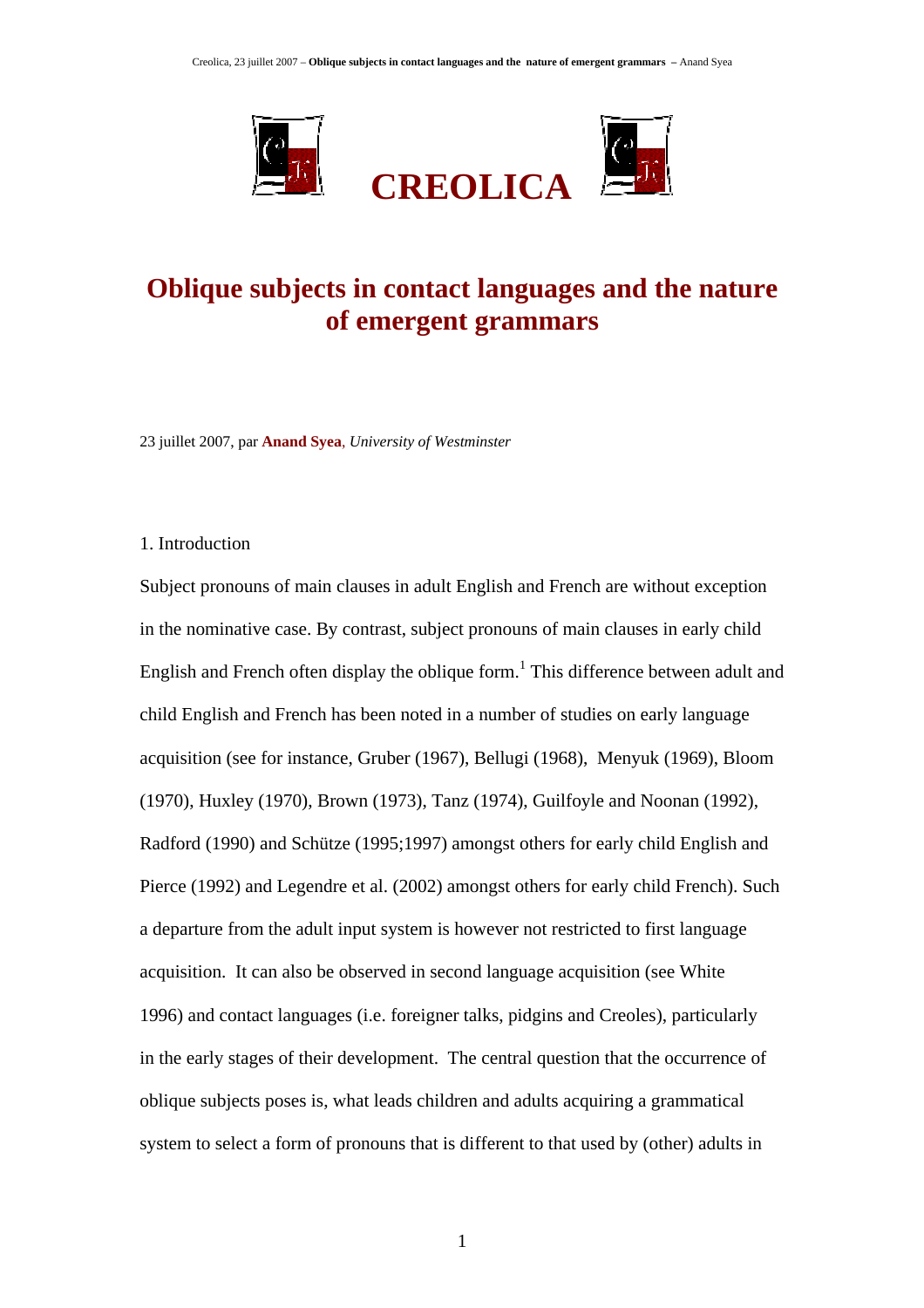the same environment? While this question has been discussed in relation to early child language acquisition in a number of studies (including those listed above), it has rarely been raised in relation to adults learning or creating a language in contact situations (but see Syea 1998) for a discussion of non-nominative/oblique subjects in early St. Kitts creole). Clearly, in order to arrive at a proper understanding of the acquisition of subjects and thereby get further insights into the nature of the emerging grammatical systems, it is both desirable and essential that the empirical base of the study of oblique subjects be extended to include data from contact languages. The goal of this paper is therefore two-fold: first, it presents and discusses oblique subjects in contact languages, particularly in their early stages and second, it proposes an account based on Gruber's (1967) original idea that subjects in early child English are in topic, not subject, position. The essence of what is being proposed here is that the surface form of a subject is a consequence of its distribution in a clause which, in turn, is determined by the features that it bears. An underlying assumption, following recent proposals about the distribution of subjects (see Beghelli and Stowell 1997; Rizzi 1997 amongst others), is that more than one position may be available for an external argument (i.e. the subject) and, which position in a clause it ends up occupying is determined by features that it carries. The distribution and form of subject pronouns can thus be seen in the framework of Minimalism (Chomsky 1995) as being determined by Checking Theory. If correct, this proposal has the advantage of explaining not only why subjects in the early stages of the acquisition of English and French (whether in first, second or contact language acquisition) have oblique rather than nominative form but also why they cannot be expletive (Hyams 1987) or indefinite. It also has interesting consequences for theories of acquisition; in particular, it demonstrates that there are similarities in the way children and adults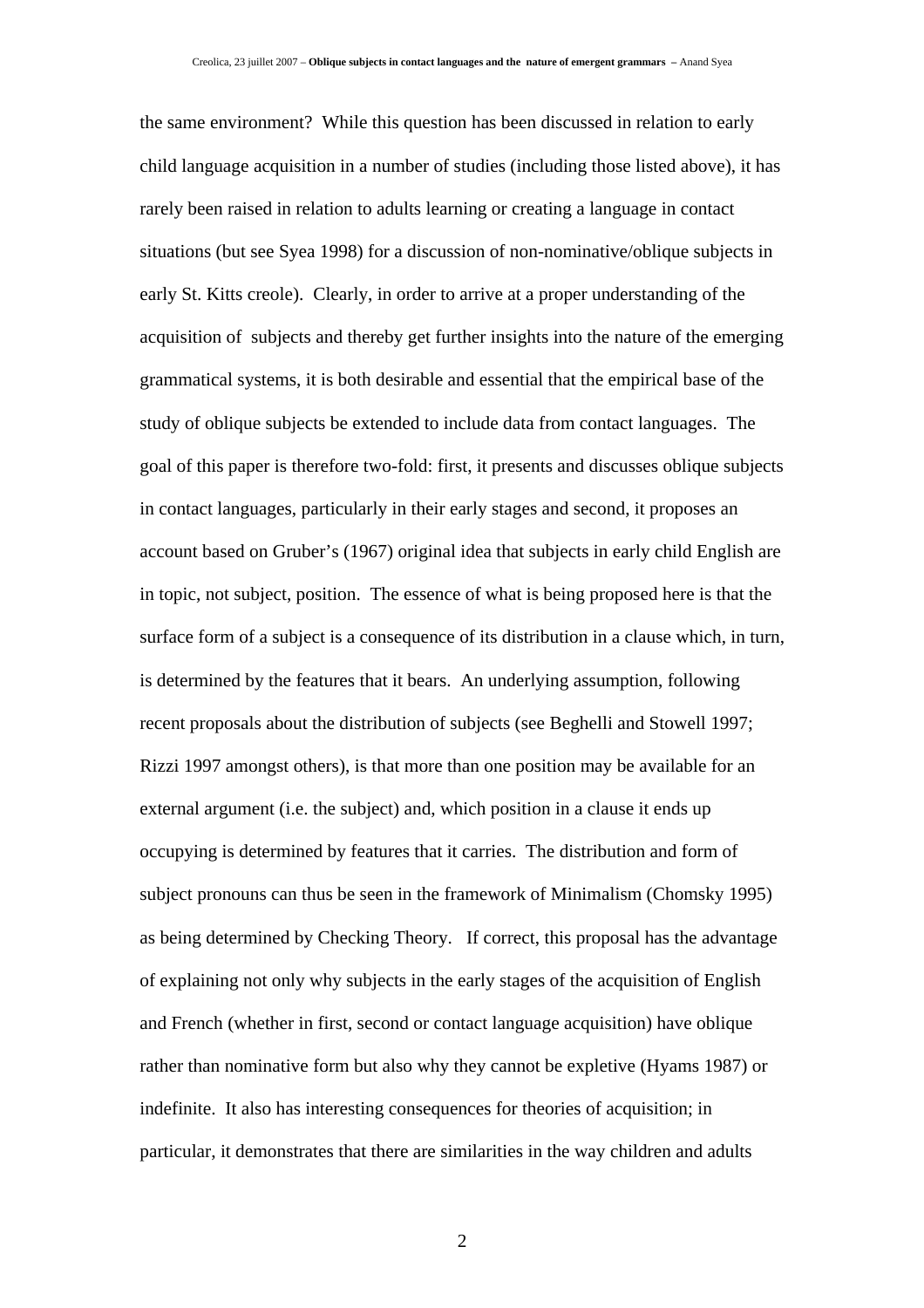acquire subjects. The paper is organised as follows: section 2 presents and discusses data on oblique subjects; section 3 raises the question of whether the phenomenon of oblique subjects is a typical feature of emerging English and French grammatical systems; section 4 reviews several proposals of oblique subjects in early child English and French and argues in favour of Gruber's (1967) topic analysis. It also provides further justification for the external argument in topic position and suggests that both syntactic and pragmatic considerations determine the selection of Topic as the right place for subjects; section 5 concludes the discussion.

2. Data

This section presents and discusses examples of oblique subjects in independent clauses from early child English and French (see examples (1)-(3)) as well as English and French contact languages (see examples (4)-(6)).

a) Early child English (L1)

## (1)a. Him bad dog (Gruber 1967)

- b. Her up in her bed (Huxley 1970)
- c. Me talk (Radford 1990)
- d. Her do that (Radford 1990)
- e. Him does go there (Radford 1990)
- f. Me is lying back (Huxley 1970)
- g. Him hits it with it (Huxley 1970)
- h. Me can have apple? (Radford 1990)
- i. Her would just break it (Huxley 1970)
- j. Us able to make two trees (Huxley 1970)
- k. Them able to go round on their back wheel (Huxley 1970)
- b) Early child French (L1)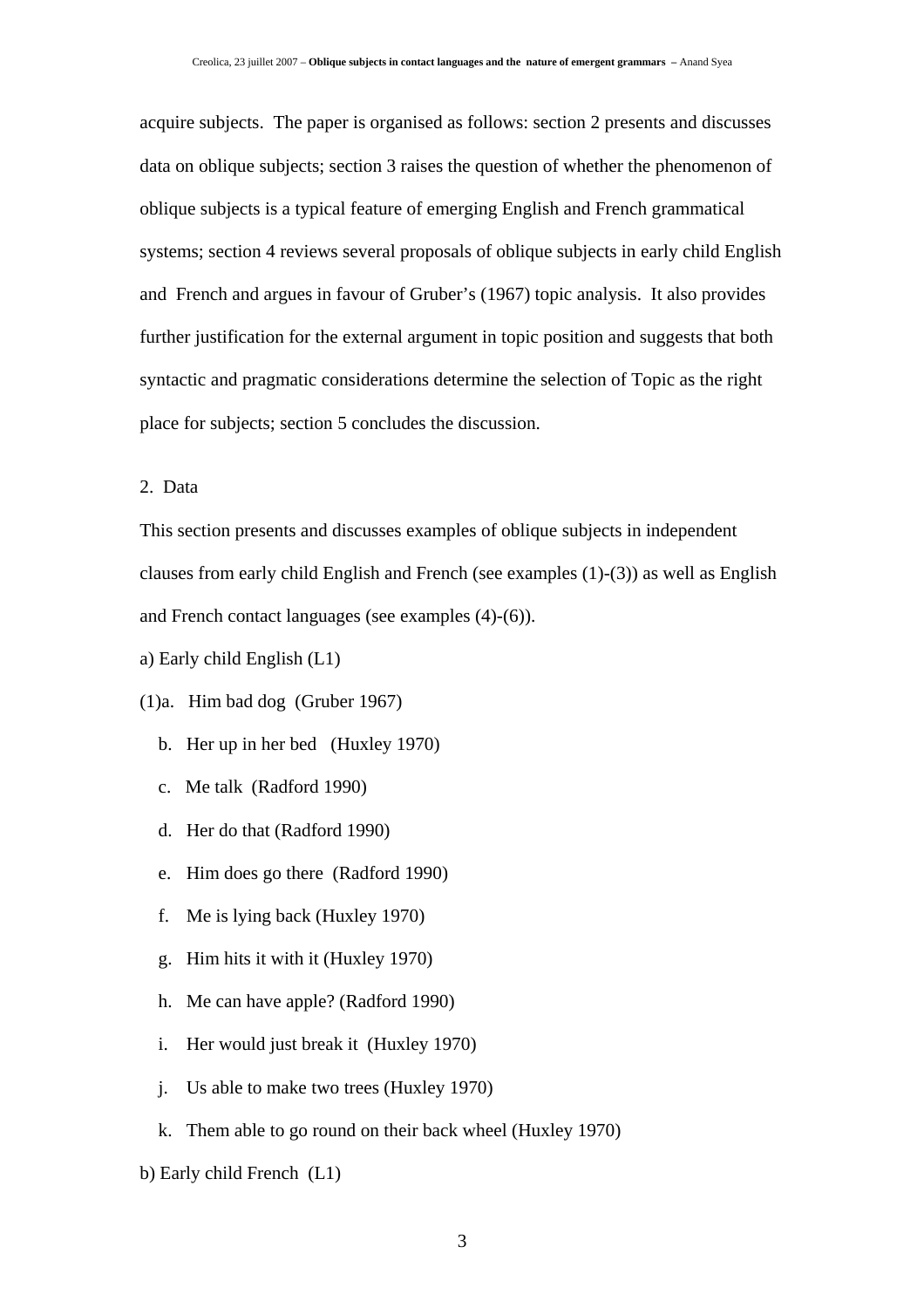- (2)a. Moi pousser (Pierce 1992) me push 'I push'
	- b. Moi dessiner la mer (Pierce 1992) me draw the sea 'I draw the sea'
	- c. Toi venir (Pierce 1992) you come 'You come'
	- d. Aller dedans moi (Pierce 1992) go inside me 'I go inside'
	- e. Moi sais (Pierce 1992) me know 'I know'
	- f. Moi aussi ai fait le rouge (Pierce 1992) me also have make the red 'I too have made the red one'
	- g. Veux crayon moi (Pierce 1992) want pencil me 'I want a/the pencil'
	- h. Est tombé moi (Pierce 1992) is fall me 'I fell down'
	- i. moi l'a oublié (Clark 1985) me it-has forgotten 'I have forgotten it'
	- j. toi le sais (Clark 1985) you it know 'You know it'
	- k. sais tout moi (Clark 1985) know all me 'I know everything'
- c) Early child French (L2)
- (3)a. Toi faire ça (White 1996) you do this/that 'You do this/that'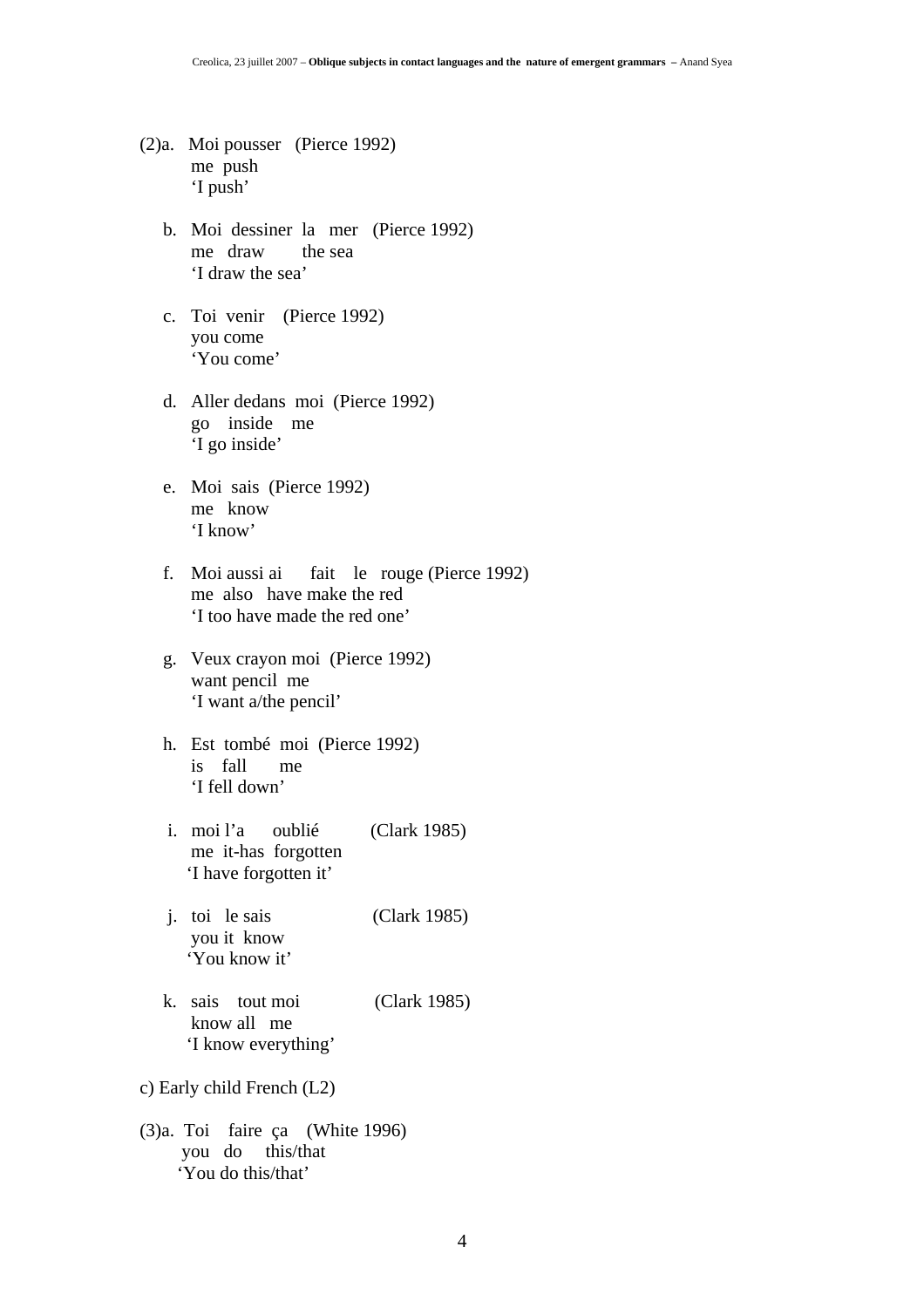- b. Moi chercher (White 1996) me search 'I'm looking'
- c. Toi parle français (White 1996) you speak French 'You speak French'
- d) Contact languages (English-based)
- (4)a. Me bin goo mine foo hitum (St. Kitts; Mathews 1822) I have good mind for hit-him 'I wanted to hit him'
	- b. Me tink, you savee well, who thief me (Jamaican Creole: Lewis 1834) me think you know well who rob me 'I think you know very well who robbed me'
	- c. Me no like for have him Guinea corn always (Barbados; Pinckard 1816) 'I don't like having Guinea corn all the time'
- e) Contact languages (French-based)
- (5)a. Moi fini mouri (Mauritian 1734; Chaudenson 1981) me finish die 'I'm dying' or 'I'm about to die'
	- b. Moi faire bien et vous battez mon corps (Mauritian 1784; Chaudenson 1981 ) me do well and you hit my-body 'I work well and yet you hit me'
	- c. Moi croir itou dans mon coeur (Réunion Creole; Caulier 1742) me believe all in my heart 'I believe all'
- (6)a. La nuit, moi porter kai-kai (New Caledonian Pidgin; Mühlhaüsler 1997) night me carry food 'At night I'll bring food'
	- b. Lui a'iver son village (New Caledonian Pidgin; Mühlhaüsler1997) him arrive his village 'He arrived at his village'
	- c. Toi donner moi cadeau (Vietnamese Pidgin; Mühlhaüsler 1997) you give me gift 'You give/gave me a present'

The data presented above shows oblique subjects occurring in independent clauses.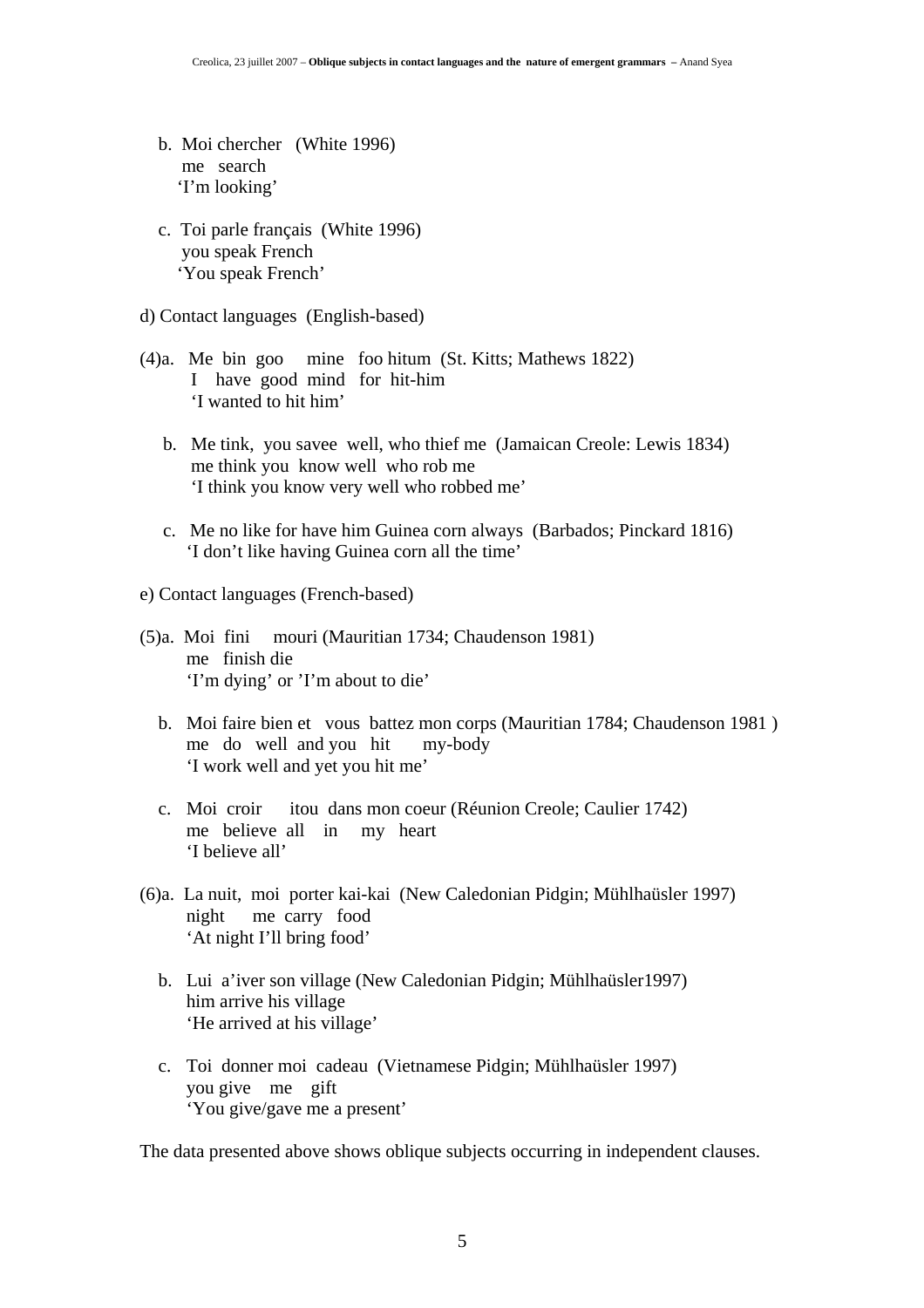These clauses may be verbless, as in (1a,b,j and k) or they may contain verbs which are either finite or non-finite. The finiteness of these clauses in early English and L1 and L2 French is signalled by overt tense and agreement morphology (full or partial) on the verbs (as in  $(1f,g)$ ,  $(2e,g)$  and  $(3c)$ ) or by the presence of an inflected auxiliary (as in  $(1e,f)$  and  $(2f,h)$ ) or a modal auxiliary (as in  $(1h,i)$ ). Their non-finite status, on the other hand, is indicated by the infinitival form of the verbs (as in (2a-d) and (3a,b)).

The status of the verbs in (1c,d) and (4) is less clear however, and often a matter for debate. Such verbs, particularly when they co-occur with an oblique subject, have been treated by some as being non-finite (see Radford 1990; Vainikka 1994 amongst others) and by others as being finite (see Schütze 1997; Ingham 1998). The status of the verbs in (5) and (6), even though they display the French infinitival endings, is also not straightforward particularly given the general absence of a morphological distinction between finite and non-finite verbs in pidgins and creoles.

 Still, what is clear from the examples presented above is that oblique subjects are not restricted to non-finite clauses contrary to what has been suggested in a number of studies (for instance, Radford 1986, 1990;Guilfoyle and Noonan 1988). Rather, they occur in both finite and non-finite independent clauses in early child English and French (L1 and L2), a possibility not available in adult English and perhaps only marginally so in adult French (but see note 2). This clearly raises questions about any direct link between oblique subjects and non-finiteness.

 The data presented in (1)-(6) also shows oblique subjects occurring in more or less the same syntactic environments in both early child language and (emerging) contact languages. The question that arises overall is, why do subjects of independent clauses have the oblique and not the nominative case form? Alternatively, why does the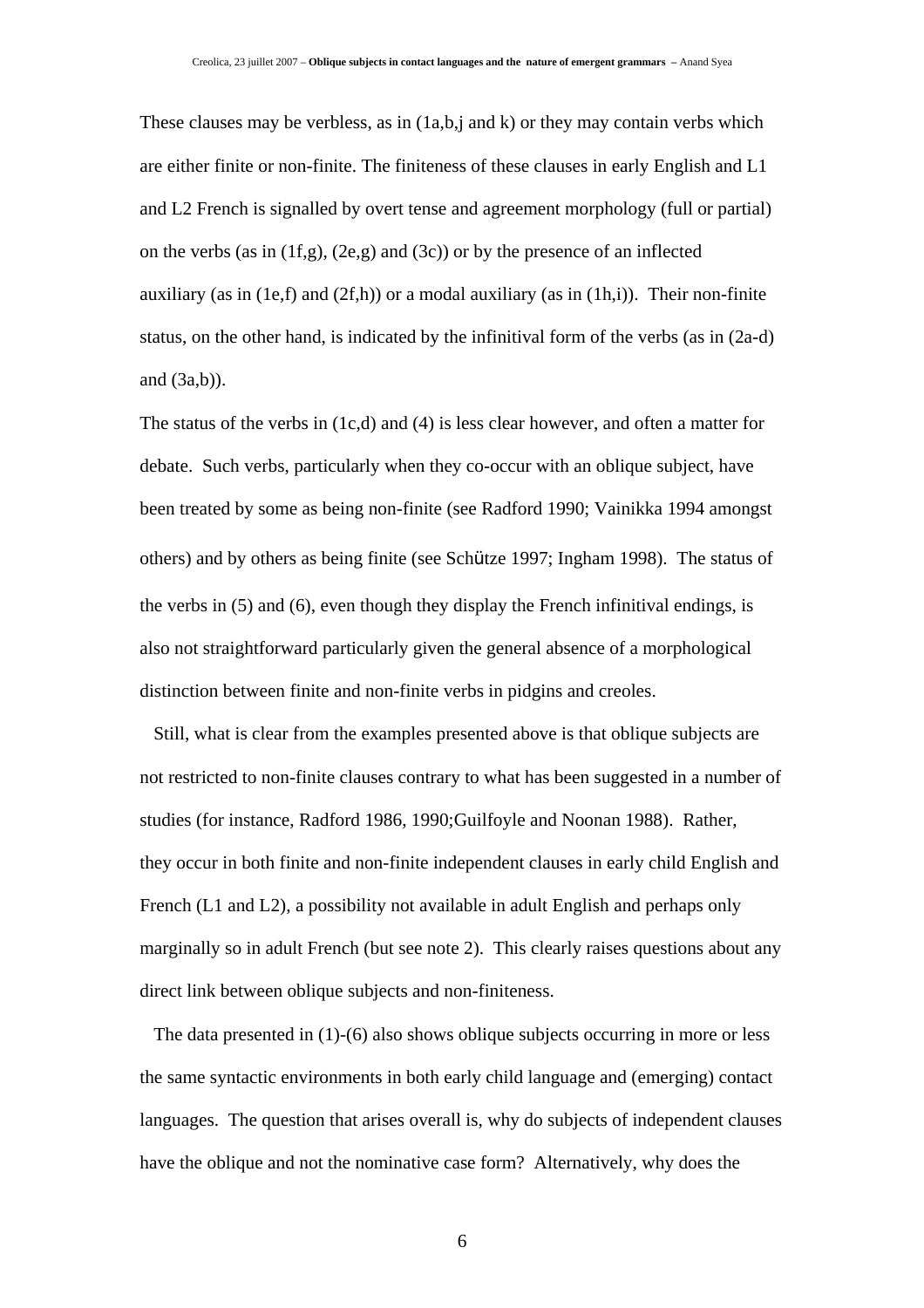language acquisition device reject the correct adult nominative form in favour of the incorrect oblique form? Before turning to this question, it would be useful to try and establish how typical this phenomenon is in emerging grammatical systems.

3. Oblique subjects as a typical feature of emerging grammars

It is clear from the pervasive nature of oblique subjects seen in the examples presented above that they are not mere occasional manifestations that could be explained away as simple production mistakes. Although a certain amount of variation can often be observed in children's (and perhaps adults') form for the subject pronouns, the general trend is on the whole for children to replace (albeit temporarily) the adult nominative form with the oblique form.

 Evidence for this trend comes partly from the numerical difference observed, for instance, in Ingham's (1992) study of nominative and oblique subjects in early child language in which he notes 18 instances of nominative subjects against 179 of oblique, a ratio of almost 1 to 10. (See also Ingham 1998:65 for further discussion). The widespread use of oblique subjects is also noted in Radford (1990) for children under the age of 2. Likewise, an inspection of the first subject pronouns used by Sophie (Fletcher 1985) between the age of 2;4 and 3;5 – see table 1 below - shows a strong preference for oblique subjects up to the age of  $3<sup>3</sup>$ .

|                               |         | Me | We | Our |
|-------------------------------|---------|----|----|-----|
| $\frac{\text{Age}}{2,4}$      |         | ر_ |    |     |
| 3;0                           |         |    |    |     |
| 3;5                           | $\circ$ |    |    |     |
| $\mathbf{m}$ 1.1 $\mathbf{m}$ |         |    |    |     |

Table 1

As can be seen, oblique subjects were prominent in Sophie's early speech but their number dropped dramatically by the age of 3;5. This appears to reflect the general pattern that can be observed across children acquiring English and French at this early stage, although individual variations are occasionally observed.<sup>4</sup>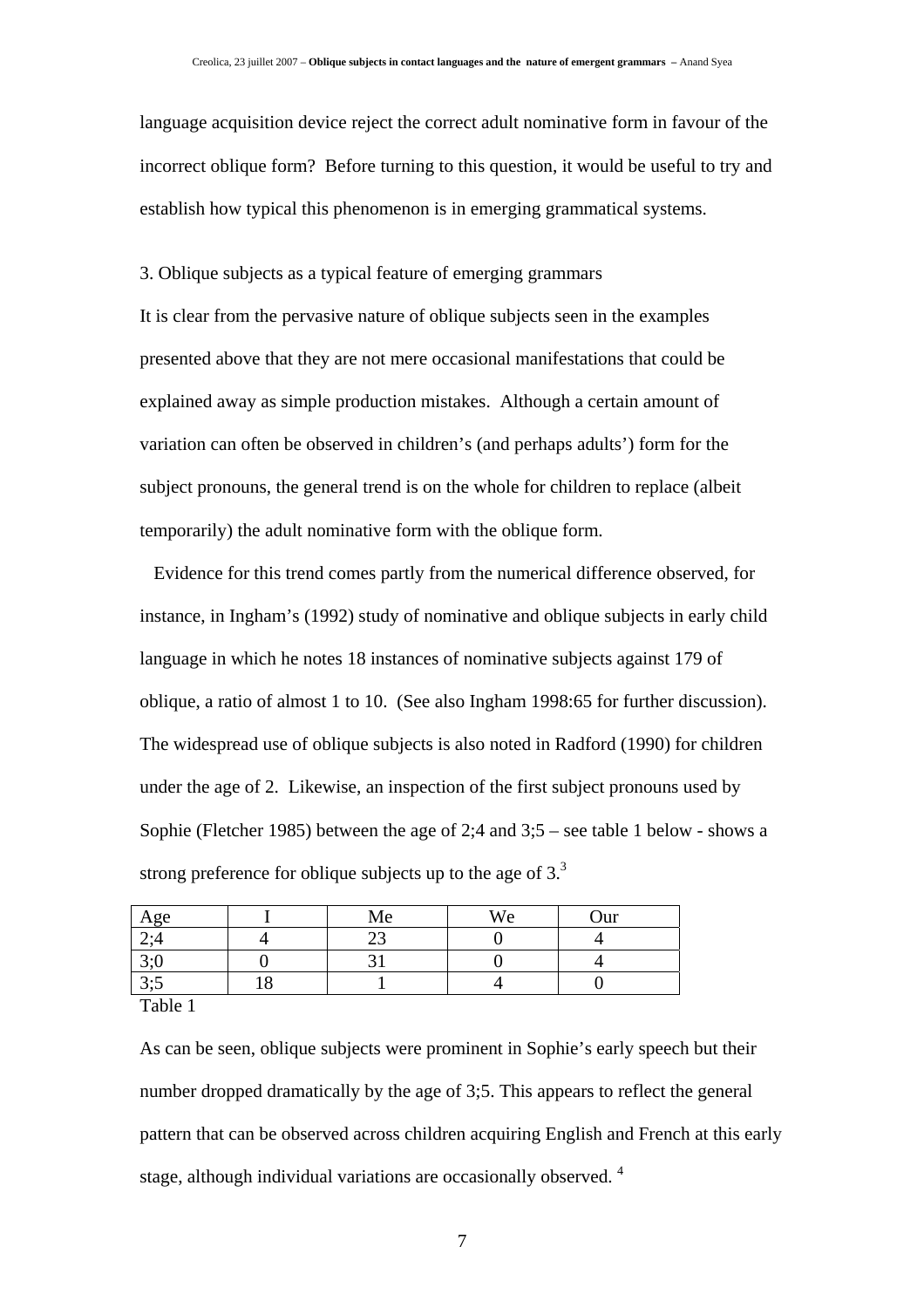Turning to oblique subjects in the early stages of English and French contact languages, here too a similar pattern appears to have existed. Interestingly, many of these languages still retain the oblique form of subjects in independent clauses, although a few (for instance, Mauritian or Mauritian Creole) subsequently developed a slightly different form for at least a subset of the pronouns. In these, subjects and objects are no longer non-distinct as table 2 shows. But note that the change took

| place towards the end of the $18^{th}$ century. <sup>5</sup> |                     |  |  |
|--------------------------------------------------------------|---------------------|--|--|
| Subjective (nominative)                                      | Objective (oblique) |  |  |
| Mo                                                           | Moi                 |  |  |
| Tо                                                           | Toi                 |  |  |
| $T-1.1.2$                                                    |                     |  |  |

Table 2

Furthermore, a recent survey of worldwide pidgin features by Baker and Hubner (2000) found that of 13 English-based pidgins spoken in the  $18<sup>th</sup>$  century over a fairly wide geographical area, 12 had the oblique form for the first person singular subject pronoun and, 11 of these 12 also had the oblique form for the third person pronoun (both singular and plural). They concluded on the basis of this survey that oblique subjects must be a typical feature of early English pidgins. Clearly, given examples such as (4) above and (7) below from  $17<sup>th</sup>$  and  $18<sup>th</sup>$  century French pidgins/Creoles (Carden et al. 1991), it would not be unreasonable to take oblique subjects to be a typical feature of these languages too.

- (7)a. Moi na pas mirée bas li parce li té dans diau (Martinique 1671) I not see it because it TNS in water 'I didn't see it because it was under water'
	- b. Puis moi pas voir li d'avantage (Martinique 1671) then I not see it anymore 'Then I didn't see it anymore'
	- c. Jour-la moi te baptise moi pas te leve bon pied (Haitian 1776) day I TNS baptise I not TNS raise good foot 'The day I got baptised, I started off on the wrong foot'

The widespread occurrence of oblique subjects in early child English and French and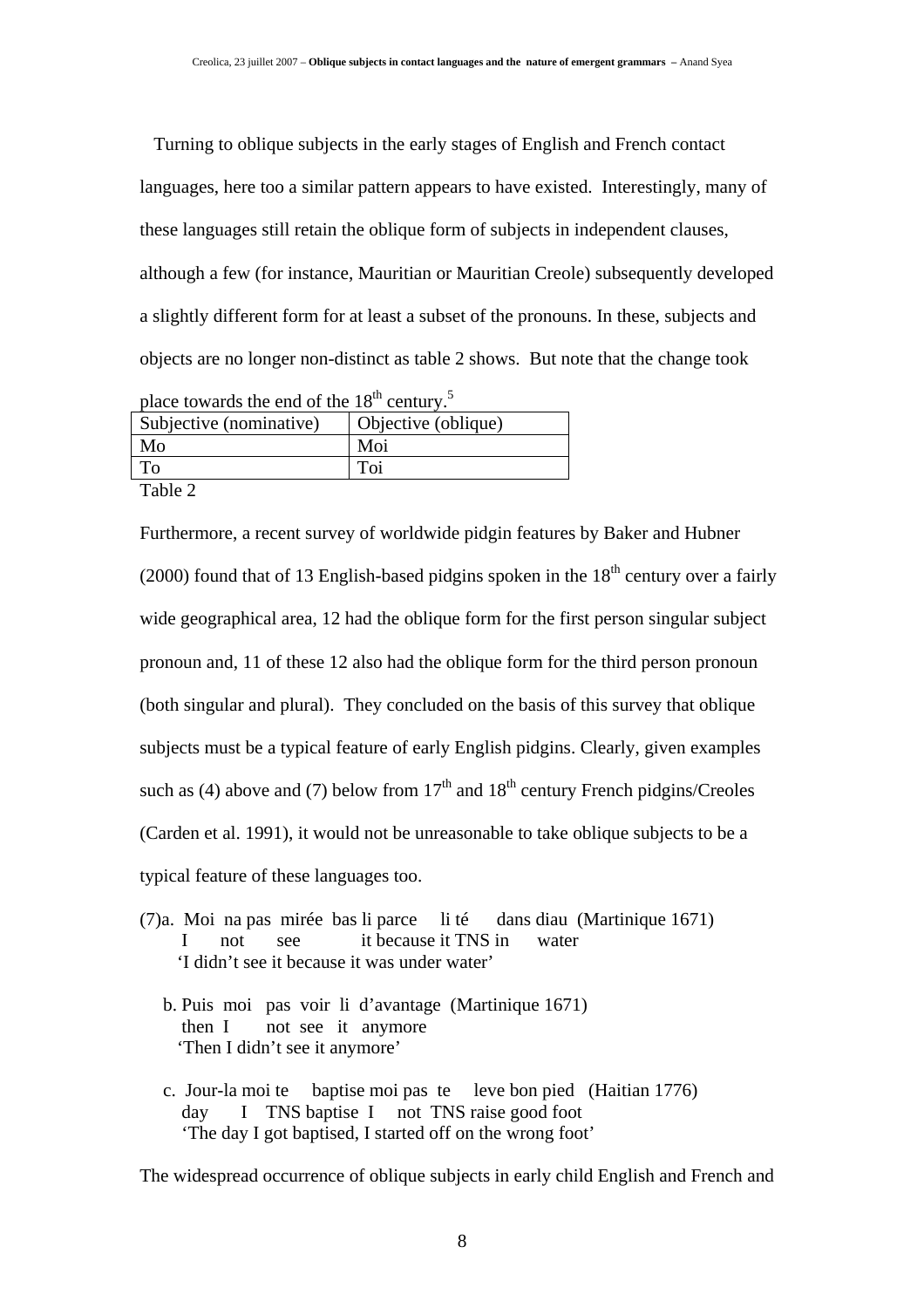English and French contact languages (particularly in the early stages of their development) appears to suggest that it may well be a characteristic feature of emerging grammatical systems. Where the system develops (i.e. whether in an L1, L2 or contact situation) seems almost irrelevant insofar as the development of subject pronouns is concerned, as both children (in early first and second language acquisition) and adults (in contact language acquisition) seem to select the same form (i.e. oblique) for the subjects of their independent clauses. 4. Proposals for oblique subjects

The explanation for oblique subjects may lie either in the nature of the input or the nature of the emerging grammatical system. I will argue that the latter is the right approach for both early child language and contact languages.

#### 4.1 Oblique subjects and the nature of input

Consider oblique subjects in contact languages first. One explanation is that contact languages simply replicate the oblique form of subjects provided in the input. The assumption here is that when French and English speakers came into contact with people who did not speak or understand their language, they simplified it in the hope of making themselves understood. Simplification of the pronoun system, for instance, resulted in a system with fewer pronouns and fewer forms, with subjects and objects for instance displaying the same form (in this case, oblique). They therefore provided the necessary model, either inadvertently or as part of a deliberate strategy for making the learning task for the other group(s) easier. Schuchardt (1909) for instance claimed that native European speakers were anxious to simplify their language in order to make themselves understood by those who they came into contact with.<sup>6</sup>

 A more recent proposal (Baker and Hubner 2000) is that subjects have oblique form because it is the form used when speech is accompanied by a finger pointing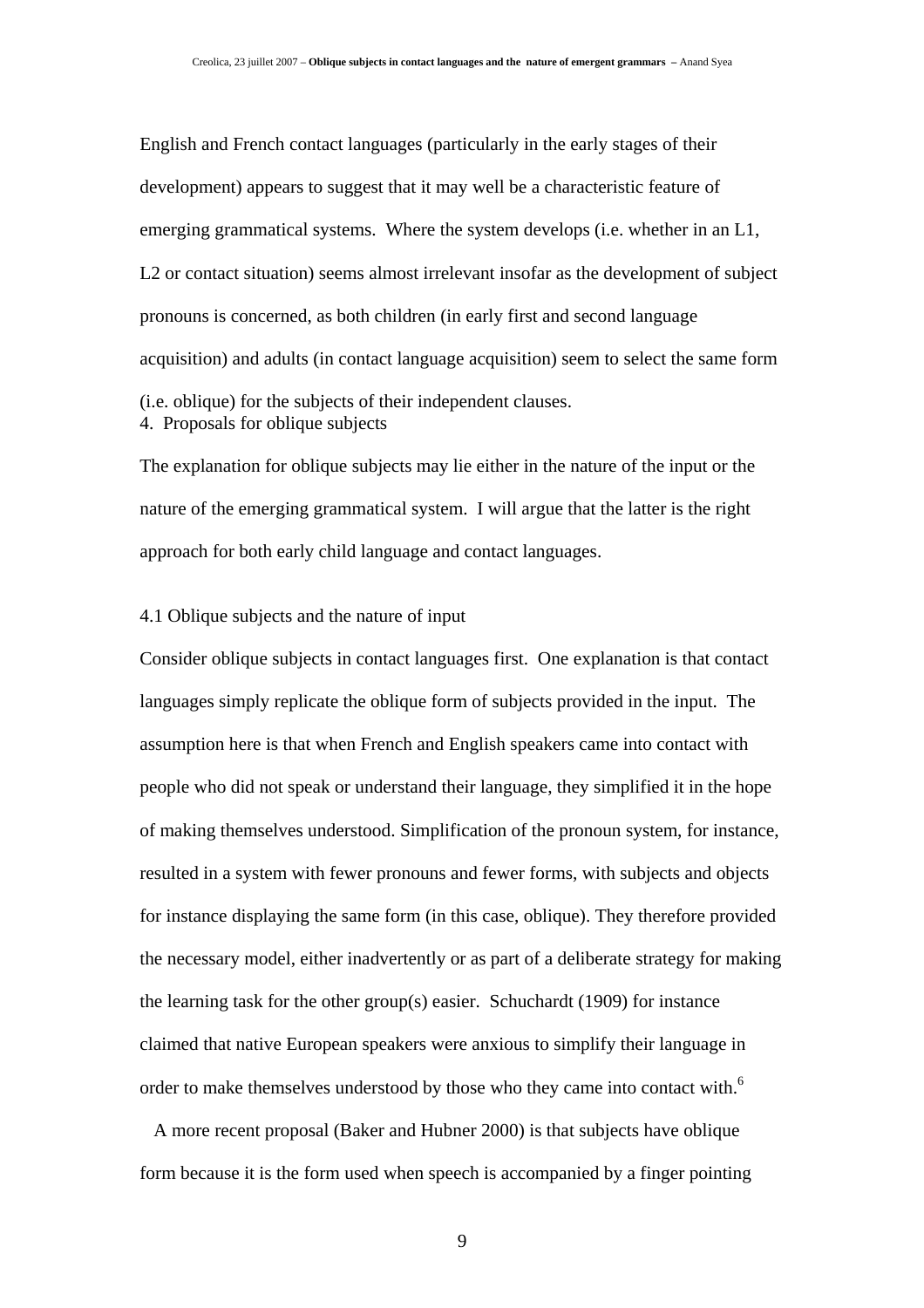gesture (i.e. as one points to oneself or one's addressee). That is, a speaker will use 'me' rather than 'I' as (s)he points (and thereby draws his/her hearer's attention) to himself/herself (i.e. the speaker) and 'him' rather than 'he' as he points to a third party. The oblique form, it is argued, was provided in the first place by speakers of the input language. There are objections to both these proposals. Consider first the idea of simplification. There is evidence from some early pidgin and creole texts that nominative subjects were present in the input. For instance, Baker and Huber (2000) note the occurrence of the first person singular and plural nominative pronouns in some of the pidgins they surveyed, often, interestingly, in competition with the oblique pronouns. This would suggest that the nominative form was available in the input, contrary to what the simplification hypothesis leads us to believe. A further argument against simplification, as noted by Lefebvre (1997:64), is the occurrence in contact languages of morphosyntactic remnants such as agglutinated definite articles, partitives, complementizers and occasional cases of gender marking. Clearly, if the input was simplified, such morphosyntactic elements would presumably never have surfaced in the output. The idea that oblique subjects might have resulted from simplification is also at odds with Bloomfield's (1933:473) remark that native speakers themselves were in fact imitating the 'desperate attempt' of those people who were trying to learn their language rather than simplifying the input for them. This would suggest that oblique subjects, as some of the other deviances in contact languages, constitute a natural rather than contrived development.

 As to the idea that oblique subjects arose because it is the form that is used when speech is accompanied by gestures (in this case finger pointing), there is simply no way of establishing that this was indeed a common practice. Moreover, there is no reason to think that the nominative form (such as 'I', 'he', 'you', etc.,) is incompatible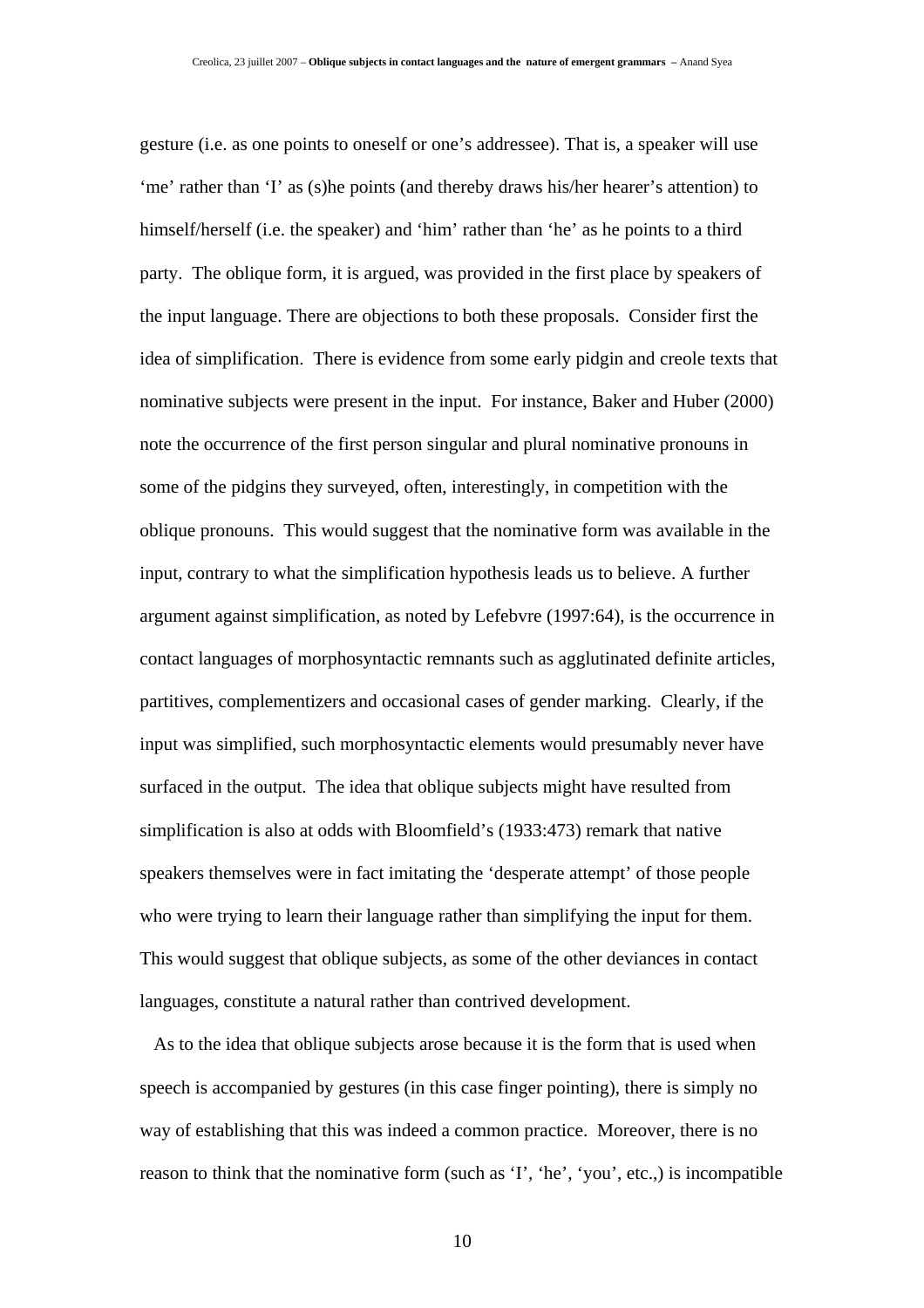with the act of finger pointing. A more serious challenge for this approach (as well as for the other) is the fact that oblique subjects occur in child language acquisition in the absence of any form of pointing or simplification. If the phenomenon we are dealing with is common to both contact language and child language, as we think it is, then accounting for it in different ways would be conceptually undesirable.

 As far as oblique subjects in early child language are concerned, Tanz (1974) suggests that the oblique form is selected for subjects because it is more widely distributed than the nominative form. Personal pronouns in English for instance surface in the oblique form not only in object position (of verbs and prepositions, as in 'I saw them', 'I bought it for them'), but also in subject position of small clauses ('I want [them on the table]'), infinitival clauses ('I prefer for [ them to be arrested]') and Mad Magazine constructions ('Me a Tory! Never').<sup>7</sup> Additionally, they have the oblique form when they occur in isolation ('Who saw her?' 'Him') or as dislocated/ topic constituents ('Them, I'd prefer not to meet (them)'). The nominative by contrast is restricted to the subject position of finite clauses. Tanz's proposal is based on one of Slobin's (1973) cognitive principles (namely 'Avoid exceptions' principle) and the nominative is very much the exception. Interestingly, Tanz argues that the choice of the oblique form can also be accounted for by Slobin's 'Pay attention to the ends of words' principle, although here it is extended to ends of constituents (presumably VPs and PPs), which is where the oblique form occurs. The positions in which oblique occurs are thus said to make it perceptually salient.

 This looks like an interesting proposal and one that could easily be extended to oblique subjects in contact languages. There is however one serious objection. Although the oblique form is widely distributed, it is by no means the more frequent of the two forms. Research on the frequency of nominative and oblique in English and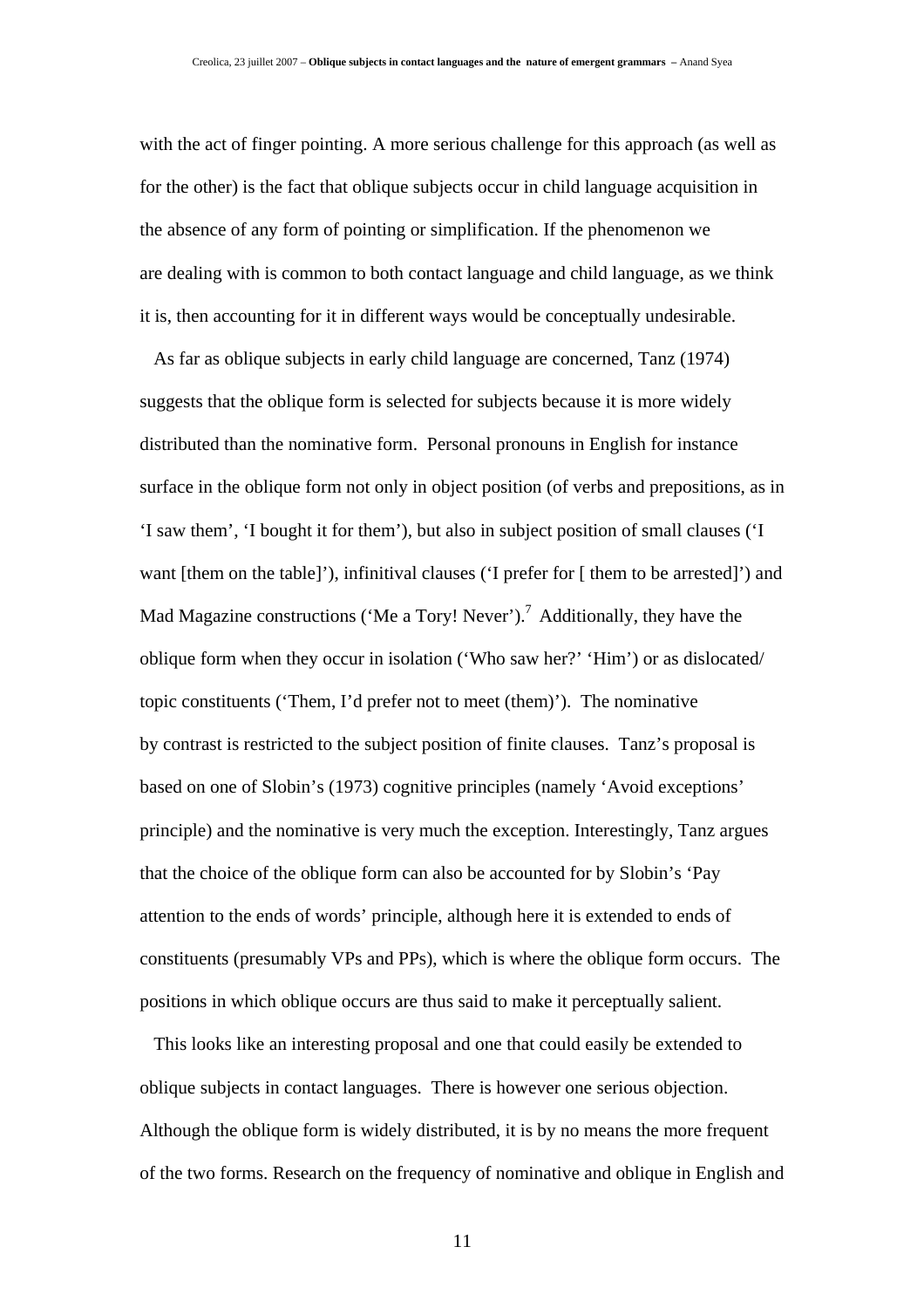French shows that the former is much more frequent than the latter. Thus,

Gougenheim et al. (1971), as noted in Baker and Huber (2000), provide figures that show nominative pronouns occurring more frequently than oblique (table 3).

| Nominative                                   | Oblique       | Accusative   |
|----------------------------------------------|---------------|--------------|
| Je $(7,905)$                                 | Moi $(1,218)$ | Me $(2,014)$ |
| Tu $(1,536)$                                 | Toi $(144)$   | Te $(413)$   |
| $T_0$ $\mathbf{L}$ $\mathbf{L}$ $\mathbf{L}$ |               |              |

Table 3

The figures given show that of the three different forms, oblique is in fact the least frequent.

 Similarly, Johansson and Hofland (1989) and Zetterster (1978), also noted in Baker and Huber (2000), found that nominative pronouns in English occur about 4 times as often as oblique pronouns. A similar difference appears to have existed in the English of the  $17<sup>th</sup>$  century (what would in fact have been the input to most English-based contact languages). Baker and Huber note for instance that the Helsinki Corpus for written texts between 1570-1710 shows 6,208 tokens of nominative but only 1,196 tokens of oblique for the first person singular pronoun. And yet again, it is the oblique not the nominative form that tends to surface in the subject position of independent clauses in English-based contact languages.

 The question does arise therefore as to why distribution, and not frequency, makes a form more salient and learnable. If distribution really determines the selection of oblique form for subjects, it must be the case that the learner has to experience personal pronouns in all their environments before deciding on a particular form for them. It is not clear however that a learner ever experiences an oblique pronoun in all its syntactic positions prior to selecting an appropriate form for it.

 Proposals based on the nature of the input (simplification, gesturing and distribution), although interesting, seem problematic in one way or another. The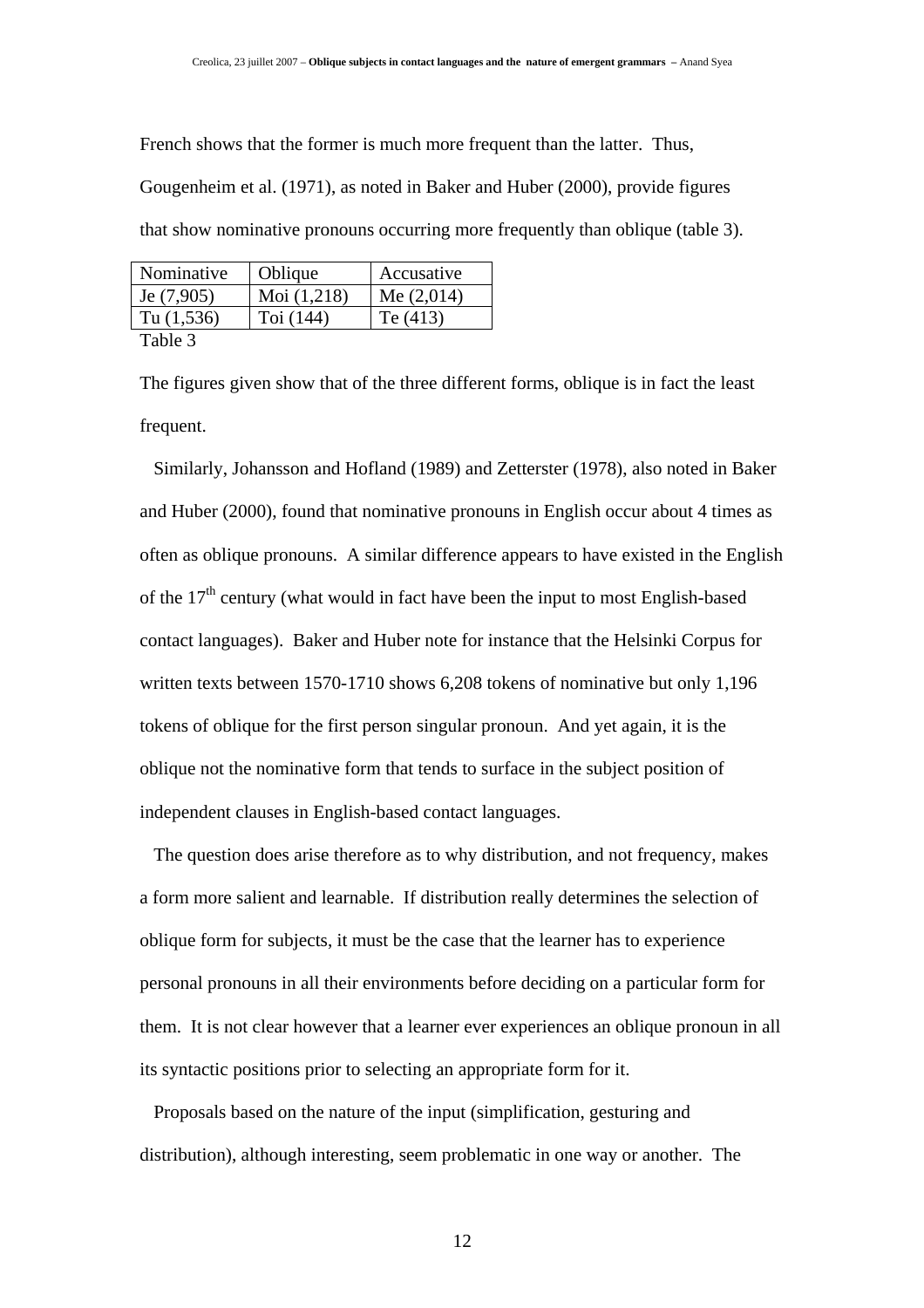reason for that may simply be because the form that subjects have is probably determined not by the nature of the input but by the nature of the emerging grammatical system. We will turn next to proposals based on this approach.

4.2 Oblique subjects and the nature of the emerging grammatical system Attempts to explain oblique subjects on the basis of the nature of the input system, as we have seen, raise all sorts of questions. The alternative is to look at the nature of the developing grammatical system itself. This approach seems justified particularly in view of the fact that oblique subjects have also been observed in language impaired children (Lee 1966; Menyuk 1964) as well as adults. The following example from Pinker (1994:47) for instance shows an adult English stroke patient (known as Mr Ford) using oblique subject pronouns where previously (i.e. prior to his stroke) he would have used the nominative form.

G: "What happened to you to make you lose your speech?"

F: "Head, fall, Jesus Christ, me no good, str, str … oh Jesus … stroke"

G: "I see. Could you tell me, Mr Ford, what you've been doing in the hospital?"

F: "Yes, sure. Me go, er, uh, P.T. nine o'cot, speech … two times … read … wr…

Ripe, er, rike, er, write … practice … get-ting better."

How can this shift from nominative to oblique in Mr Ford's system be explained? A reasonable suggestion is that it is somehow triggered by the state/nature of his grammatical system rather than by some extraneous factors. Indeed, the nature of the grammatical system is precisely what a number of recent studies of oblique subjects in early language acquisition have concentrated on.

 The proposals (essentially of a structural nature) put forward are of two broad types, depending on the assumption(s) they make about the grammatical system generating oblique subjects. One assumes that the (emerging) grammatical system is in some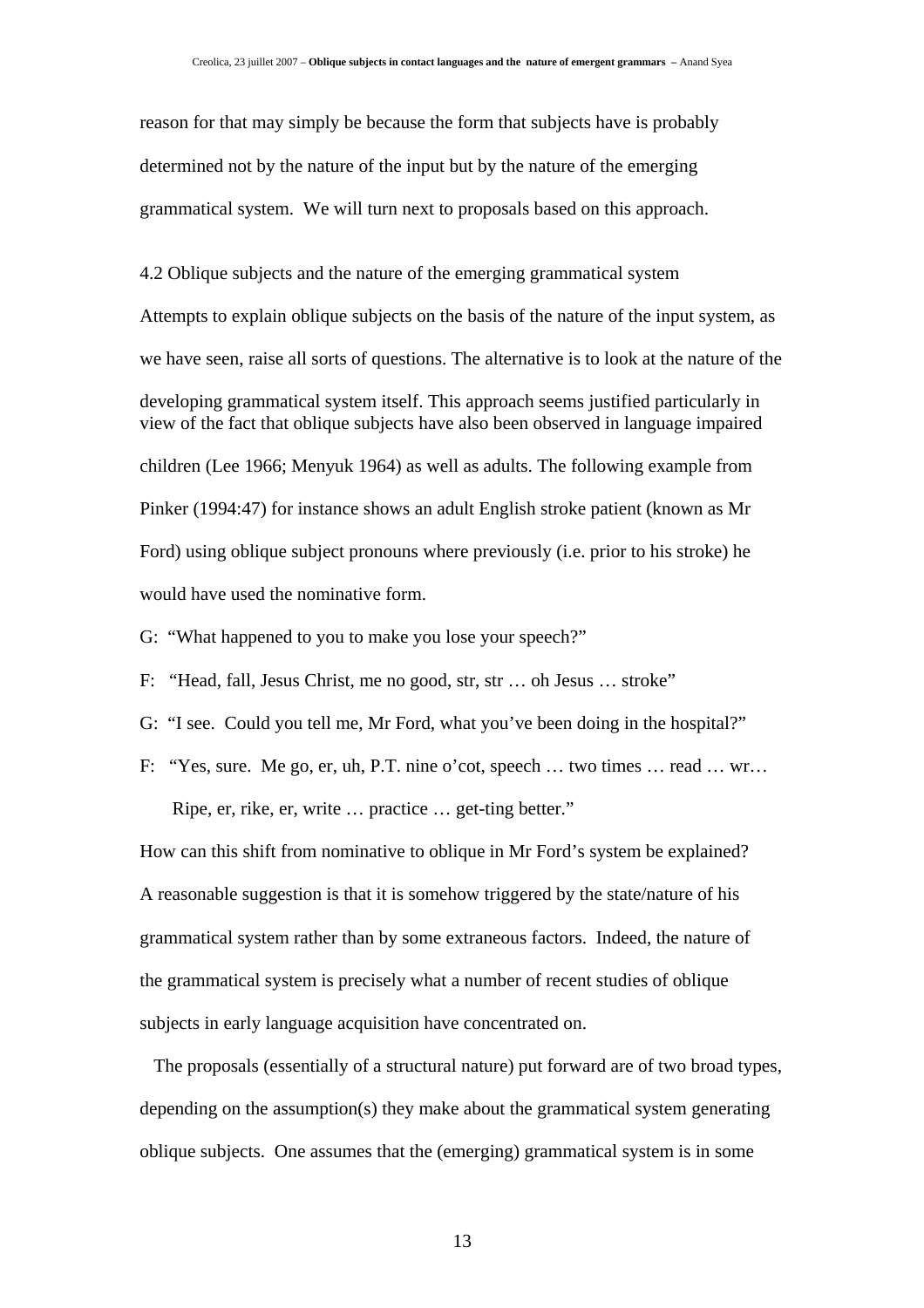sense syntactically impoverished and therefore unable to generate the nominative form. Instead, it generates the oblique form by default. (See for instance the proposals in Guilfoyle and Noonan 1992; Platzack 1991; Radford 1990, 1994). The other approach takes the emerging grammar to be qualitatively similar to the adult system except that either the feature that assigns nominative case is as yet unavailable (as in the proposal put forward in Schütze 1997) or the subject is located outside the position to which nominative case is assigned (as in Gruber 1967 or Lebeaux 1987). We consider both approaches below.

#### 4.2.1 Oblique subjects in a structurally impoverished system

A key assumption on this approach (as outlined for instance in Guilfoyle and Noonan 1992; Radford 1990, 1994) is that the grammatical system develops in stages over a period of time and according to a biologically predetermined schedule. Outlined within the framework of Chomsky's theory of Principles and Parameters (Chomsky 1981, 1989), it claims in particular that grammatical structures develop in a strict sequence, with lexical categories and projections preceding functional categories and projections. Crucially, children are said to develop VP before TP and CP. There is therefore a stage when the child's grammar has only lexical projections. Given the contingency of nominative case on T (a functional head), this approach accounts for its absence by attributing it directly to the absence of T and TP. In the absence of TP, subject pronouns are taken to be inside VP (i.e. Spec VP) and have oblique case by default (Roeper and De Villiers 1991) or by virtue of being in a spec-head relation with V (Radford 1994). Clauses with oblique subjects in early child English and French have, on this approach, a representation like (8).

$$
\begin{array}{c}\n\text{(8)} \\
\text{Spec} \\
\text{V'}\n\end{array}
$$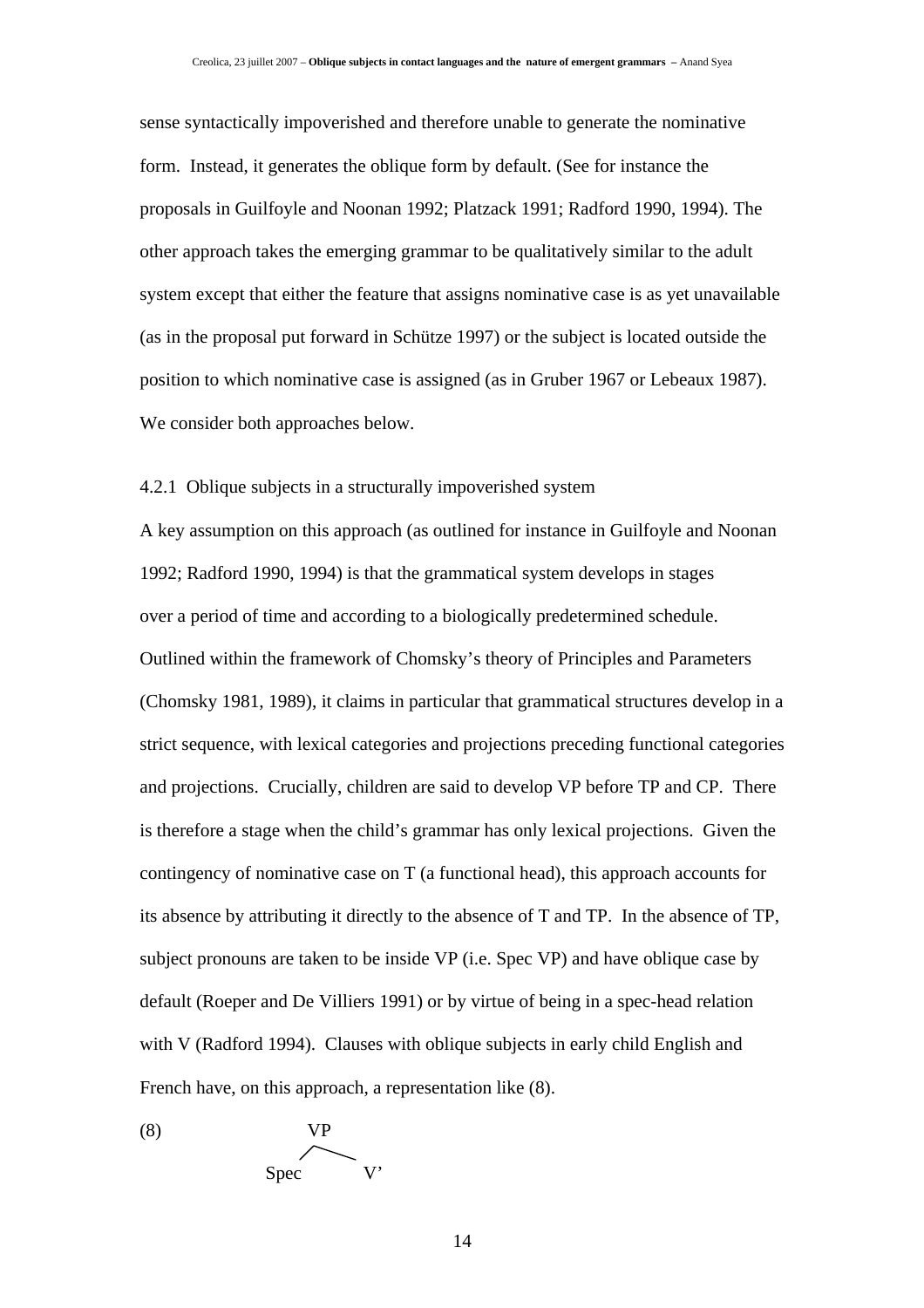$\overline{\phantom{a}}$  $\overline{1}$  V me talk

Although children do indeed produce non-finite sentences with oblique subjects, there are, as was noted earlier, many examples (see for instance, the examples in (1e-i) and (2e-h) above) where subjects have the oblique form even though the verbs are marked for tense and agreement or are preceded by finite auxiliaries or modal verbs, thus suggesting that oblique subject and finite verbs can co-exist. A way round this, as suggested in Radford (1994), is to appeal to 'transitional stages' with oblique and nominative forms overlapping, in which case oblique is simply being overgeneralized in the same way that morphological endings such as past tense '–ed' and plural '-s' are in words like 'goed' and 'foots' respectively.

 A more serious question (of a conceptual nature) also arises however with the assumption that the grammatical system is syntactically impoverished. There are two points to note here. First, children must be able to process fully formed clauses generated by the adult system for any learning to take place, which would suggest that the grammatical system cannot be impoverished in the way that has been suggested. $8$ Second, as the research carried out by Hirsch-Pasek and Golinkoff (1991) shows, children seem to display grammatical sensitivities and abilities in comprehension that are often not displayed in production. These two points (the ability to process adult input and the comprehension/production asymmetry with respect to syntax) lead us to a different assumption, namely that the grammatical system in children must be similar to the adult system in its fundamentals even though that may not be obvious at the surface. In other words, we take early/emerging grammatical systems in L1 and L2 to be characterised by what Poeppel and Wexler (1993) call the Full Competence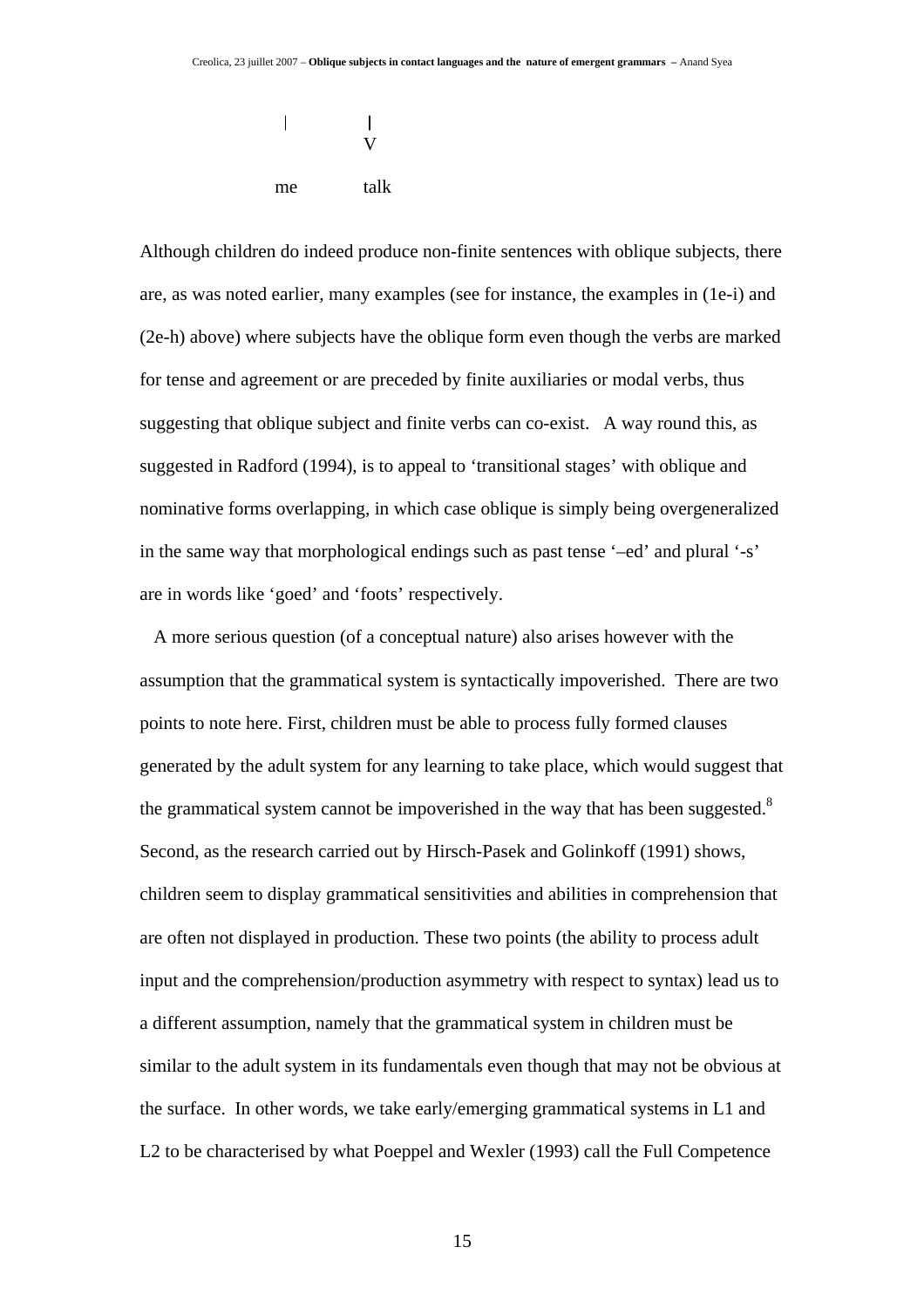Hypothesis or what Pinker (1984) calls the Continuity Hypothesis.<sup>9</sup> For a more recent discussion of the Full Competence claim, see Borer and Rohrbacher (2002).

 Turning to oblique subjects in contact languages, a further problem arises for an analysis based on syntactic deficiency. Oblique subjects in contact languages can reasonably be assumed to be the output of an adult system that has both functional and lexical heads and projections, unless, of course, we assume that the adult system becomes deficient when it comes to process non-native input, perhaps along the line suggested by Vainikka and Young-Scholten (1998) for L2 acquisition. Vainikka and Young-Scholten claim that functional projections are not available in natural L2 acquisition and so, in this respect, the development of functional categories in L2 mimics the development of functional categories in L1.

 But this raises an obvious question, why aren't the existing functional projections activated during L2 acquisition? The assumption that part of an existing clausal structure (i.e. the functional projections) is disabled during the acquisition of another set of input seems problematic at least from a conceptual point of view. Overall, there seems to be empirical as well as conceptual problems with an approach that claims that emerging grammars in L1, L2 and contact situations are syntactically deficient.

4.2.2 Alternative proposals to the structurally impoverished approach

In this section we consider two other approaches to oblique subjects, both of which assume that the emerging grammatical systems in children have at their disposal not only lexical projections but also functional projections. These are first, the approach outlined in Schütze (1997) and second, the topic analysis of Gruber (1967).

4.2.2.1 Schütze (1997)

Schütze (1997) presents an alternative account of oblique subjects. Also framed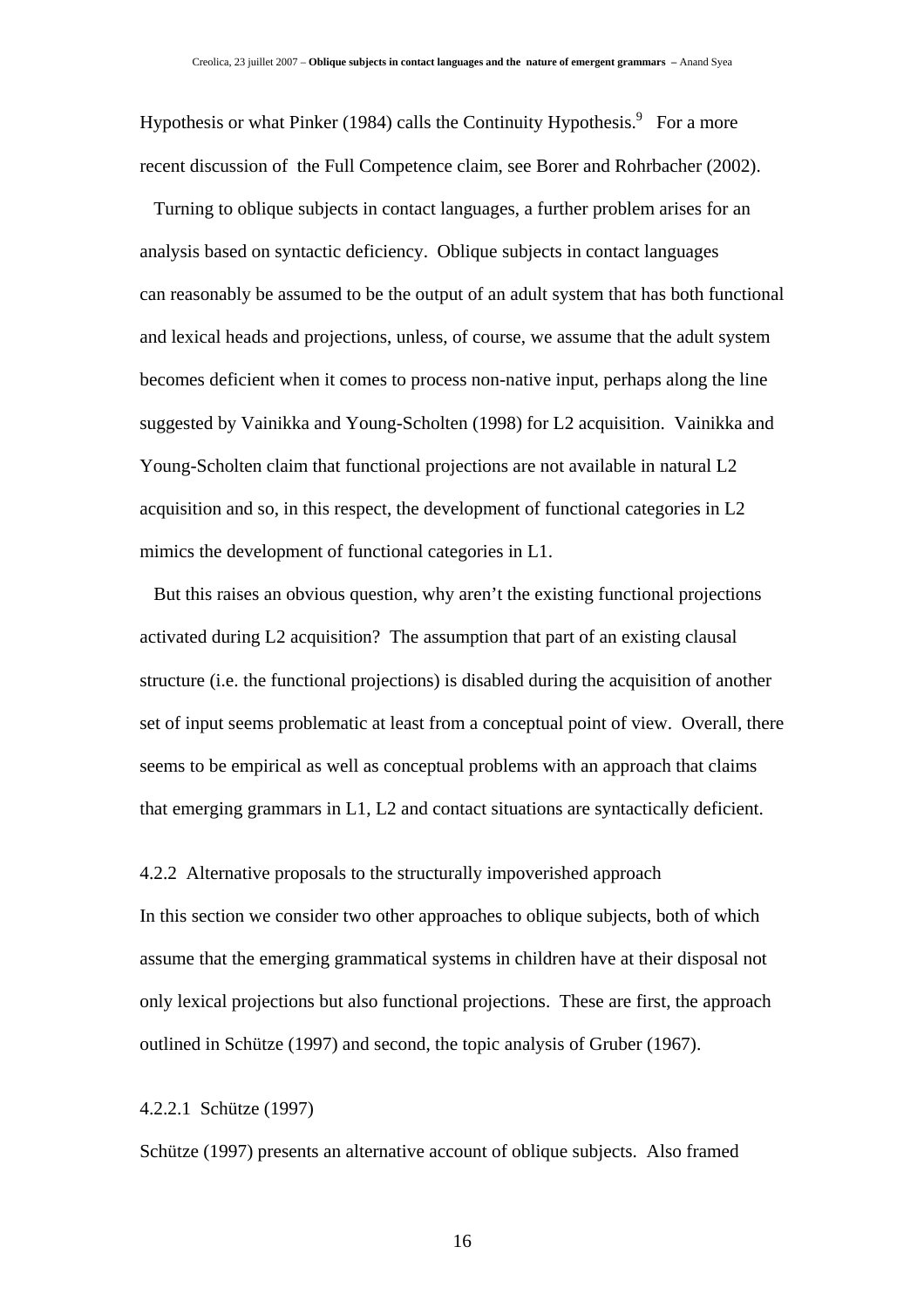within the Principles and Parameters framework, it assumes that the grammar that generates oblique subjects is adult-like, except that the feature that assigns/checks nominative case is not yet available. Importantly, and controversially, this feature is not [+tense] (the standard nominative case assigner) but [+accord]. Accord is a local feature checking relation in which both case and phi – (agreement) features on the subject are checked against similar features on T (or a predicate-related head, for example V or A). The suggestion here is that where such a relation obtains, a subject NP in the nominative form is licensed and checked. However, in the absence of such a relation (i.e. absence of accord, as for instance, in non-finite independent clauses), a subject NP is still licensed even though nominative case isn't. Licensing, in this case, is through default – the NP gets the default oblique case. The proposal rests crucially on a correlation between nominative case and the presence of [+accord] on T on the one hand and a correlation between oblique and the absence of [+accord] on the other. $10$ 

 An interesting consequence of this assumption is that oblique subjects and finite verbs can co-occur as long as verbs do not show agreement marking. In other words, subjects can occur in full clauses (i.e.TPs) but with oblique rather than nominative form as T lacks [+accord]. Thus the following examples are, on Schütze's analysis, treated as finite clauses but without accord, as illustrated in (10).

(9)a. Her sleep (Fletcher 1985)

- b. Her do that (Radford 1990)
- c. Her now make a home (Vainikka 1994)

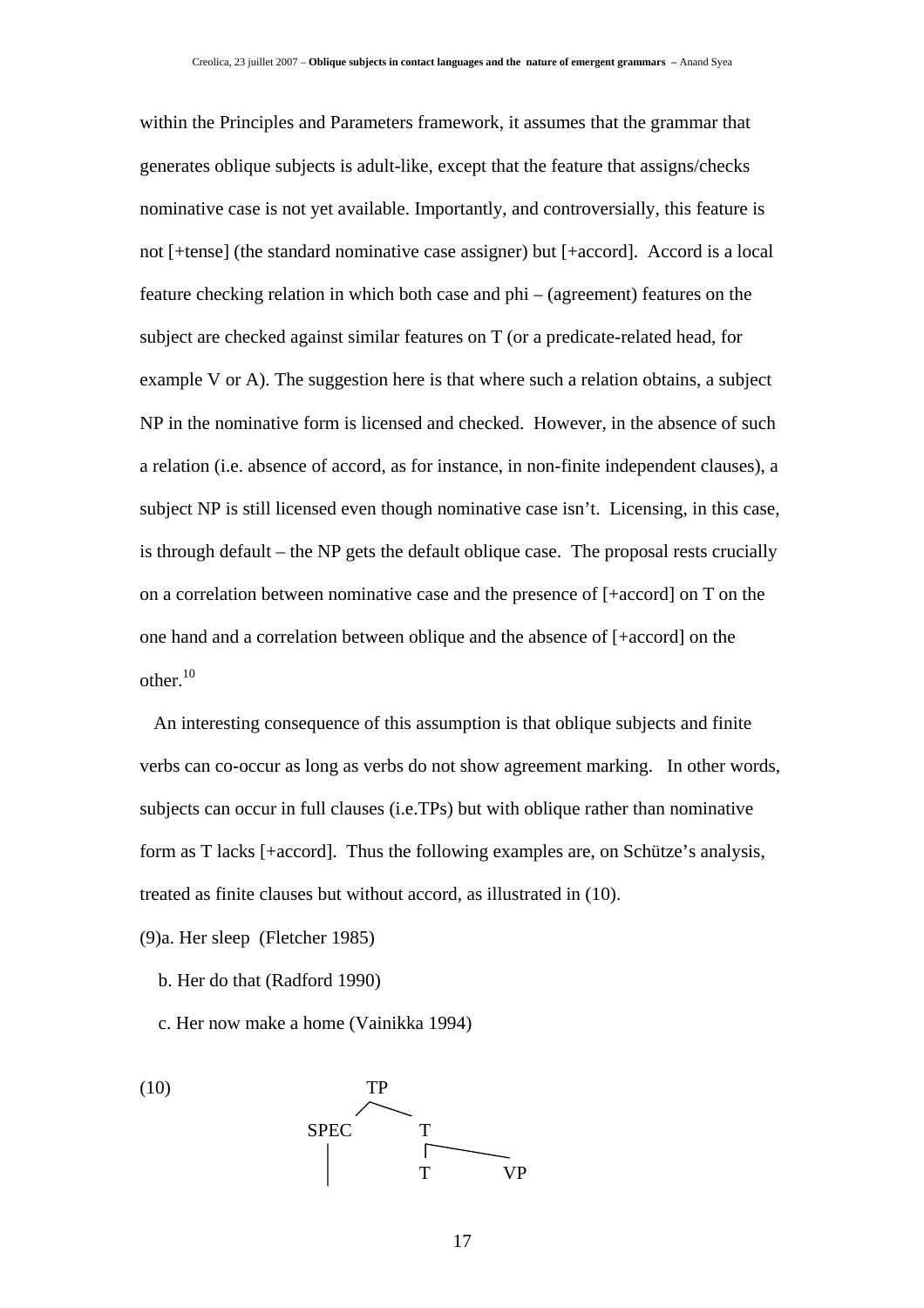$\mathbf{I}$  $\mathbf{I}$ Her [+Tense] sleep [-Accord]

However, a look at a few of the examples in section 1 shows that oblique subjects and verbal agreement inflections can in fact co-exist, contrary to what Schütze's analysis claims. See for instance examples (1g) and (2f). Again, it might be necessary to invoke some kind of transitional stage with some kind of overlap between oblique subjects and verbal inflections (i.e. [+accord]) in order to accommodate the empirically problematic cases.

 Still, Schütze's approach seems to extend naturally to oblique subjects in contact languages. It does so because first, the grammatical system that emerges in contact situations does not appear to be qualitatively different to the system operative in early child language. The fact that both systems output oblique subjects can in fact be attributed to the similarity in their structural and featural nature. In particular, the absence of inflectional morphology in contact languages means that T will be [ accord], a prerequisite for oblique subjects. A problem arises though with those contact languages that have developed a nominative (subjective) case form without a concomitant development of verbal agreement inflections.<sup>11</sup> Compare the forms of subject pronoun in the following examples from  $18<sup>th</sup>$ ,  $19<sup>th</sup>$  and  $20<sup>th</sup>$  century Mauritian Creole respectively.

(11)a.Moi voulé baiser ly. me want kiss her 'I wanted to kiss her.'

> b.Moi faire bien et vous battez mon corps me do well and you hit my-body 'I work well and yet you hit me'

(12)a. Mô couri bitation, donc … I run field then 'I'm going to work'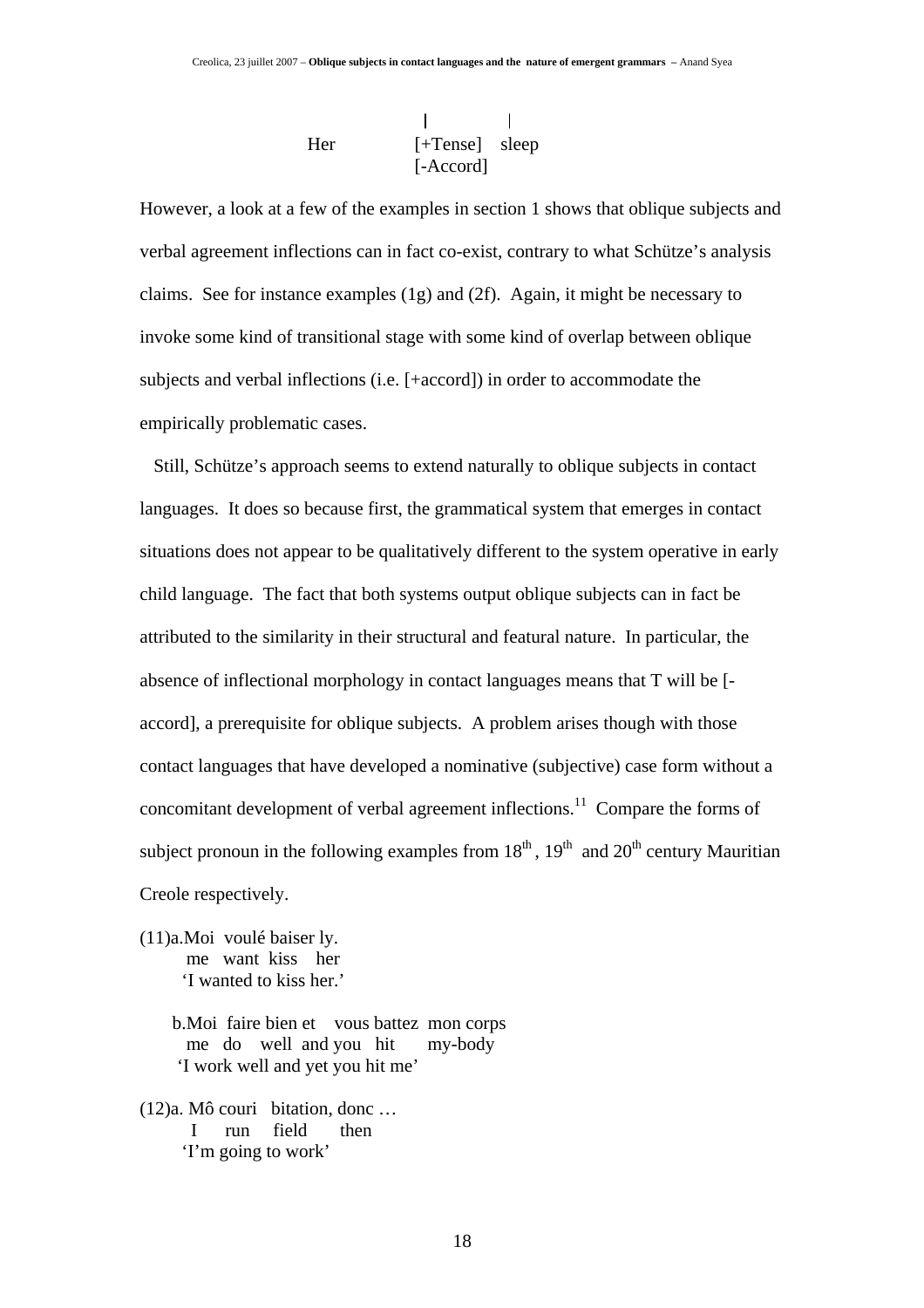b. Mô n'a pas volor, moi, mô n'a pas maron, pourquoi mô gagne coup de fouette I NEG thief me I NEG lazy why I get whipped 'I'm not a thief, me, I'm not lazy, why would I be whipped?'

(13)a. Mo ti le anbras li I T want kiss her 'I wanted to kiss her'

> b. Mo fer bien e u bat mua I do well and you hit me 'I work well and yet you hit me.'

By the  $19<sup>th</sup>$  century, subject pronouns (first and second person singular only) began to display a form that is phonologically and morphologically different, as we see in examples (12) and (13). Given that this form is syntactically restricted to the subject position of finite clauses, as shown in (14), it is reasonable to claim that this language has developed a nominative/subjective form.

- (14)a. To/\*Tua ti truv \*mo/mua you T see I me 'You saw me'
	- b. Mo/\*Mua ti truv \*to/tua I me T see you 'I saw you'
	- c. Mo ti truv [\*to/tua dormi] I T see you sleep 'I saw you sleeping'

Examples (14a,b) show that 'mo' and 'to' are restricted to subject position of finite clauses while 'mua' and 'tua' are restricted to object position. Interestingly, where the clause is non-finite (in fact a 'small clause' complement to a perception verb), as in (14c), only the oblique form is acceptable on its subject. There is clearly a case system which, in some ways, is similar to the case system in English.

 What is also clear however is that the change in subject case form took place without a parallel development in the form of the verb (i.e. verbal inflections). The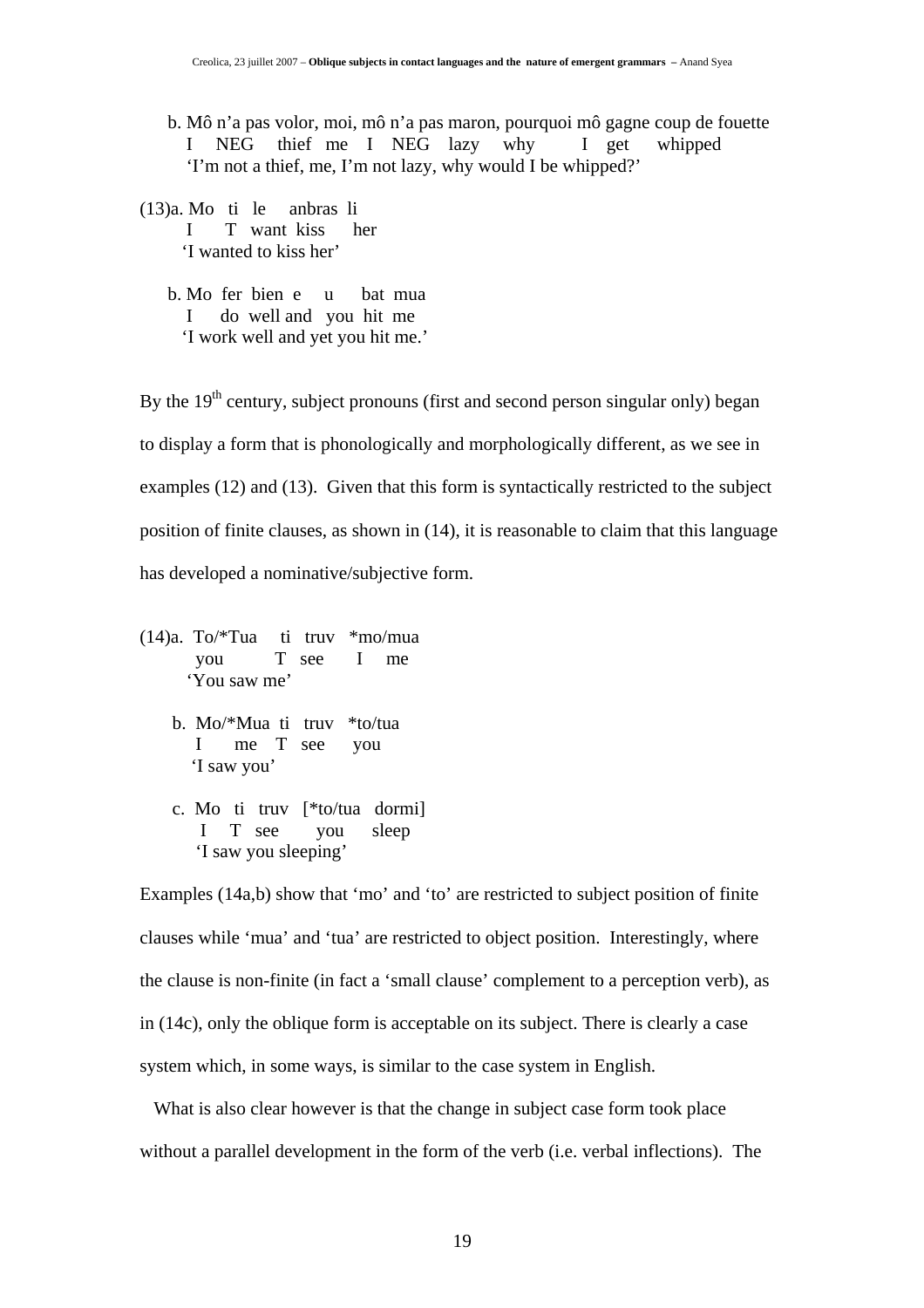occurrence of nominative subjects cannot therefore be made dependent on the presence of a [+accord] feature. It must, it seems, be dependent on Tense, as generally assumed in the generative literature on nominative case. If so, extending Schütze's analysis of oblique subjects to contact languages runs into some difficulty. We might have to assume some form of abstract agreement marking on verbs in Mauritian Creole for his proposal to work.

#### 4.2.2.2 Gruber (1967)

Gruber (1967), one of the earliest attempts at explaining oblique subjects in early child language, seems more promising from the perspective of contact languages. His basic insight, captured in the framework of the Standard Theory (Chomsky 1965), was essentially that subjects in early child language are not in the traditional subject position ([NP,S] or spec of TP) but in pre-subject position (i.e. in topic position). In terms of more recent clause structure representations, subjects would be in the spec of CP or spec of TopP (i.e. the specifier of a topic phrase). As a topic constituent, a subject pronoun in early child language has the same surface form that topic constituents have in the adult system. The structure that Gruber assigns to a clause with a topic subject looks like  $(15)$ .



Oblique subjects, on this analysis, are therefore 'apparent' rather than 'real' subjects.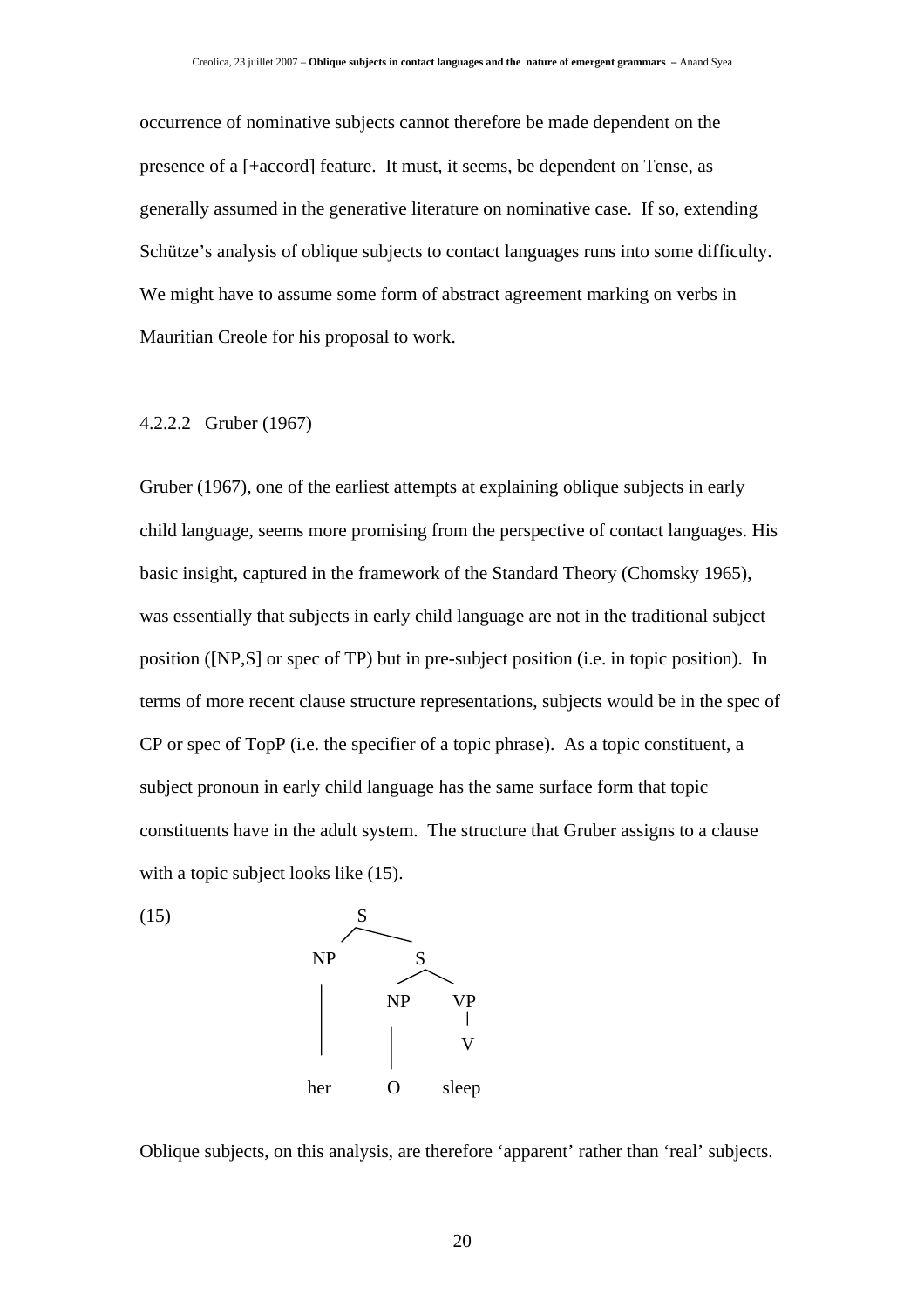A similar proposal is found in Lebeaux (1987).

 Gruber's insight clearly amounts to saying that oblique subjects are syntactically topic phrases although they remain thematically subjects (i.e. external arguments) of verbs. By placing subject pronouns in topic position (i.e. spec of TopP) and therefore well beyond the domain of nominative case assignment/checking, it ensures that they surface in a case form that is not nominative. The solution to oblique subjects is thus arrived at not by taking the clause architecture to be deficient or the nominative case marking feature (i.e. [+accord]) to be absent but by arguing that these subjects are located in a syntactic position that, in the adult system, is associated with the oblique case. One question for this approach is, why does the grammatical system select the spec of TopP instead of the spec of TP to realise the thematic subject (or the external argument of the verb)?

 Setting this question aside for now, note that Gruber's analysis also extends naturally to oblique subjects in contact languages. The fact that their occurrence is tied neither to the nature of the clause (finite/non-finite) nor the nature of  $T(f+/$ accord]) allows them to emerge with or without the indicators of a functional head (finite auxiliaries and tense and agreement inflections). As we have seen from the examples given so far, oblique subjects can be followed either by a bare verb, an inflected verb or an auxiliary, or no verb or auxiliary at all. Here are some further examples, (16a,d) from Vainikka (1994) and (16c-g) from Huxley (1970).

(16)a. Her now make a home

- b. Her have a hat on
- c. Him is bear
- d. Him hits it with it
- e. Him pulled out the telephone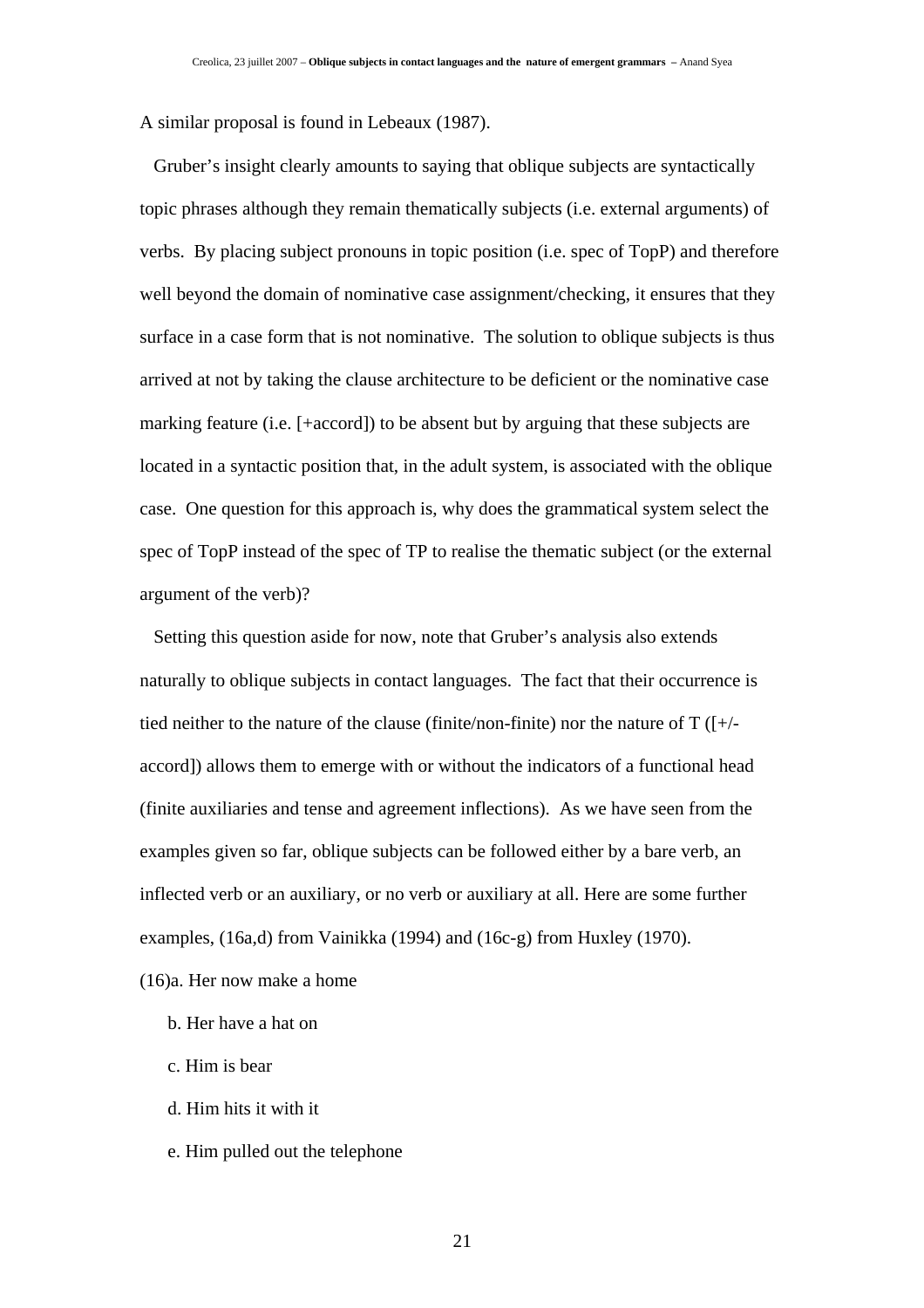- f. Her would just break it
- g. Her up in her bed

Gruber's analysis, in the current analytical framework, suggests that the spec of TP is empty or has a phonologically null pronoun (i.e. pro) – as proposed in Hyams and Wexler's (1993) analysis. This, as has been noted by Gruber (1967), Hyams and Wexler (1993) and others, makes early child English and French with oblique subjects more like a Chinese-type language (i.e. a topic-prominent language) rather than subject-prominent language. They therefore display a topic-comment structure.

 By proposing a structure like (15) for early child clauses, it is reasonable to assume that Gruber sees the child system as being qualitatively similar to the adult system, at least insofar as the structure of clauses is concerned. Gruber's analysis is then in accord with the Full Competence Hypothesis (Poeppel and Wexler 1993) and Pinker's (1984) Continuity Hypothesis, which take the child grammatical system and the adult grammatical system to be qualitatively similar. In terms of learnability (language processing and acquisition), this is indeed desirable. It is also desirable from the point of view of contact languages. In particular, the grammatical system that generates oblique subjects in contact languages is already a mature/adult system. That is, the adult system interacts with the input to generate a contact grammar/system that in many ways mirrors early child grammars. The alternative would be to argue that the adult grammatical system somehow becomes syntactically impoverished when confronted with the task of acquiring a new language. As noted earlier, for a discussion in support of this alternative view in adult second language acquisition, see for instance, Vainikka and Young-Scholten (1996,1998).

### 4.3 A Topic analysis of oblique subjects

Both the learnability problem and the observation about individuals in contact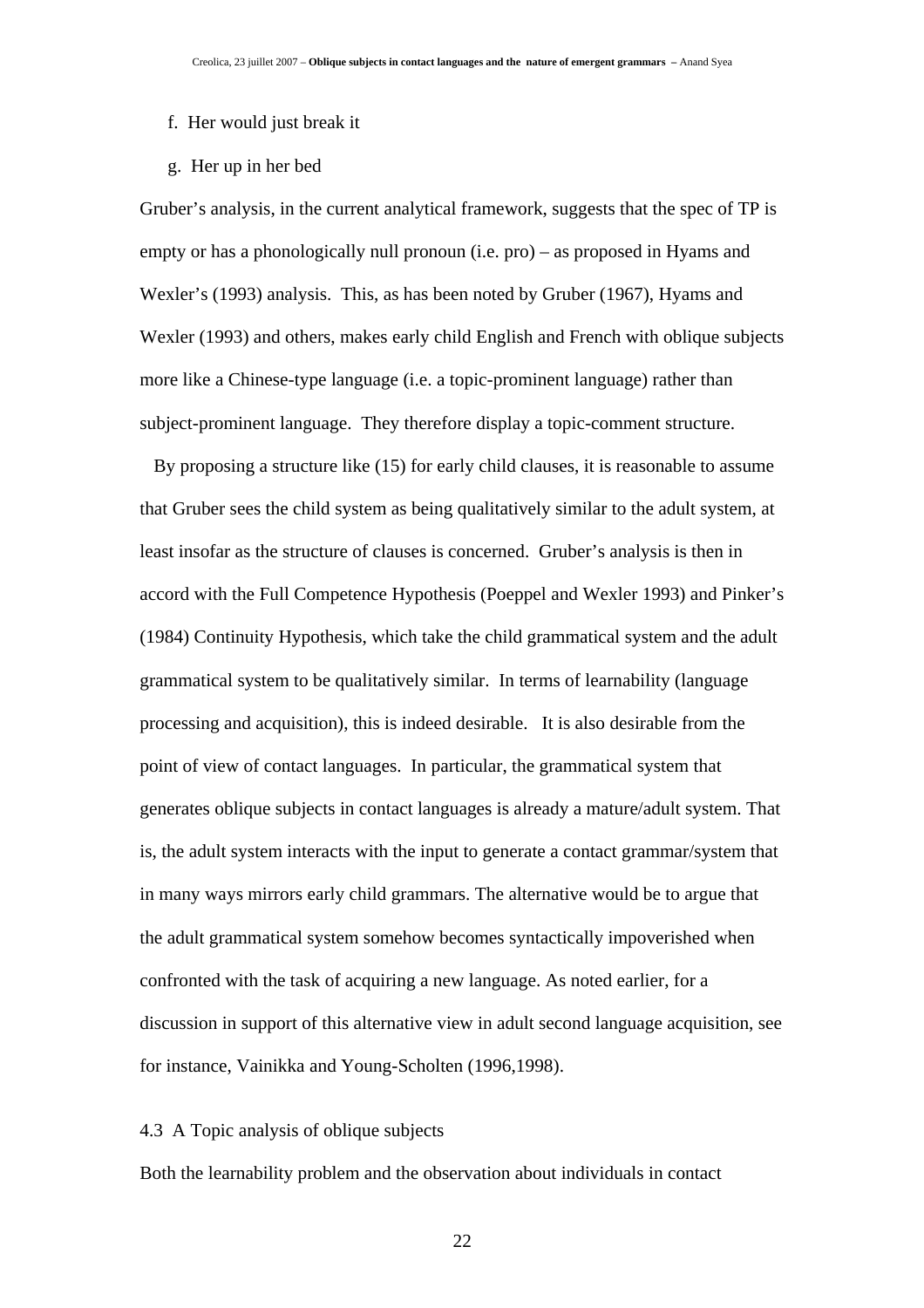situations (i.e. that they bring to acquisition a mature/adult grammar) suggest that it is reasonable to assume that the grammar that interacts with the input and which subsequently produces oblique subjects is qualitatively similar to the target grammar. This leads us to adopt an analysis similar to that proposed in Gruber (1967), where the structural skeleton of the clause is assumed to be adult-like and the crucial question that arises is, why the external argument is placed in Topic rather than subject position.

 A topic approach is attractive not only because it provides an explanation for the oblique form of subjects but also because it accounts for a cluster of features that is associated with early subjects. An examination of subjects in both early child language and contact language (see below) reveals that a) subjects tend to be definite and specific rather than indefinite, b) subjects tend to be referential rather than expletive (i.e. semantically empty) and c) subject verb agreement tends to be arbitrary/random rather than systematic. What's interesting is that a topic analysis predicts precisely this cluster of features.

 Within the framework of principles and parameters, indefinites or quantificational expressions cannot occur in an A'-position (e.g. a topic or dislocated position, see for instance Rizzi 1986, 1997) because the variables that result from Quantifier Raising (May 1985) – an LF rule that applies to indefinite or quantificational expressions - cannot be interpreted in such a position. The following from Rizzi (1986) for instance are ill-formed.

(17)a. \* Tout il s' est passé dans la nuit All it REFL be happen in the night 'Everything happened in the night'

 b. \* Une fille elle a tout vu a girl she has all see 'A girl saw everything.'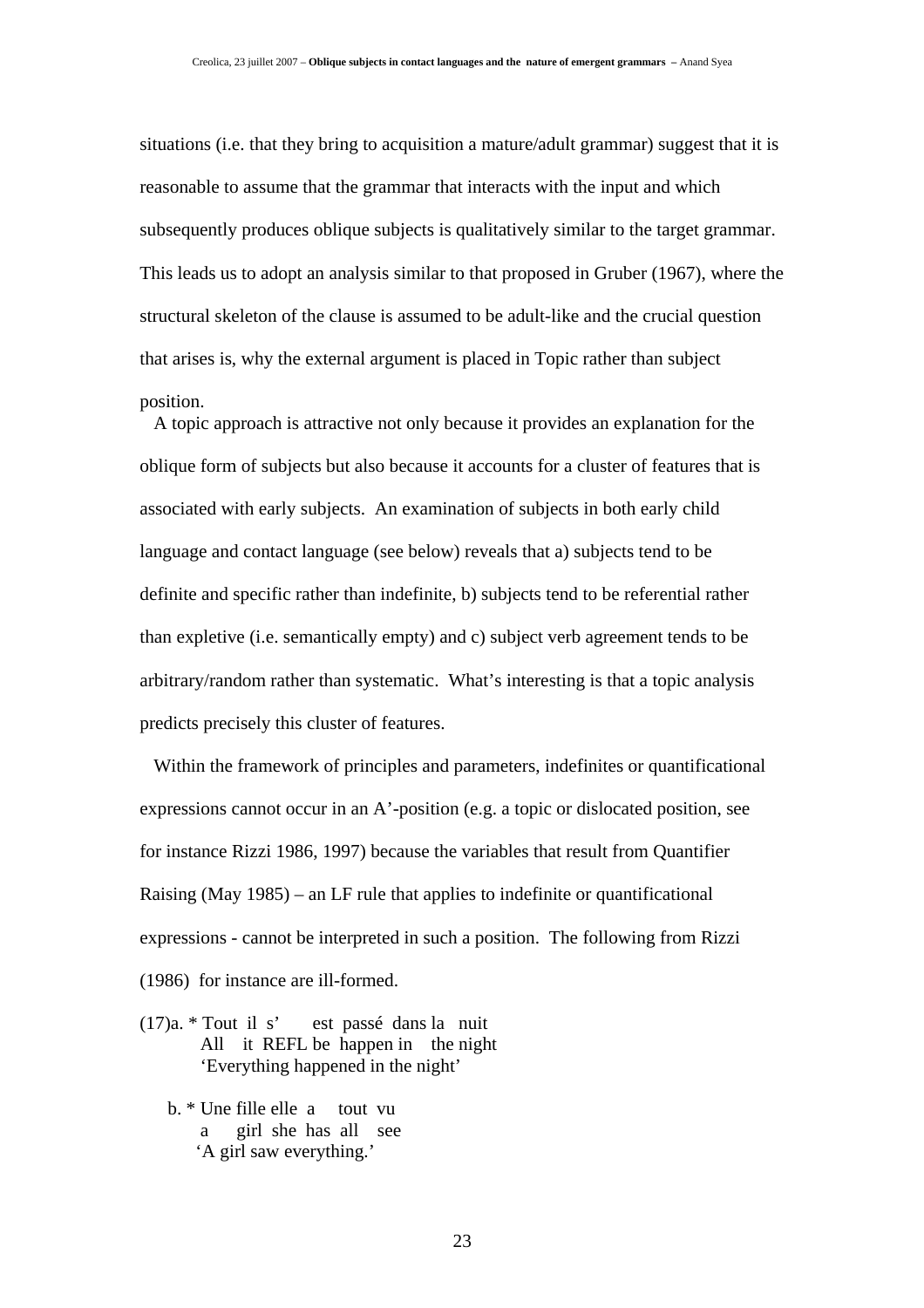d. \* Tutto, lo ho fatto All it have do 'Everything, I did it.'

Similarly, Kiss (2002) notes that indefinites (non-specific) cannot occur in Topic position. Compare (18a) and (18b).

(18)a. \* A baby boy luckily was born.

b. John luckily was born on time.

The adverb in (18) is a sentence adverb and is taken to be adjoined to TP, which forces the subject NP to be TP-external (here in Topic (A'-) position). The observed contrast between (18a) and (18b) suggests that while definite NPs can occupy a TPexternal (i.e. Topic) position, indefinite NPs can't. The restriction on the distribution of indefinite and quantificational subjects also appears to hold in Cantonese (a topicprominent language) as shown in Chao and Mui (2000),

- (19)a. \* Mouh-yahn go-sih yauh-bit-yiu jau no one then necessarily leave 'No one at that time had to leave'
	- b. Keuih yaum-bit-yiu go-sih jau he necessarily then leave 'He had to leave at that time'

The difference between (19a) and (19b) is said to follow from the distribution of the subject NPs (i.e. they are in topic position): while specific (and definite) subjects are allowed in such a position (hence the grammaticality of (19b)), non-specific and quantificational elements are not (hence the ungrammaticality of  $(19a)$ ).<sup>12</sup>

 Now, if subjects in emerging grammars are indeed in topic position, as the topic analysis claims, the prediction is that they can't be indefinite or quantifier-like. Interestingly, a survey of indefinites in Sophie's speech (Fletcher 1985) between the ages of 2;4 and 3;5 shows that they do occur in the initial stages (2;4 and 3;0) but overwhelmingly in object position, as shown in table 4.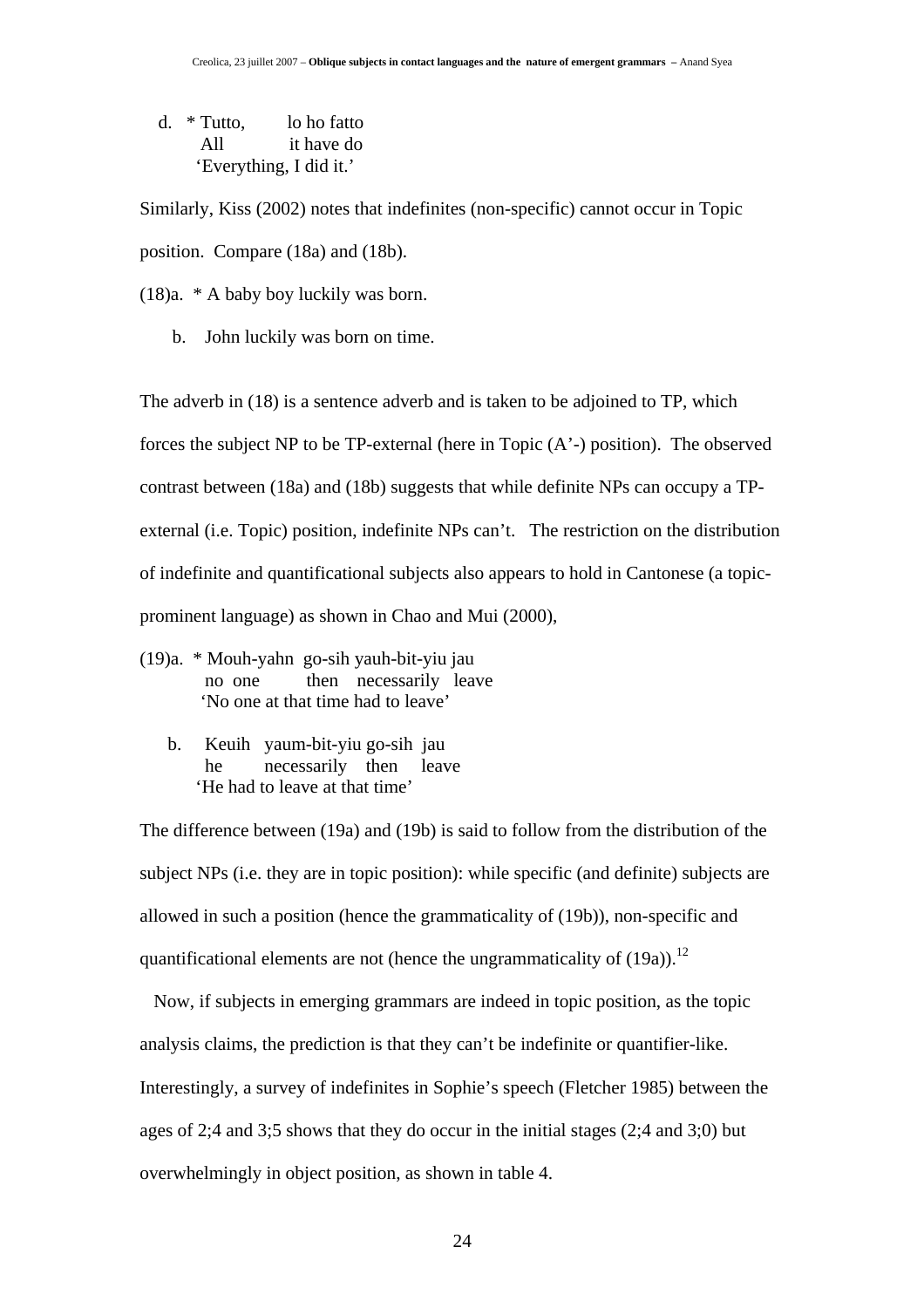| Subject | Object |
|---------|--------|
|         |        |
|         |        |
|         |        |

Table 4

As this table shows, indefinites are initially excluded from subject position even though they occur abundantly in object position. If this pattern is observed in other children, it raises an obvious question, why are there no indefinite subjects in the early stage? On the topic analysis this restriction simply follows from the fact that subjects are initially located in topic position, a position from which indefinites are excluded. On the other hand, if subjects are said to be in either Spec VP or Spec TP, this pattern remains puzzling.

 Similarly, an examination of early texts of Mauritian Creole (1734 – 1800) – those in which subjects display the oblique form - reveals only one example of indefinite ('malheur' in (20) below) which, again, is found in object position. This example comes from a text dated 1768-70 (Chaudenson 1981).

(20) Si nous n'a pas gagne malheur, ca bon (1768-70) if we NEG get trouble that good 'If we don't run into difficulties, that will be good'

The first example of an indefinite subject is attested in an 1805 text (Pitôt 1805), as shown in  $(21)$ .

(21) Di mounde faire son zouvrage li gagne coups de fouette? (1805) people do their work he get whipped 'Do people who do their work get whipped?'

The remarkable thing here is that Pitôt (1805) also happens to be the first text in which we also find the first occurrences of non-oblique (subjective/nominative) forms of the first and second person singular subject pronouns (so 'mô' instead of 'moi' – compare (5) with (12), which is repeated in (22)).

(22)a. Mô couri bitation, donc …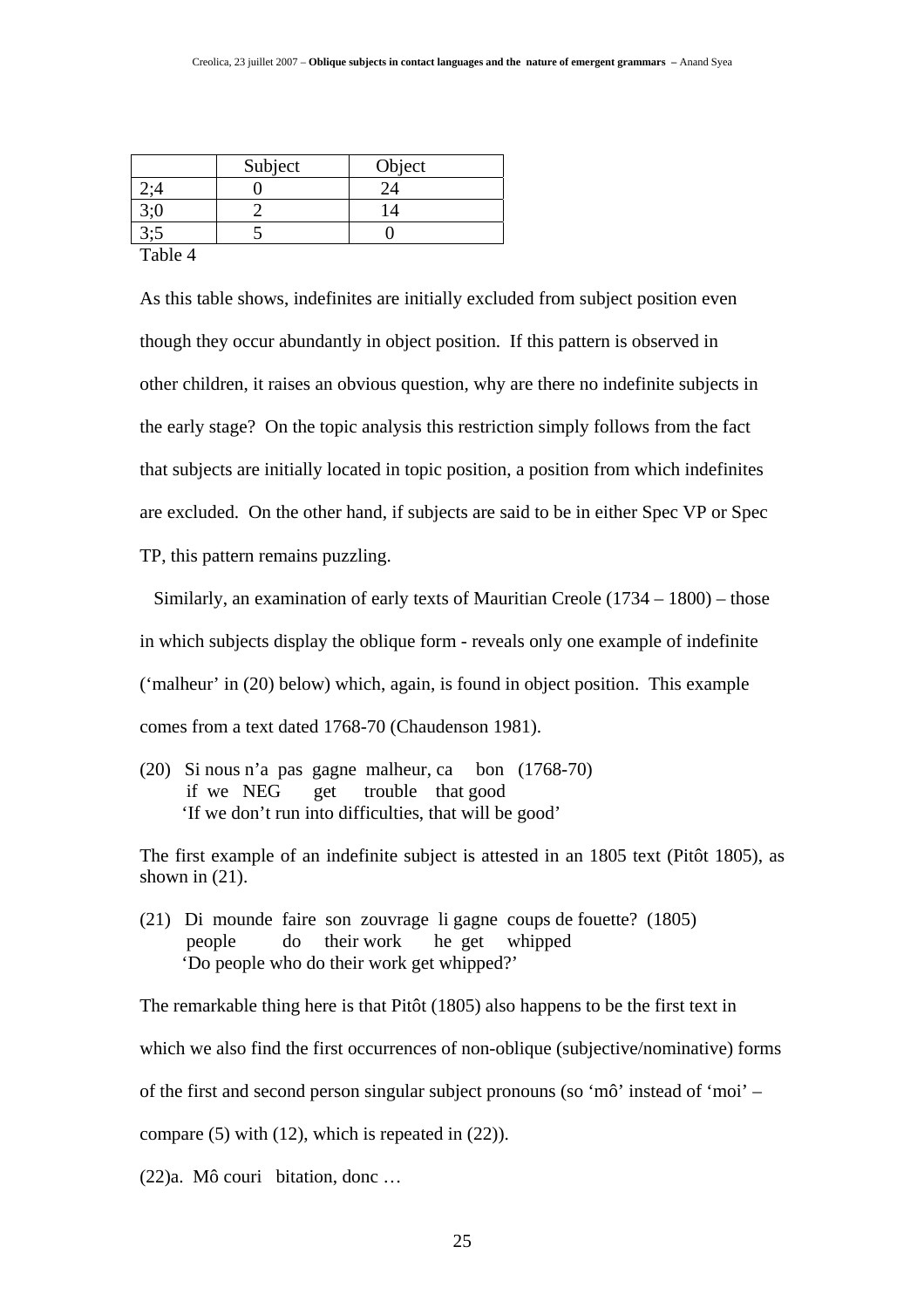I run field then 'I'm going to work'

 b. Mô n'a pas volor, moi, mô n'a pas maron, pourquoi mô gagne coup de fouette I NEG thief me I NEG lazy why I get whipped 'I'm not a thief, me, I'm not lazy, why would I be whipped?'

Note that both forms 'mô' and 'moi' occur in (22b), the latter now restricted to object and dislocated  $(A^2)$  positions. What we find here (the data albeit scanty) is an interesting development from a stage where the absence of indefinite subjects correlates with subjects being oblique to a stage where the presence of indefinite subjects correlates with subjects being nominative. The presence of an indefinite subject appears to be a clear indication that the subject is now in a A-position (i.e. spec TP), a position in which nominative case is licensed/checked. Thus the shift from [-indefinite] subjects to [+indefinite] subjects appears to parallel the shift from oblique subjects to nominative subjects. The absence of indefinite subjects, as a direct consequence of subjects being in topic position, may well turn out to be a characteristic feature of both early child grammar and early contact grammar.

 Turning now to the second feature, expletive (semantically empty) pronouns are said to be restricted to A-position without a theta role (Chomsky 1981). If subjects are initially placed in Topic position (and therefore in an A'-position), then they clearly cannot be expletive. The absence of expletives can therefore be made to follow directly from the assumption that subjects are in Topic. Again, an examination of Sophie's early utterances provides some interesting evidence, as shown in table 5.

|     |             |               | There                    | There         |
|-----|-------------|---------------|--------------------------|---------------|
|     | (expletive) | (referential) | (expletive)              | (referential) |
| 2;4 |             |               |                          | 5 (object)    |
| 3;0 |             | 3(sub) 2(obj) |                          | Ob1)          |
| 3:5 | 3(subi)     |               | $1$ (subj $\overline{1}$ |               |

Table 5

In English, the pronouns 'it' and 'there' can be used both referentially (to refer to a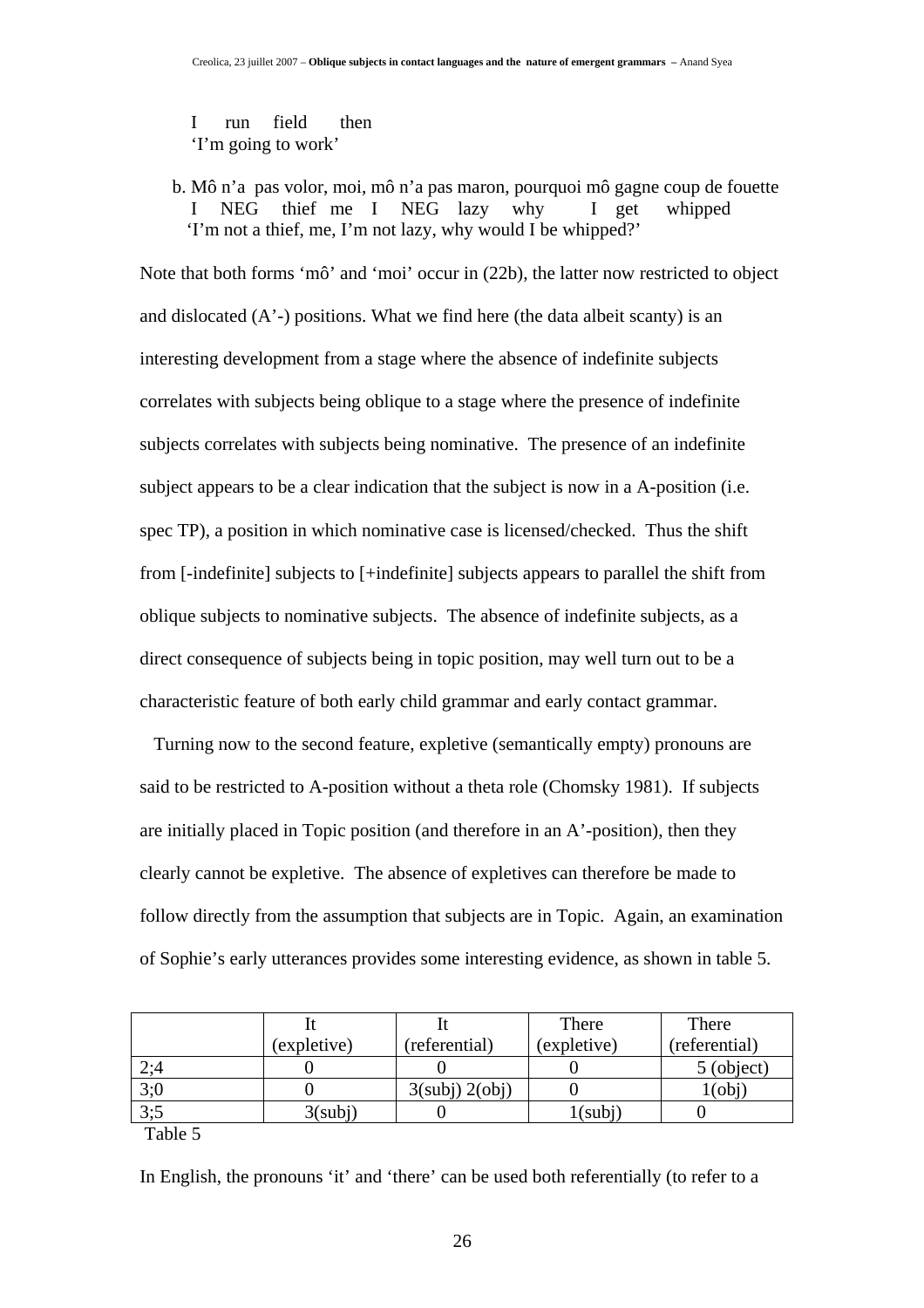thing and a location respectively) and pleonastically (i.e. as a semantically empty element in subject position). The table above shows an interesting pattern even though it, too, is based on a small amount of data. Expletive 'it' and 'there' are missing in the initial stages (i.e. at 2;4 and 3;0) but referential 'it' and 'there' are present, as the topic analysis predicts.

 Turning to contact languages, here too an examination of early texts of Mauritian Creole provides some interesting parallels, although again the data is scanty. The first example of an expletive subject occurs in the 1805 text, the same text that displays non-oblique (i.e. subjective/nominative) and indefinite subjects (see above).

(23) Hé! missié, li tard, oui, laisse mo alle (Pitôt 1805) Heh! Master it late yes let me go 'Heh! Master, it's late, don't you think? You have to let me go'

Note that the third person pronoun 'li' does occur in the pre-1805 texts (those that have oblique subjects) but only as a non-expletive (i.e. referential) pronoun, as shown in the following from Chaudenson (1981) but dated 1749.

(24) ça blanc la li beaucoup malin; li couri beaucoup dans la mer là-haut; this whiteman he very clever he run a lot in the sea up there mais Madagascar li là but Madagascar it here 'This whiteman is very clever; he travels a lot by sea but Madagascar, it's here'

The pronoun 'li' is used anaphorically here, referring back to the dislocated noun

phrases. Once again we find two interesting correlations, one, between

oblique subjects and the absence of expletive subjects and the other, between

nominative subjects and the presence of expletive subjects. On the topic analysis,

these correlations are not surprising.

Looking back at table 1, 4 and 5, it is clear that nominative, indefinite and expletive

subjects are absent in Sophie's grammar at 2;4. These develop subsequently. If we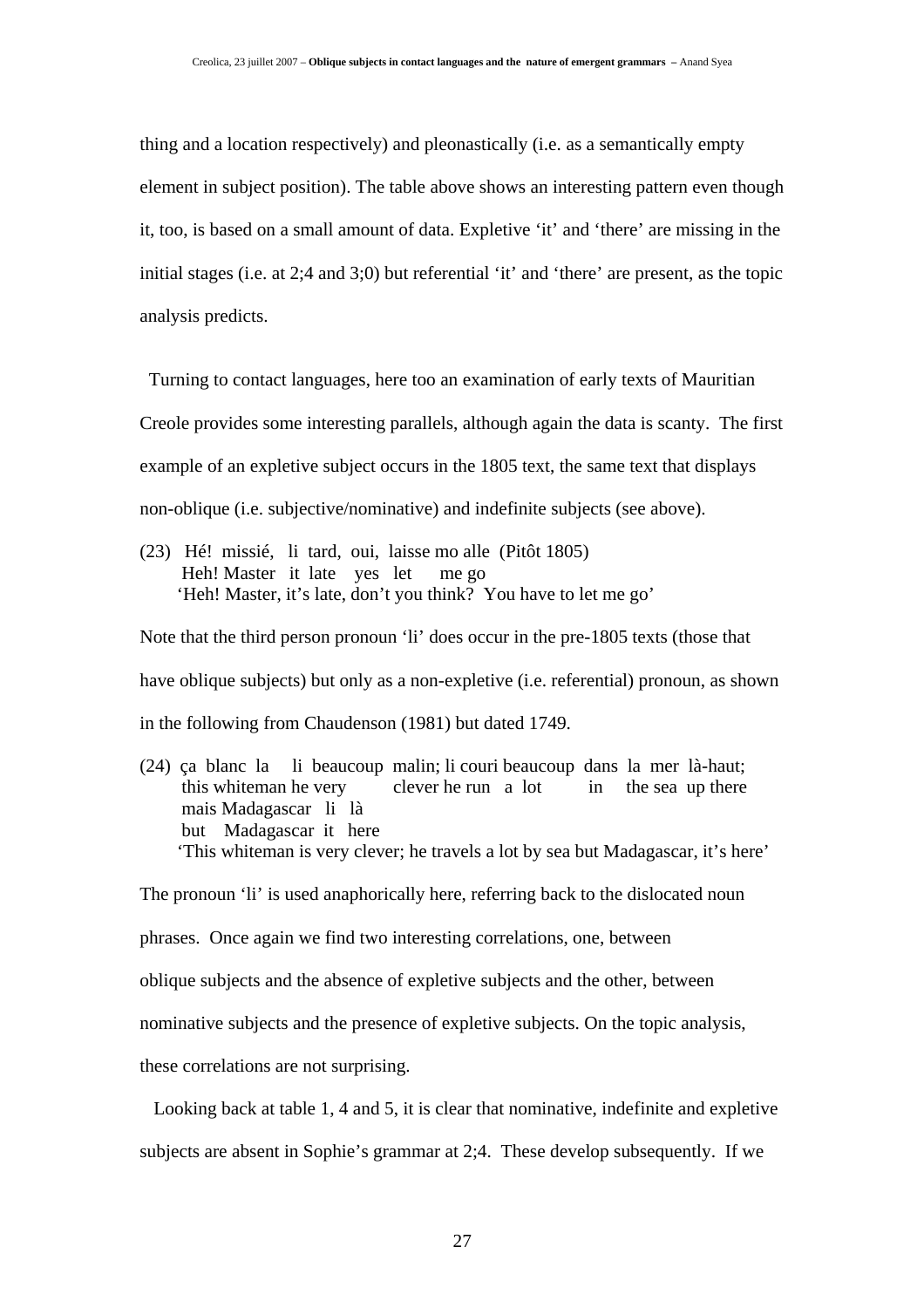ignore the 2 instances of indefinites at 3;0, we could see in her grammatical development an interesting convergence of nominative, indefinite and expletive subjects at around 3;5. Such a convergence clearly marks a shift from the oblique, definite and referential subjects of the earlier stage. The data from contact languages suggests a similar shift. But why can't nominative, expletive and indefinite subjects appear sooner? Again a topic analysis offers an answer: if the position available to external arguments in the early stages is the topic position (a non-argument position), then nominative, expletive and indefinite subjects are, as expected, excluded.<sup>13</sup>

 As far as the randomness of subject verb agreement is concerned, verbs on a topic analysis are predicted not to display agreement marking given that agreement is a strictly local phenomenon, between a specifier and a head (i.e. between Spec TP and T ). As was observed above, verbs in early child English and French often appear without any agreement marking in the early stages, as shown in the following from Sophie and Nina at 2:4 (Fletcher1985; Vainikka 1994 respectively).

(25)a. Her sleep (Fletcher 1985)

- b. Hessy want a piano (Fletcher 1985)
- c. Her have a hat on (Vainikka 1994)

However, there are examples in early child language in which oblique subjects and inflected verbs do co-occur, as we saw in some of the examples in (1) and (2), reproduced below for ease of exposition.

 $(26)a$ . Him does go there  $(=1e)$ 

- b. Him hits it with it  $(=1g)$
- (27)a. moi sais (=2e) me know
	- b moi aussi ai fait le rouge  $(=2f)$ . me also have make the red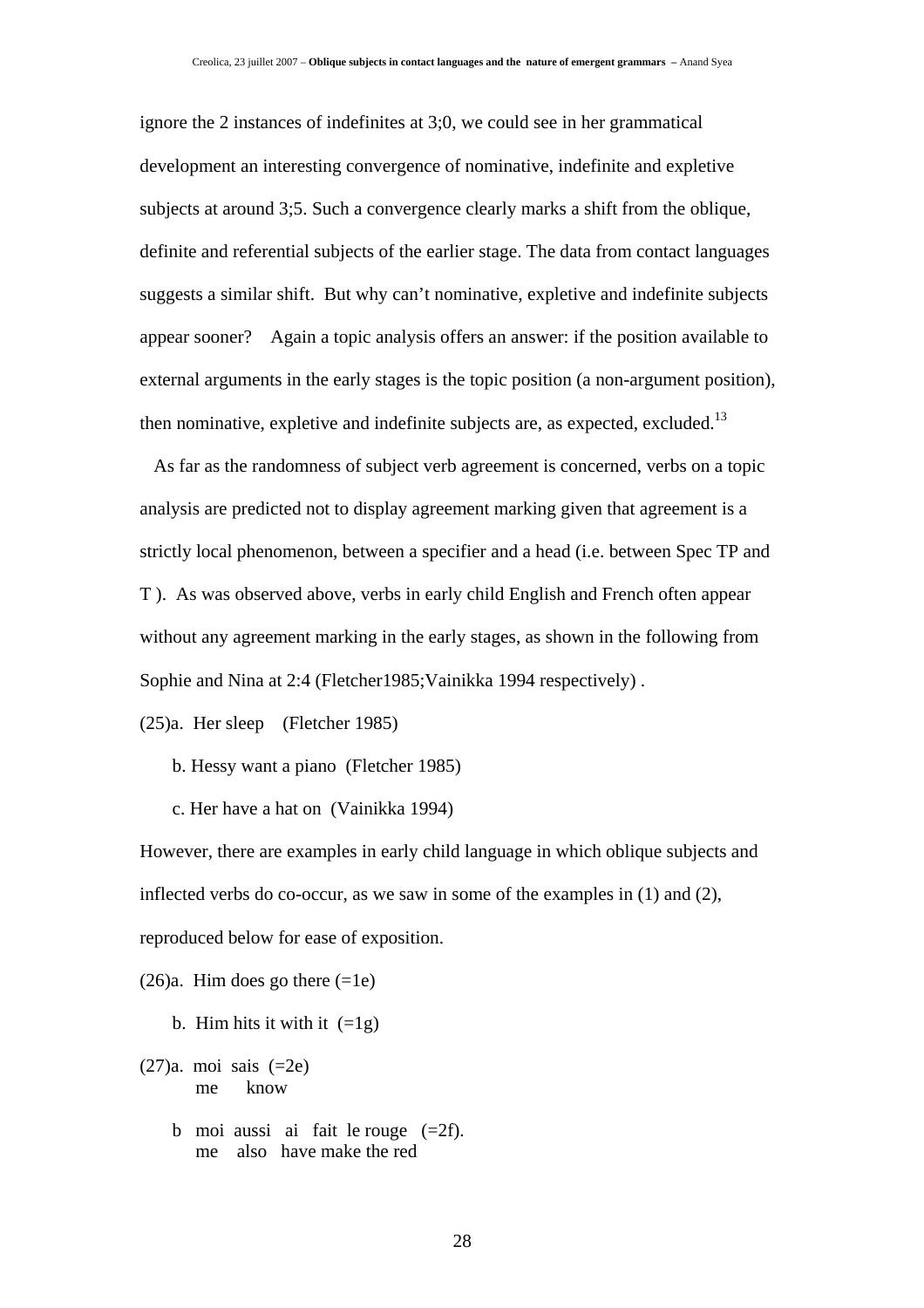Examples (26a,b) show person and number agreement, as does example (27b). Example (27a) also shows number agreement although it may or may not be showing person agreement. Example (26b) was produced by a child called Douglas (Huxley 1970) at the age of 3;3. An examination of his pronominal subjects at this stage shows that agreement with oblique subjects occurred following the emergence of nominative subjects and agreement. Thus the examples in (28) occurred at around 2;8 while those in (29) occurred at around 2;11.

(28)a. I've got out garage

b. Look where I'm running

(29)a. Him is driver

b. Him is bear

 If this is the pattern of subject verb agreement in early child English, we could analyze (29a,b) and (26) as constructions containing a null pronominal subject (i.e. pro) which agrees with the topic constituent. We assume here that the null subject in these constructions is identified (and therefore licensed) by the topic constituent in the same way that null subjects (and objects) of main clauses are in Chinese (see Huang 1984; Hyams 1991). We could then argue that the verb is in fact agreeing with this null pronominal. Naturally, locality conditions on agreement would require the null pronoun to be in Spec TP. Its presence in Spec TP in (29a,b) and (26) can be justified in two ways: first, subject pronouns are already realized in this position as suggested by the fact that they display the nominative form (see examples 28a,b for instance) and second, tag questions have nominative pronouns in tag phrases even though an oblique subject is present, as in the following produced by Douglas at 3;2.

(30)a. Him did get stung, didn't he?

b. Her is jolly strong isn't she?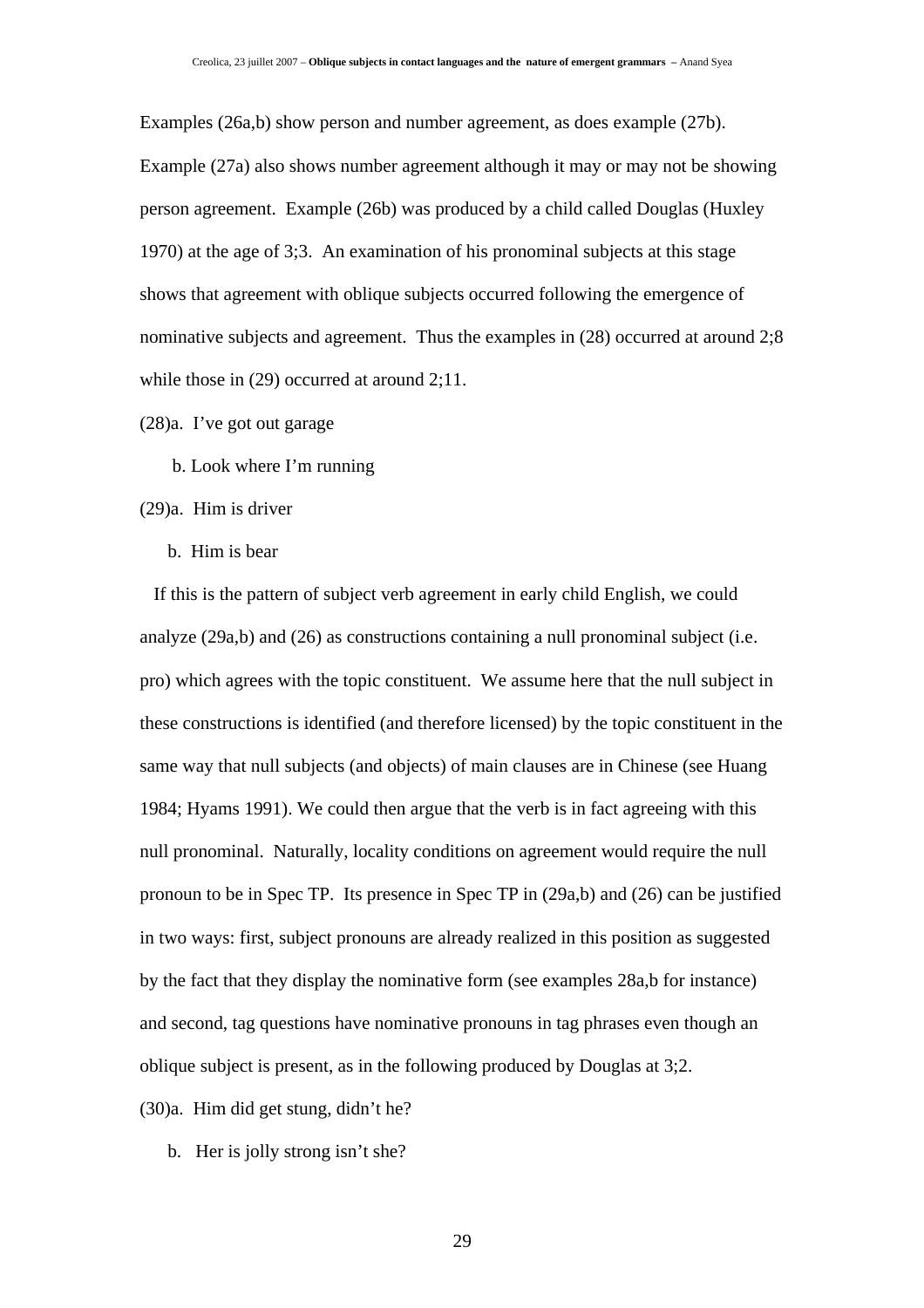On the evidence presented here it might be the case that instances of verb agreement with oblique subjects arise once the subject position (i.e. Spec TP) has been identified as a position for an external argument (i.e. when a pro subject can be said to occupy Spec TP).

 Somewhat problematic for a topic analysis are examples from early child language which show misagreement or partial agreement between verbs and oblique subjects, as in the following (particularly (31b)) from Fletcher (1985).

(31)a. Where's the childrens

b. Why are me so health - healthy

Example (31) shows partial agreement – person agreement but not number agreement. Following on from our discussion above, we could argue that Spec TP has been identified as a position for the external argument and a phonologically null pronoun occupies Spec TP but the link between the topic constituent and this pronoun is 'weak', as a result of sharing some but not all the features. In (29) and (30b) by contrast, the topic constituent and the null subject pronoun share both features (person and number) and the link between them can be said to be 'strong'. We assume here that the identification/agreement linking of an argument to a dislocated constituent is established over time rather than automatically.

 Thus, the absence of indefinite and quantificational subjects, the absence of expletive subjects and the randomness of agreement appear to be features that one can associate with subjects in emerging grammars and they may be seen as a direct consequence of the distribution of the external argument in a clause at a particular stage of development (i.e. their being in a topic position). Interestingly, the case form that external arguments display can also be shown to follow from their distribution. This approach therefore provides a plausible account of the cluster of features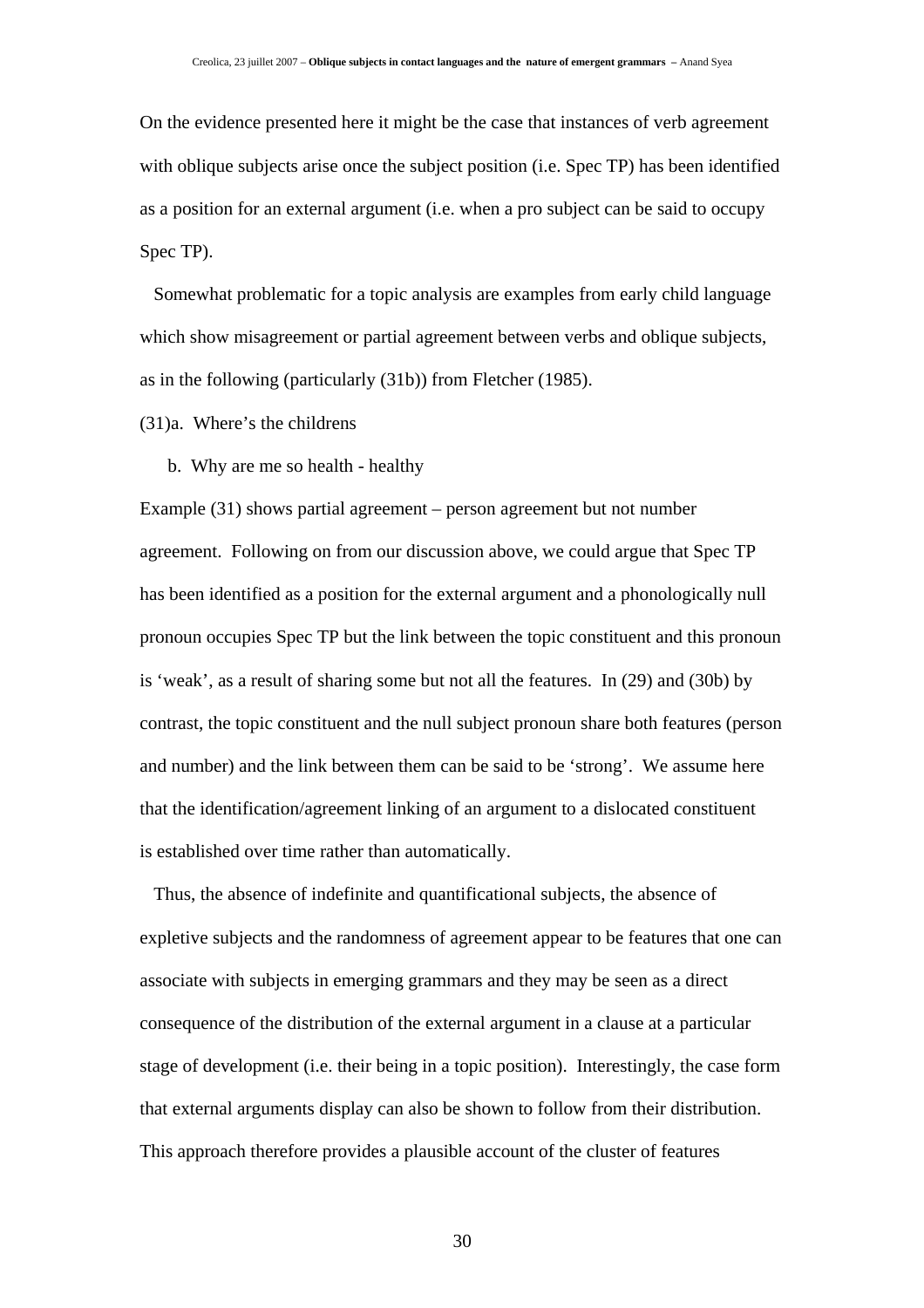associated with early subjects but, as is shown below, it is not without problems.

#### 4.3.1 Problems for a topic analysis

One of the problems with a topic analysis of oblique subjects, as noted in Aldridge (1989) and Schütze (1997), is that it predicts, following the analysis of topic constructions in Chomsky (1977), that where a topic constituent and a Wh-phrase cooccur, the former will linearly precede the latter. However, examples such as those below from Bellugi (1968) and Huxley (1970) look problematic because the oblique subject (i.e. the topic constituent) follows rather than precedes the Wh-phrase. If Whphrases are in Comp (or Spec CP), as suggested in Chomsky (1977), then the oblique subject must be in subject (Spec TP) position or even Spec VP (as suggested in Radford (1990) and Vainikka (1994)) and not in a Topic position as proposed here.<sup>14</sup> (32)a. What me fold? (Bellugi 1968)

- b. Why me careless? (Bellugi 1968)
- c. How me put it under? (Huxley 1970)
- d. Know what me keep for you? (Huxley 1970)

However, following recent proposals on the structure of clauses (Rizzi 1997, Beghelli and Stowell  $1997$  – see (33) below – the fact that oblique subjects follow Wh-phrases does not necessarily force us to the conclusion that they are in subject position (i.e. Spec TP)

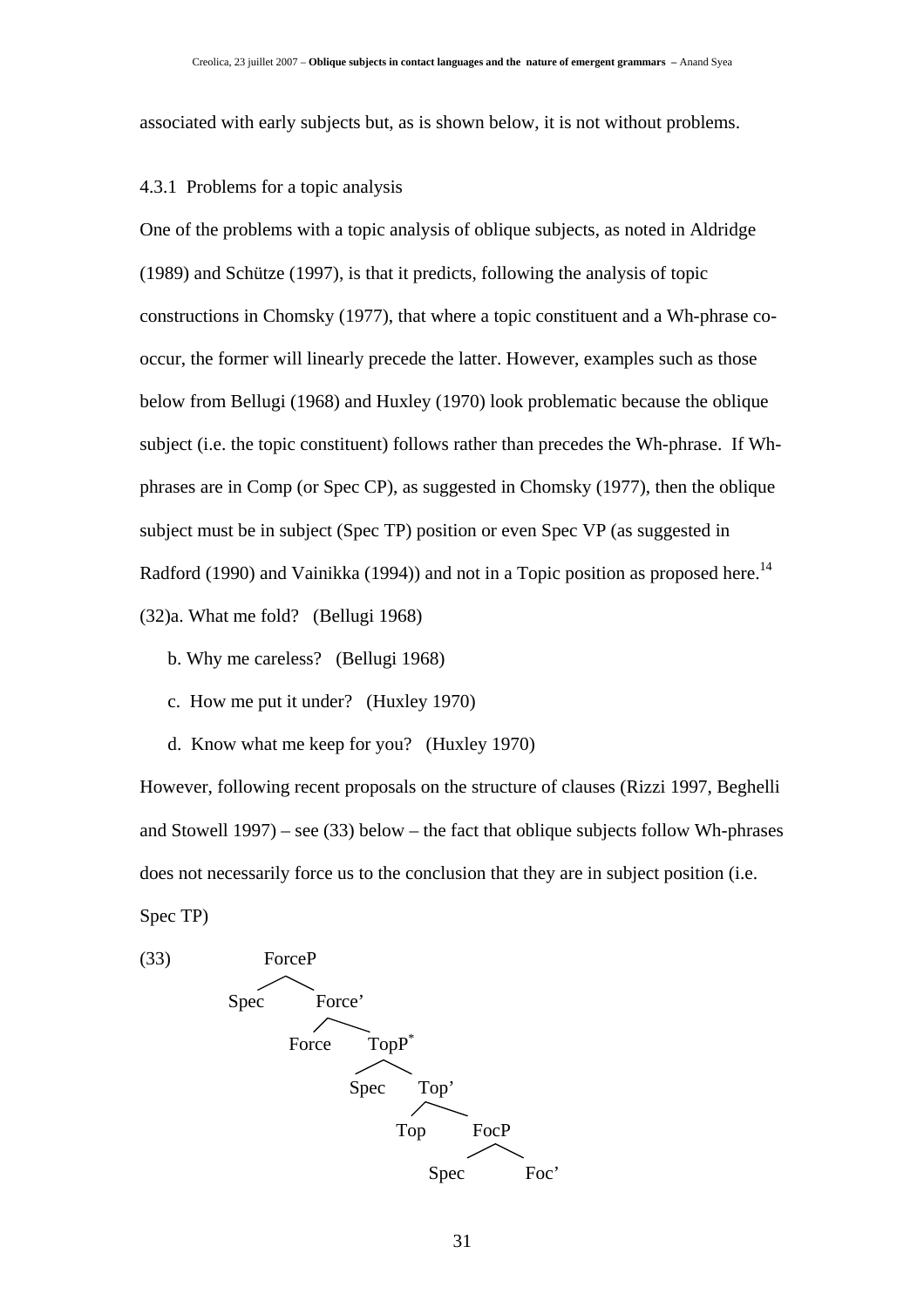

A structure like (33) clearly makes available more than one position for a topic phrase, the Spec of either the higher or lower TopP Similarly, a Wh-phrase can be either in Spec FocP or Spec ForceP. Given that focal constituents and Wh-phrases are mutually exclusive (Rizzi1997), we take Spec FocP to be the position where Whphrases are also located. It follows then that the oblique subjects in (32) must be in the Spec of the lower TopP. The linear ordering of Wh-phrases and oblique subjects in these examples can therefore be accommodated on a topic analysis.

 A similar problem arises with the linear ordering of oblique subjects in relation to auxiliaries. In an example like (31b) for instance, the oblique subject follows the auxiliary. A non-articulated CP analysis would again lead us to conclude that the oblique subject must be in the spec of TP (i.e. subject position) because the auxiliary in a Wh-question occupies the head position of CP, under a head-to-head movement analysis. However, if a structure like (33) is available, a different conclusion can be reached. The oblique subject will be in the Spec of the lower TopP with the auxiliary to its left in Foc position and, in a Spec-Head relation with the Wh-phrase in Spec FocP. Given that the auxiliaries in (31) raise from T through Top under Head-to-Head movement, we must assume that Top (at least in early child language) does not block movement of auxiliaries from T to Foc.<sup>15</sup>

 Recent proposals about clause structure thus add more plausibility to a topic analysis. We assume, given the Full Competence Hypothesis (Poeppel andWexler 1993) and Pinker's (1984) Continuity Hypothesis, that a structure like (33) is available to both children in early first and second language acquisition and adults in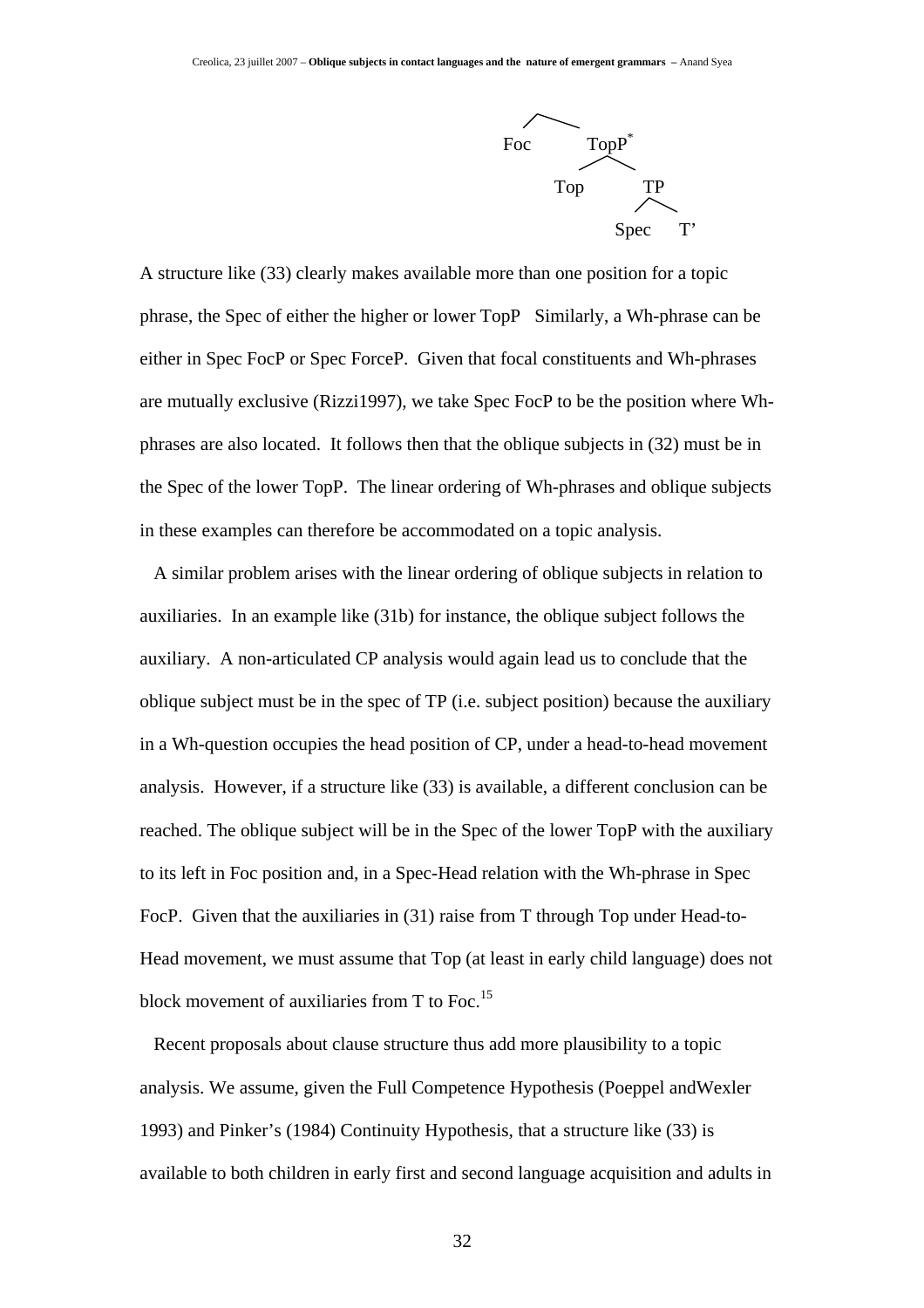second and contact language situations.

 While the data discussed so far from both child language and contact language fits well with a topic analysis, one question remains: Why does the external argument end up in Spec TopP? What is the underlying principle that determines that it should be in this position and not, say, in Spec TP or Spec VP?

4.3.2 External argument in topic position

Following recent research on the distribution of subjects, we assume crucially that external arguments, unlike internal arguments, do not have a fixed structural position. Rather, subject position (Spec TP) – a position where logical and grammatical subjects coincide – is only one of several positions that UG makes available to external arguments (see McCloskey 1997). Evidence from free word order languages (Kiss 2002) and topic-prominent languages like Cantonese (Chao and Mui 2000) provides support for this view. As far as the EPP (Chomsky 1981, 1995) is concerned, the implication is that it is satisfied irrespective of where (in which of the available subject positions) the external argument surfaces. The question then is what determines where the external argument ends up in the clausal hierarchy.

 Let us assume that each of the structural positions (or functional heads above TP) is associated with certain features. Thus [+focus] is present on the head of FocP (Brody 1995), [+referential, +specific] on the head of TopP (Beghelli and Stowell 1997) and so on. It may be that Top is assigned these features (and [+definite] too, we assume) because it represents the interface between pragmatic/discourse and syntactic considerations. The idea of 'given-ness' (what already exists in, and is recoverable from, the immediate context (or universe-of-discourse)) is perhaps embodied in this position. It is interesting to note here that in languages which have no definite article (e.g. Russian), a nominal expression is construed as thematic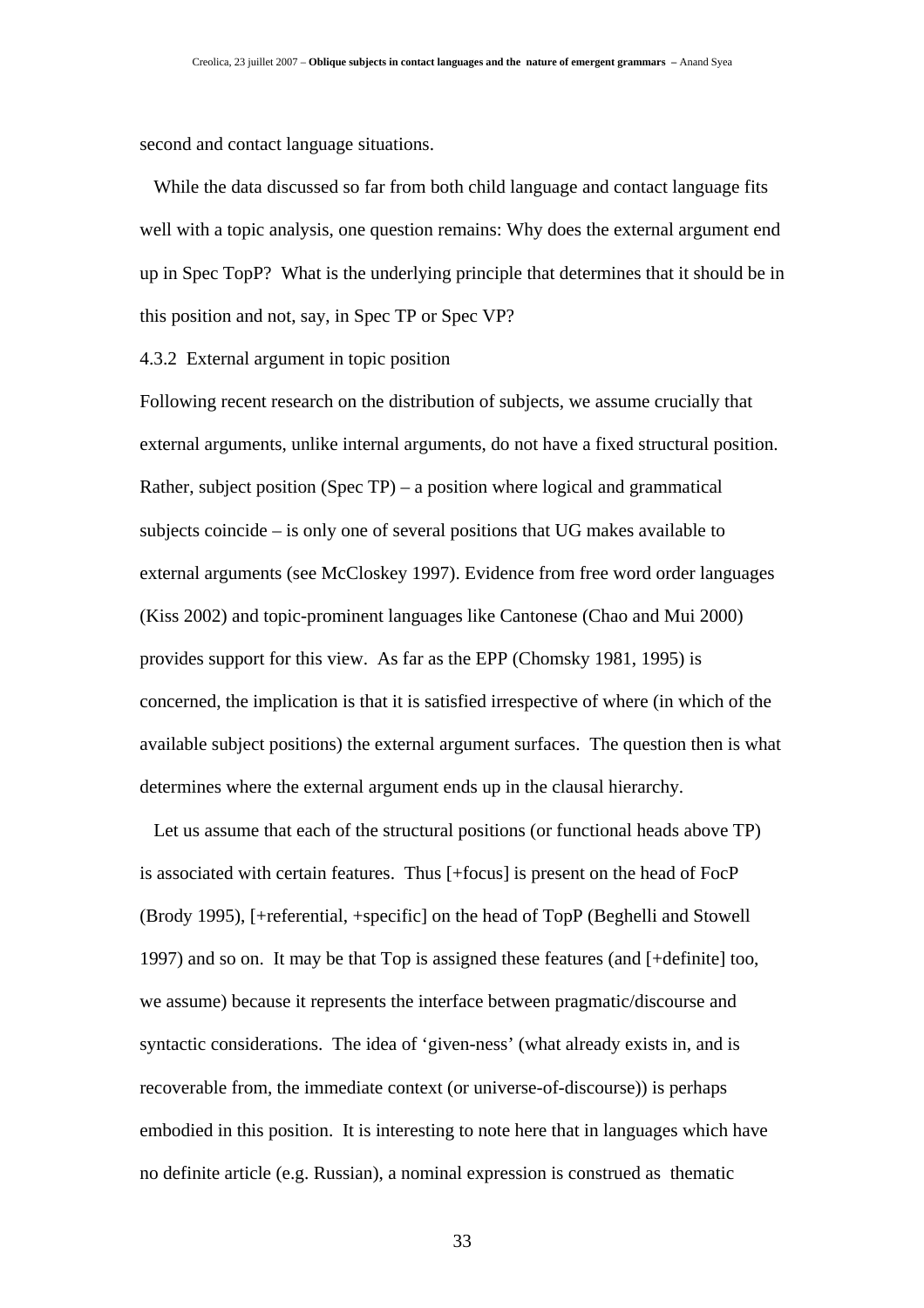(definite) if it occupies a clause-initial position (Lyons 1977:508). This could be interpreted as saying that a nominal without a definite article is construed as being definite if it is in topic position. It would not be unreasonable therefore to assume that Top is inherently marked [+referential, +specific, +definite].

 If so, we could then propose that the distribution of an external argument depends crucially on features that it bears. It is, in other words, determined by Checking theory (Chomsky 1995). The question now arises, what features do external arguments have in early child language and emerging contact languages?

 Given the nature of the situation-of-utterance in early child language as well as contact and impaired language, namely that utterances are about the here and now, nominal arguments will, of necessity, have contextual reference and will be identified as specific and definite because their references are given or easily identifiable in the immediate situation. Thus, external arguments in early child language on the whole are proper names such as 'Mary' and 'Douglas', specific nominals (Benedict 1979) such as 'Daddy', 'Mummy', 'Teddy', general nominals such as 'car' and 'sock', personal pronouns such as 'him/he', 'me/I' and demonstrative pronouns such as 'this/that'. What these expressions have in common is a set of features including [+referential], [+definite] and [+specific], precisely the features that are associated with the head of TopP (Beghelli and Stowell 1997). The distribution of external arguments in emerging grammars (i.e. being located in Spec TopP) can therefore be seen as being driven by the need to have their features checked.

 It is also reasonable to assume that Top is also specified for a case feature. In adult English and French, topic and dislocated constituents (i.e. constituents which are not in a case assigning position) display oblique case, as illustrated in the following. (34)a. Me, I had beans.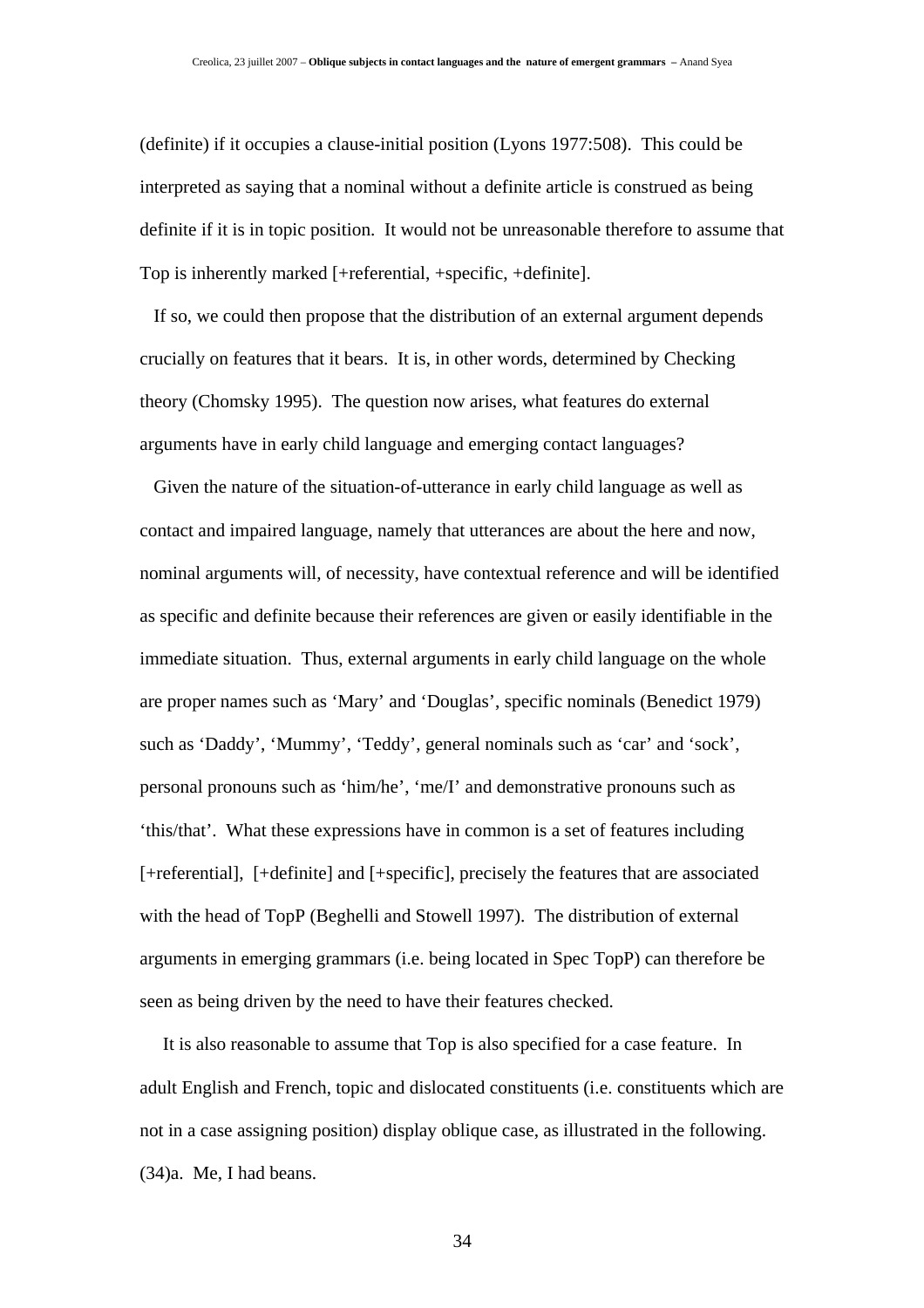b. Us, they really don't like.

- (35)a. Moi, j'ai beaucoup à faire me. I have a lot to do 'Me, I have a lot to do'
	- b. Lui, il n'a rien vu. Him he has nothing seen 'Him, he hasn't seen anything'

It is generally assumed that the case feature on the topic or dislocated constituent is the default case given that it is not assigned structurally or inherently.<sup>16</sup> The Full Competence Hypothesis (Poeppel and Wexler 1993) and the Continuity Hypothesis (Pinker 1984) lead us to conclude that Top, in an emerging grammatical system, will also have this default case. The following example from Legendre et al. (2002) appears to support this conclusion, with the dislocated/topic phrase in oblique case.

(36) Moi je veux kik (Stéphane 2 ;6 ;13) me I want chique (kind of medicine) 'Me, I want chique'

Assuming now that the case feature on Top too must be checked, the acquisition device will select for the external argument a form that will ensure that case checking is satisfied. It is therefore not surprising that subjects in emerging grammars tend to surface in the default case form.

 If subjects in emerging grammars are located in Topic, then they will display whatever case is specified on Top (i.e. whatever the default case is in the adult target language). As has been observed, subjects in early child German and Russian have nominative (not oblique) case and are therefore error-free. Interestingly, dislocated NPs in adult German and Russian, as noted in Schütze (1997), also have nominative (not oblique) case. The following illustrates nominative on dislocated constituents in adult German.

(37)a. Ich/\*mich, Ich mag Bohnen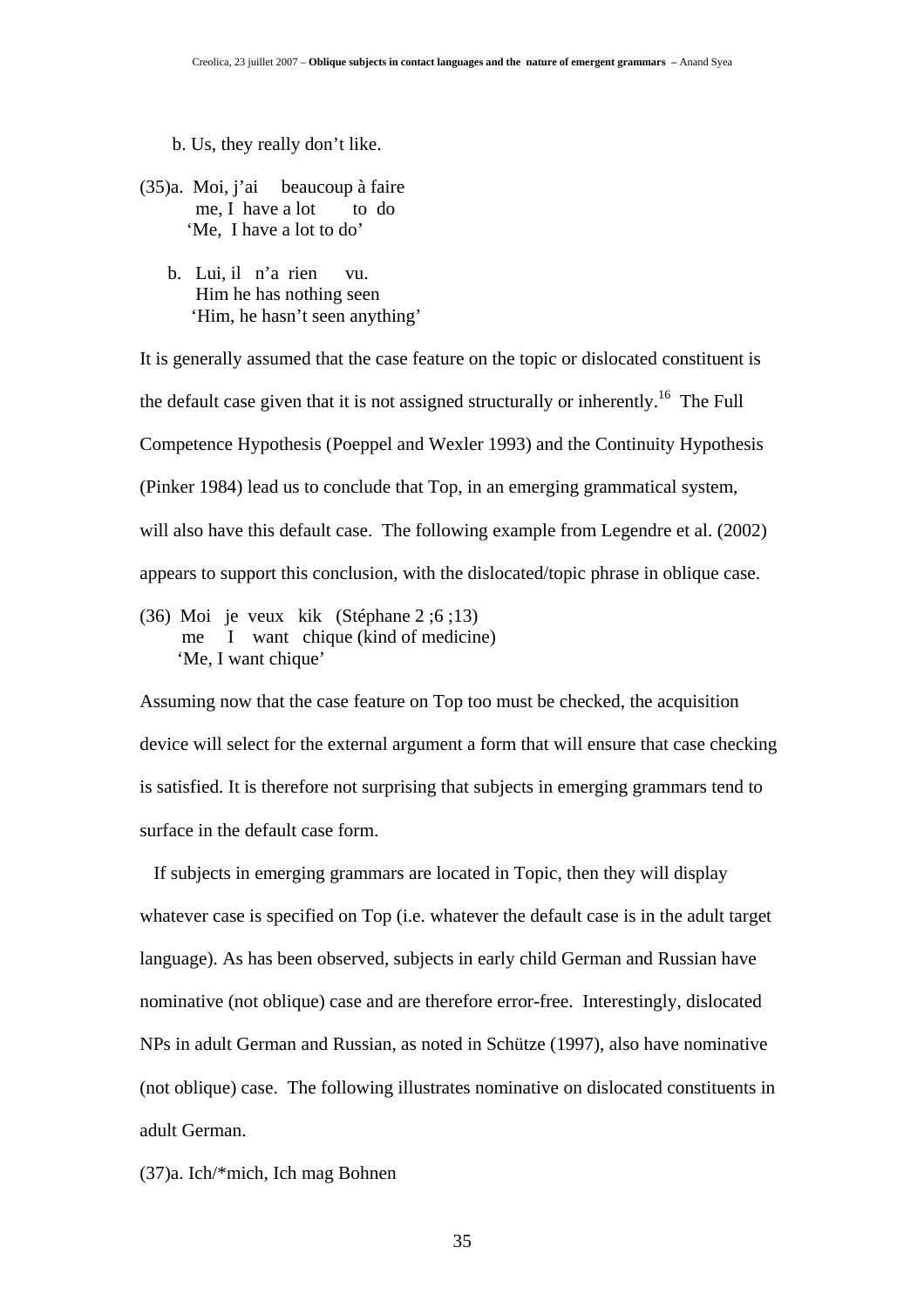I me I like beans 'Me, I like beans'

b. Der, den habe ich gesehen He , him I saw 'Him, I saw him'

Subjects in emerging grammatical systems can be said therefore to display whatever case form is associated with the Topic constituent. This is explained if we take subjects to be located in Topic position.

 The difference in case form on subjects between early child English and French on the one hand and early child German and Russian on the other can be given a plausible account by establishing a link between the default case form on Top and the default case form on the external argument (i.e. the subject). The reason that subjects have nominative case in early child German and Russian but oblique in early English and French can plausibly be attributed to their occurrence in Spec TopP. Top and subject appear therefore to be intrinsically linked. More generally, subjects in emerging grammars display whatever case form is associated with Top (namely, the default case form).

## 5. Conclusion

The discussion in this paper has shown that the phenomenon of oblique subjects is by no means restricted to early child language acquisition. There is ample evidence that it is also pervasive in the development of English and French contact languages. Its presence in contact languages (the result of adult grammatical systems) calls for an analysis similar to that proposed by Gruber (1967) for oblique subjects in early child language, namely a topic analysis. Such an analysis is able to provide a unifying solution to what is an interesting and rather puzzling deviation. The proposal in this paper is that subject pronouns have oblique case because they are in Topic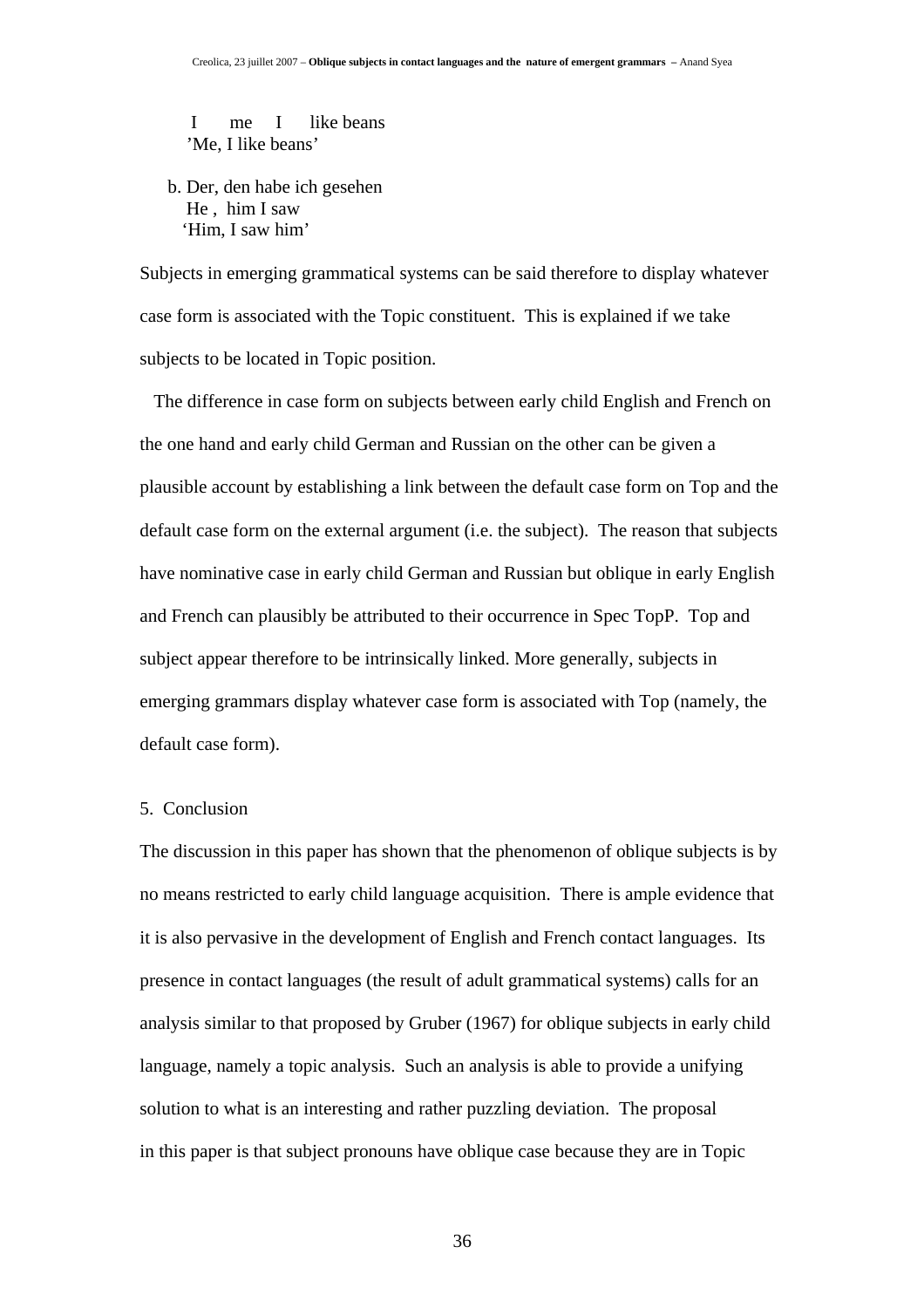position. Emerging grammars are context bound and as a result, subjects (and objects) end up displaying certain features (namely [+referential], [+specific] and [+definite]) which can only be checked if they are in Spec of TopP (Top being a head with these same features). Top also has the default case (oblique in some languages, nominative in others) and subject pronouns must, for checking purposes, surface with the same case (i.e. nominative or oblique). Overall, a topic analysis appears to have the advantage of accounting not only for the surface case form of subject pronouns but also for other properties often associated with them, in particular the absence of expletive or indefinite subjects.

#### References

Aldridge, Michelle (1989). *The acquisition of INFL*, Bloomington: Indiana University Linguistic Club.

- (1994). *Child Language*. Clevedon:Multilingual Matters.

Akmajian, Adrian (1984). Sentence types and the form-function fit. In *Natural Language and Linguistic Theory* 2, 1-23.

Baker, Philip; and Huber, Magnus (2000). Constructing new pronominal systems: from the Atlantic to the Pacific. *Linguistics* 38/5, 833-866.

Bellugi, Ursula (1968). Linguistic mechanisms underlying child speech. In *Proceedings of the conference on language and language behaviour*, E.M. Zale (ed.). New York:Appleton-Century-Crofts.

Beghelli Fillipo and Stowell, Tim (1994). Distributivity and negation. In: *Ways of scope taking* , Anna Szabolcs i(ed.), 71-107, Dordrecht:Kluwer.

Benedict, H (1979). Early lexical development:comprehension and production. *Journal of child language* 6, 183-200.

Bennett, Paul (1985). A *course in generalized phrase structure grammar*.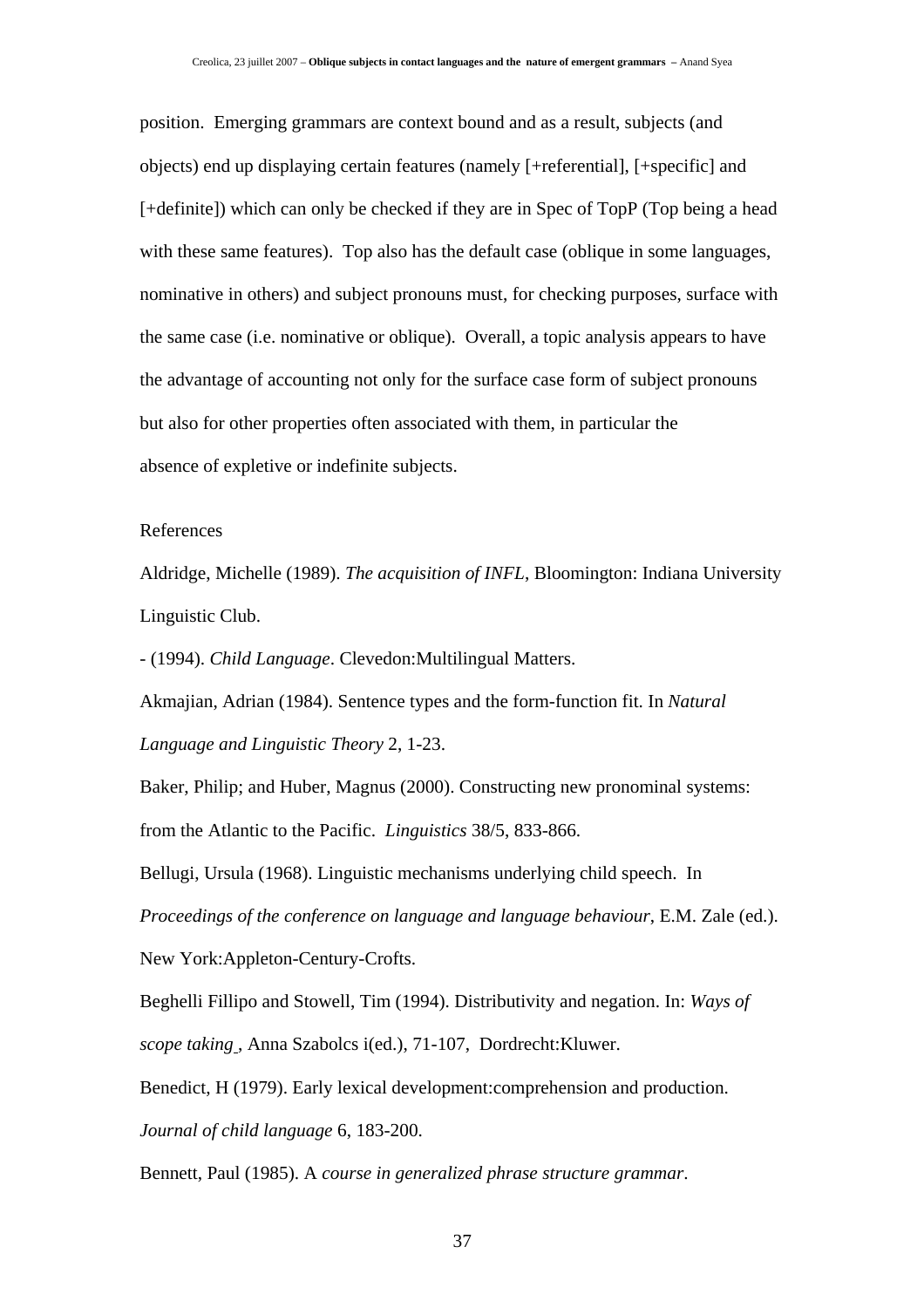London:UCL press.

Bloom, Lois (1970). *Language development*. Cambridge, MA:MIT Press.

Bloomfield, Leonard (1933). *Language*. New York:Holt, Reinhart, and Winston.

Borer, Hagit and Rohrbacher, Bernhard (2002). Minding the absent: arguments for a

full competence hypothesis. *Language Acquisition* 10/2, 123-175.

Brody, Misi (1995). Focus and checking theory. In *Approaches to Hungarian* 5,

Istvan Kenesei (ed.), 29-44. Jate: Szeged. Brown, Roger (1973). *A first language: the early stages*. Cambridge:Harvard

University Press.

Carden, Guy, Morris Goodman, Rabecca Posner and William Stewart (1991). A 1671 French Creole text from Martinique, paper presented at the meeting of the Society for Pidgin and Creole Linguistics, Chicago.

Caulier, Philippe (1744). *Petit catechisme de l'ile de Bourbon tourne au style des esclaves negres*. Paris.

Chao, Wynn and Mui, Evelynne (2000). Clausal adverbs and clausal structure in

Cantonese. *Cahiers de Linguistique – Asie Orientale* 29/1, 3-39.

Chomsky, Noam (1965). *Aspects of the theory of syntax*. MA:MIT Press.

- (1977). On Wh-movement. In *Formal Syntax*, Peter Culicover, Thomas Wasow and Adrian Akmajian (eds.) 71-132. New York:Academic Press.

- (1981). *Lectures on Government and Binding*.Dordrecht:Foris.

- (1989). Some notes on the economy of derivation and representation. In *Functional* 

*heads and clause structure. MIT working papers in Linguistics* 10, I. Laka and A.

Mahajan (eds.), 43-74. MA: MIT Press.

- (1995). *The minimalist program*. Cambridge, MA: MI T Press.

Chaudenson, Robert (1981). *Textes creoles anciens (La Reunion et L'Ile Maurice):*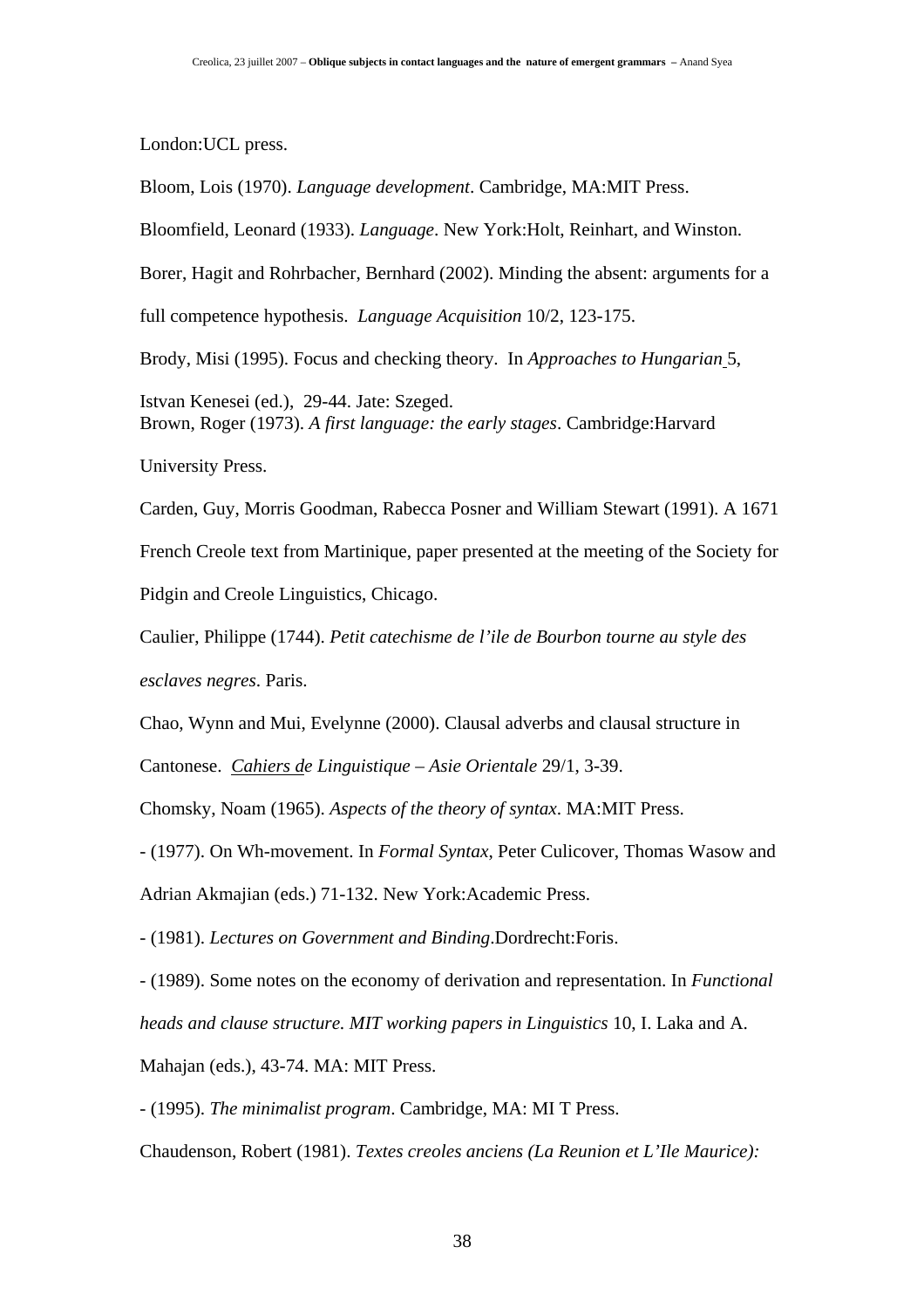*comparaison et essai d'analyse*. Hamburg: Buske.

Clark, Eve (1985). The acquisition of Romance with special reference to French, in D. Slobin (ed.) *The cross linguistic study of language acquisition*. Hillsd, N.J: Erlbaum. Ehrhart, Sabine (1993). *Le Créole français de St. Louis (Le Tayo) en Nouvelle* 

*Calédonie*. Hamburg :Buske.

Fletcher, Paul (1985). *A child's learning of English*. Oxford:Blackwell.

Freycinet, Louis (1827). *Voyage autour du monde*. Vol 2, Paris: Pillet aine.

Gazdar, G; Klein, Ewan; Pullum, Geoff ; and Ivan Sag (1985). *Generalized phrase structure grammar*. Oxford :Blackwell.

Gougenheim, G ;Michéa, R ; Rivene, P : and Sauvageot, A. (1971). L'élaboration du français fondamental (1<sup>er</sup> degr). *Etude sur l'établissement d'un vocabulaire et d'une grammaire de base*. (Nouvelle édition refondue et augmentée) Paris :Didier.

Gruber, Jeffrey (1967). Topicalisation in child language. *Foundations of Language* 3, 37-65.

Guilfoyle, Eithne and Marie Noonan (1992). Functional categories and language acquisition. *Canadian Journal of Linguistics* 37. 241-273.

Hilles, Sharon (1991).Access to Universal Grammar in second language acquisition. In *Point counterpoint:Universal grammar in the second language*, Lynn Eubank

(ed.), 305-338. Amsterdam:Benjamins.

Hirsh-Pasek, Kathryn; Golinkoff Roberta (1991). Language comprehension: A new look at old themes. In *Biological and behavioural determinants of language development*, N. Krasnegor, D. Rumbaugh, R. Schiefelbusch and M. Studdert-Kennedy (eds.). 301-320. Hillsdale, N.J.:Erlbaum.

Huang, C.T. James (1984). On the distribution and reference of empty pronouns. *Linguistic Inquiry* 15, 531-574.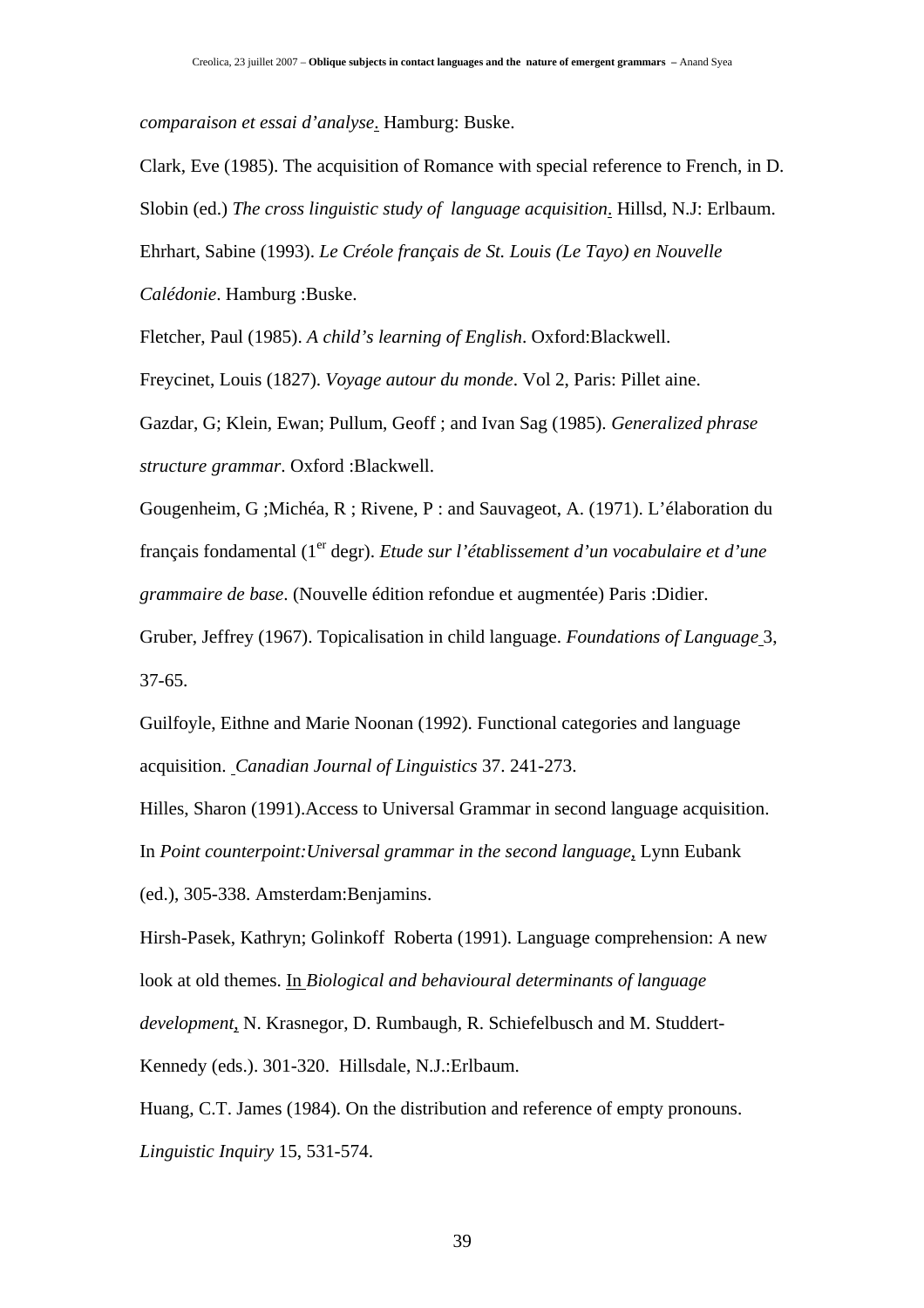Huxley, Renira (1970). The development of the correct use of subject personal pronouns in two children. In *Advances in psycholinguistics*, (eds.), G.B. Flores d'Arcais and W.J.M. Levelt, 141-165. Amsterdam:North-Holland.

Hyams, Nina (1987). The theory of parameters and syntactic development. In *Parameter Setting*, Thomas Roeper and Edwin Williams (eds.), 1-22. Dordrecht:D. Reidel Publishing Company.

- (1991) A reanalysis of null subjects in child language. In *Theoretical issues in language acquisition*, J. Weissenborn , H. Goodluck and Thomas Roeper (eds.). New Jersey:Lawrence Erlbaum Associates.

-;Wexler, Kenneth (1993). On the grammatical basis of null subjects in child language *Linguistic Inquiry* 24, 421-459.

Ingham, Richard (1992). The opitional subject phenomenon in young children's English: a case study. In *Journal of Child Language* 19, 133-151.

Ingham, Richard (1998). Tense without agreement in early clause structure. In

*Language Acquisition* 7(1), 51-81.

Johansson, Stig; Hofland, Knut (1989). *Frequency analysis of English vocabulary and grammar.based on the LOB corpus*, Vol.1, Oxford:Clarendon.

Kayne, Richard (1975). *French Syntax*. Cambridge, MA:MIT Press.

Kiss, Katalina (1996). Two subject positions in English. In *The Linguistic Review* 13, 119-142.

- (2002). The EPP in a topic-prominent language. In *Subjects, Expletives and the* 

*EPP*, Peter Svenonius (ed.). 107-124. Oxford: Oxford University Press.

Lebeaux, David (1987). Comments on Hyams. In *Parameter setting*, Thomas Roeper

and Edwin Williams (eds.), 23-40. Dordrecht: Reidel.

Lee, L (1966). Developmental sentences types: A method of comparing normal and deviant syntactic development. In *Journal of Speech and Hearing Disorders* 31, 311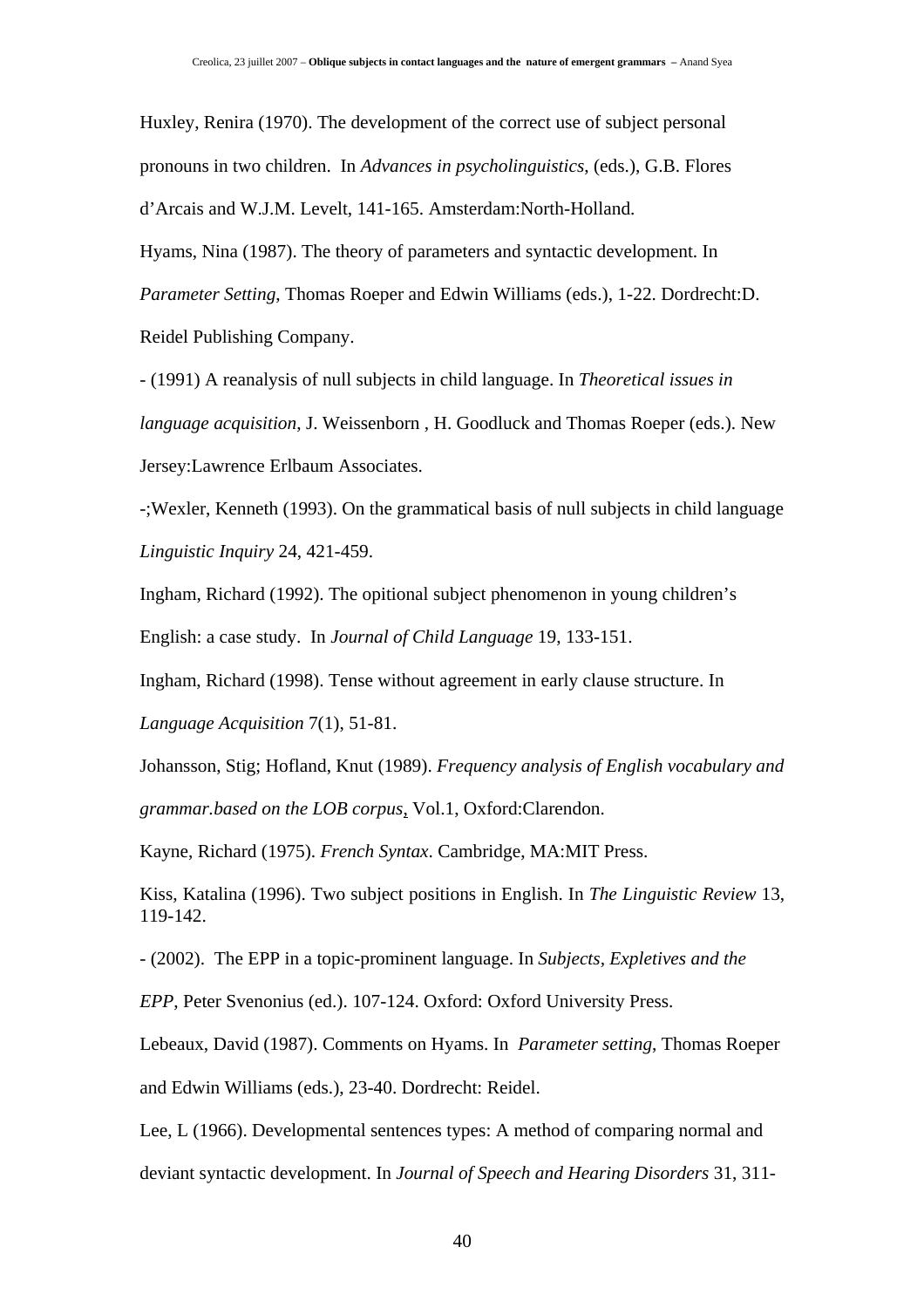330.

Lefebvre, Claire (1998). *Creole genesis and the acquisition of grammar: The case of* 

*Haitian Creole*. Cambridge: Cambridge University Press.

Legendre, G.; Hagstrom, P.;Vainikka, A.; Todorova, M. (2002). Partial constraint

ordering in child French syntax. *Language Acquisition*. Vol 2/3, 189-227.

Lewis, Mathes (1834). *Journal of a West Indian proprietor*. London: John Murray.

Li, Charles; Thompson, Sandra (1975). Subject and topic: a new typology of language. In *Subject and topic*, Charles Li (ed.), 459-489. New York:Academic Press.

-; Thompson, Sandra (1981). *Madarin Chinese :a functional reference grammar*.

Berkeley: University of California Press.

May, Robert (1985). *Logical Form*. Cambridge, MA:MIT Press.

Menyuk, Paula (1969). *Sentences children use*. Cambridge, MA:MIT Press.

McCloskey, James (1997). Subjecthood and subject positions. In *Elements of* 

*Grammar.* L. Haegeman (ed.), 197-235. Dordrecht:Kluwer.

Mühlhaüsler, Peter (1997). *Pidgin and Creole Linguistics*. London:University of

Westminster Press.

Pierce, Amy (1992). Language acquisition and syntactic theory: A comparative

analysis of French and English child grammars. Dordrecht: Kluwer.

Pinckard, George (1816). *Notes in the West Indies*. 2 vols. London:Baldwin, Cradock and Joy; and L.B. Seeley.

Pinker, Steven (1984). *Language learnability and language development*. Cambridge:

Harvard University Press.

- (1994). *The language instinct : how the mind creates language*. New York : Morrow.

Pitôt, Thomy (1805). Quelques observations sur l'ouvrage intitule Voyage a L'Ile de France par un officier du roi. *Revue historique et litteraire de L'Ile Maurice*, 2, 372-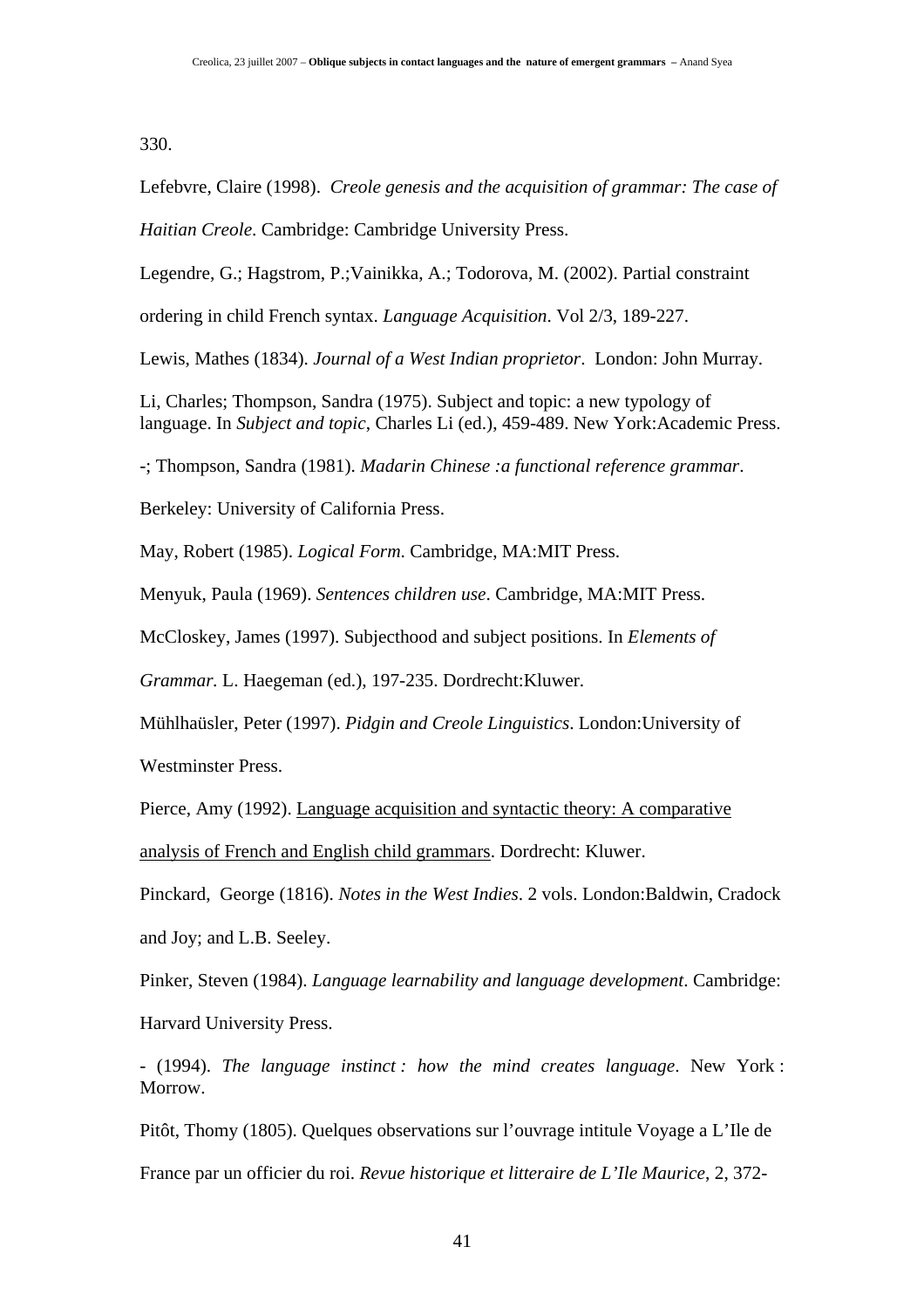#### 74.

Platzack, Christer (1991). A grammar without functional categories: a syntactic study

of early Swedish child language, *Nordic Journal of Linguistics* 13: 107-126.

Poeppel, David and Ken Wexler (1993). The full competence hypothesis of clause

structure in early German, In *Language* 69/1, 1-33.

Radford, Andrew (1986). Small children's small clauses. *Research papers in* 

*Linguistics* 1, 1-38. Bangor:University College of North Wales. - (1990). *Syntactic theory and the acquisition of English syntax*. Oxford:Blackwell.

- (1994). The nature of children's initial clauses. In *Child Language*, Michelle

Aldridge (ed.), 103-148. Clevedon:Multilingual Matters.

- (1995). Phrase structure and functional categories In *The handbook of child* 

*language,* Paul Fletcher and Brain MacWhinney (eds.),483-507. Oxford:Blackwell.

Rispoli, Matthew (1994). Pronoun case overextensions and paradigm building.

*Journal of Child Language* 21, 157-172.

Rizzi, Luigi (1994). Early null subjects and root null subjects. In *Syntactic theory and* 

*first language acquisition: Cross linguistics perspectives*, *vol 2: Binding dependencies* 

*and learnability*, B. Lust, G. Hermon and J. Kornfilt (eds.), 249-272. Hillsdale,N.J,:

Erlbaum.

- (1986). On the status of subject clitics in Romance . In *Studies in* 

*Romance Linguistics*, O. Jaeggli and C. Silva-Corvalan (eds.), 391-419. Dordrecht:

Foris Publications.

- (1991). Residual verb second and the Wh criterion. In *Technical reports in formal and computational linguistics* 2. University of Geneva.

- (1997). The fine structure of the left periphery. In *The new comparative syntax*, Liliane Haegeman (ed.), 281-337. London:Longman.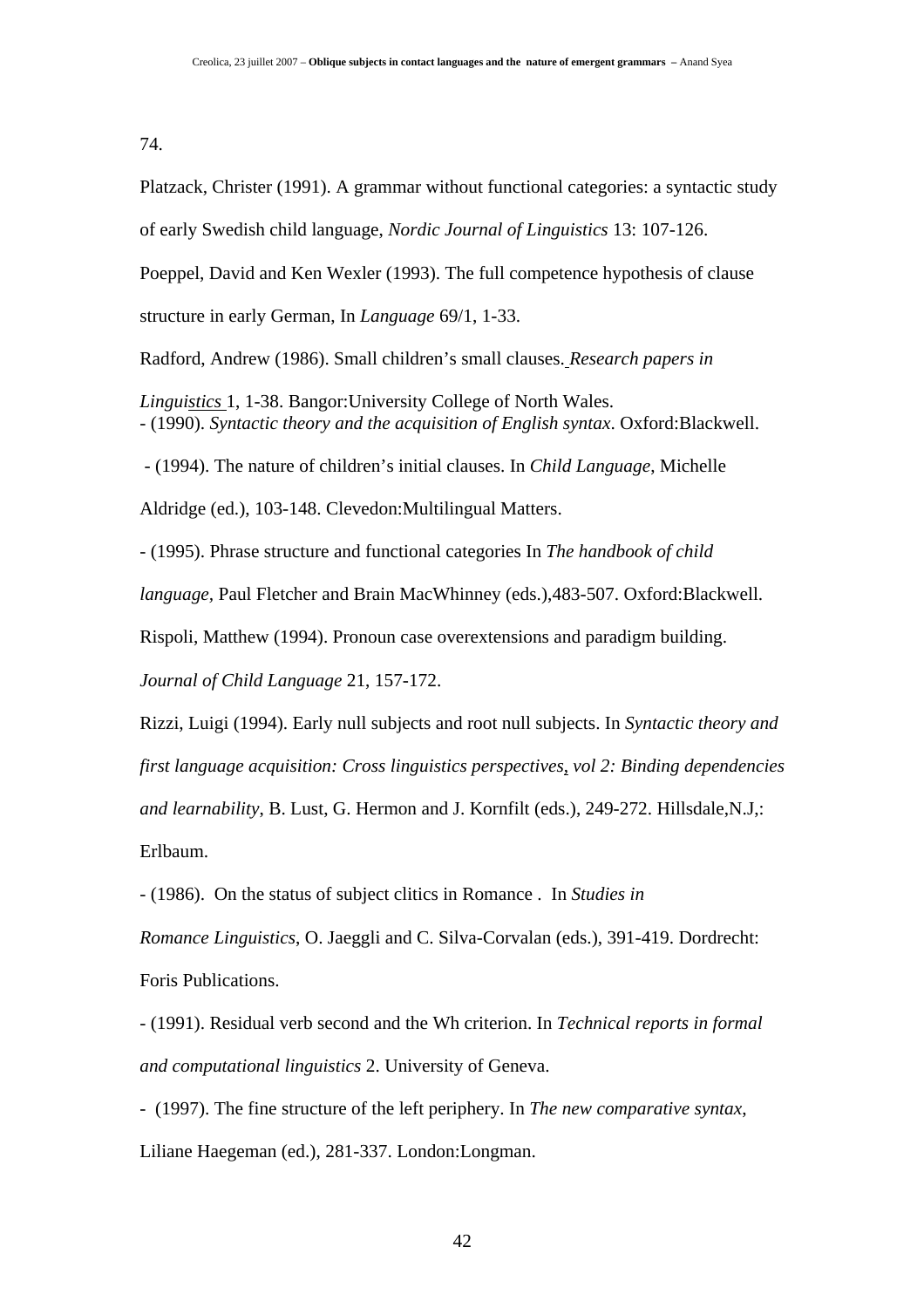Roeper, Thomas; and Weissenborn, Jurgen (1990). How to make parameters work. In *Language processing and language acquisition*, Lyn Frazier and Jill de Villiers (eds.), 147-162. Dordrecht:Kluwer.

-;de Villiers, Jill (1991). Introduction: acquisition of Wh-movement. In *Papers in the acquisition of WH*, T.I. Maxfield and B. Plunkett (eds.), 1-18. Amherst:GLSA publications.

Romaine, Suzanne (1988). *Pidgins and Creoles*. New York:Longman. Schuchardt, Hugo (1980 [1909]). The lingua franca. In *Pidgin and Creole Languages: Selected essays by Hugo Schuchardt*, Glen Gilbert (ed.),

Cambridge:Cambridge University Press.

Schütze, Carlson (1995). Children's subject case errors :evidence from case-related functional projections. In *FLSM: 6th Annual Meeting of the Formal Linguistics Society of Mid-America*, Vol 1, Leslie Grabiele, Debra Hardison and Robert Westmoreland (eds.), 155-166.

- (1997). INFL in child and adult language. Unpublished doctoral dissertation, MIT. Slobin, Dan (1973). Cognitive prerequisites for the development of grammar. In *Studies of child language development*, C. Ferguson and D. Slobin (eds.). New York: Holt, Reinhart and Winston.

Stenzel, Achim (1994). Case assignment and functional categories in bilingual children: routes of development and implications for linguistic theory. In *Bilingual first language acquisition*, J. Meisel (ed.) 162-208. Amsterdam:John Benjamins. Syea, Anand (1998). Non-nominative subjects in early St Kitts Creole. In *St Kitts and the Atlantic Creoles*, Philip Baker and Adrienne Bruyn (eds.) 237-254. London:University of Westminster Press.

Tanz, Christine (1974). Cognitive principles underlying children's errors in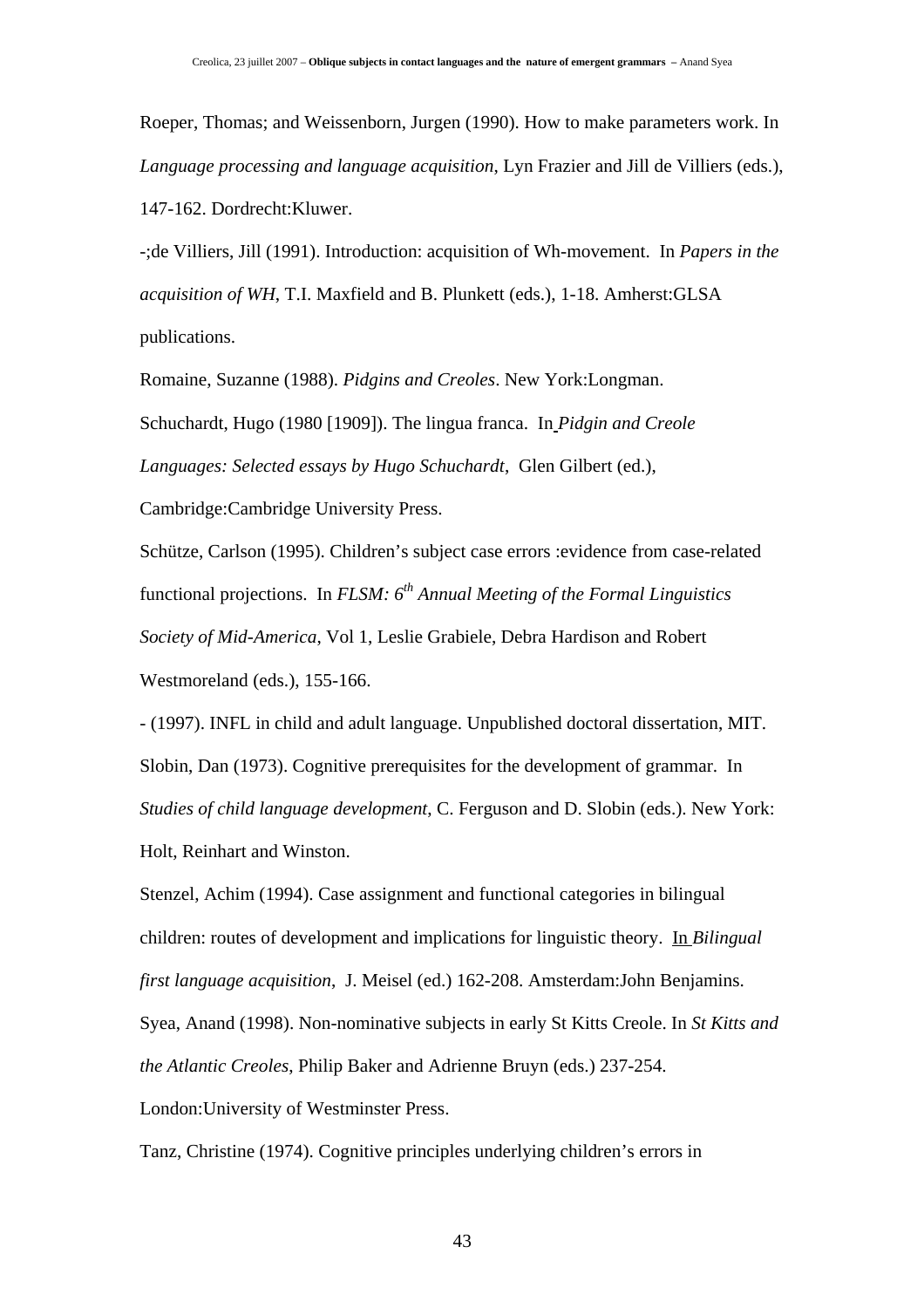pronominal case-marking. In *Journal of Child Language1*, 271-276.

Vainikka, Anne (1994). Case in the development of English syntax, In *Language Acquisition* 3(3), 257-325.

-; Martha Young-Scholten (1996). Gradual development of L2 phrase structure. In *Second Language Research* 12, 7-39.

-; Martha Young-Scholten (1998). The initial stage in the L2 acquisition of phrase structure. In *The Generative study of second language acquisition,* S. Flynn, G. Martohardjono and W. O'Neil (eds.), 17-34. New Jersey:Lawrence Erlbaum Associates.

Wang, Qi; Lillo-Martin, Diane;Best, Catherine; and Levitt Andrea (1992). Null subjects and objects in the acquisition of Chinese. *Language Acquisition* 2, 221-254. Wexler, Ken (1992) Optional infinitives, head movement and the economy of derivations in child grammar. In *Verb Movement*, David Lightfoot and Norbert Hornstein (eds.), 305-350. Cambridge: Cambridge University Press. White, Lydia (1996). Clitics in L2 French. In *Generative perspectives on language Acquisition,* Harald Clahsen (ed.), 335-368. Philadelphia:John Benjamins. Zetterstern, Arne (1978). *A word-frequency list based on American English press reportage*. Copenhagen:Universitetsforlaget and Akademisk Forlag.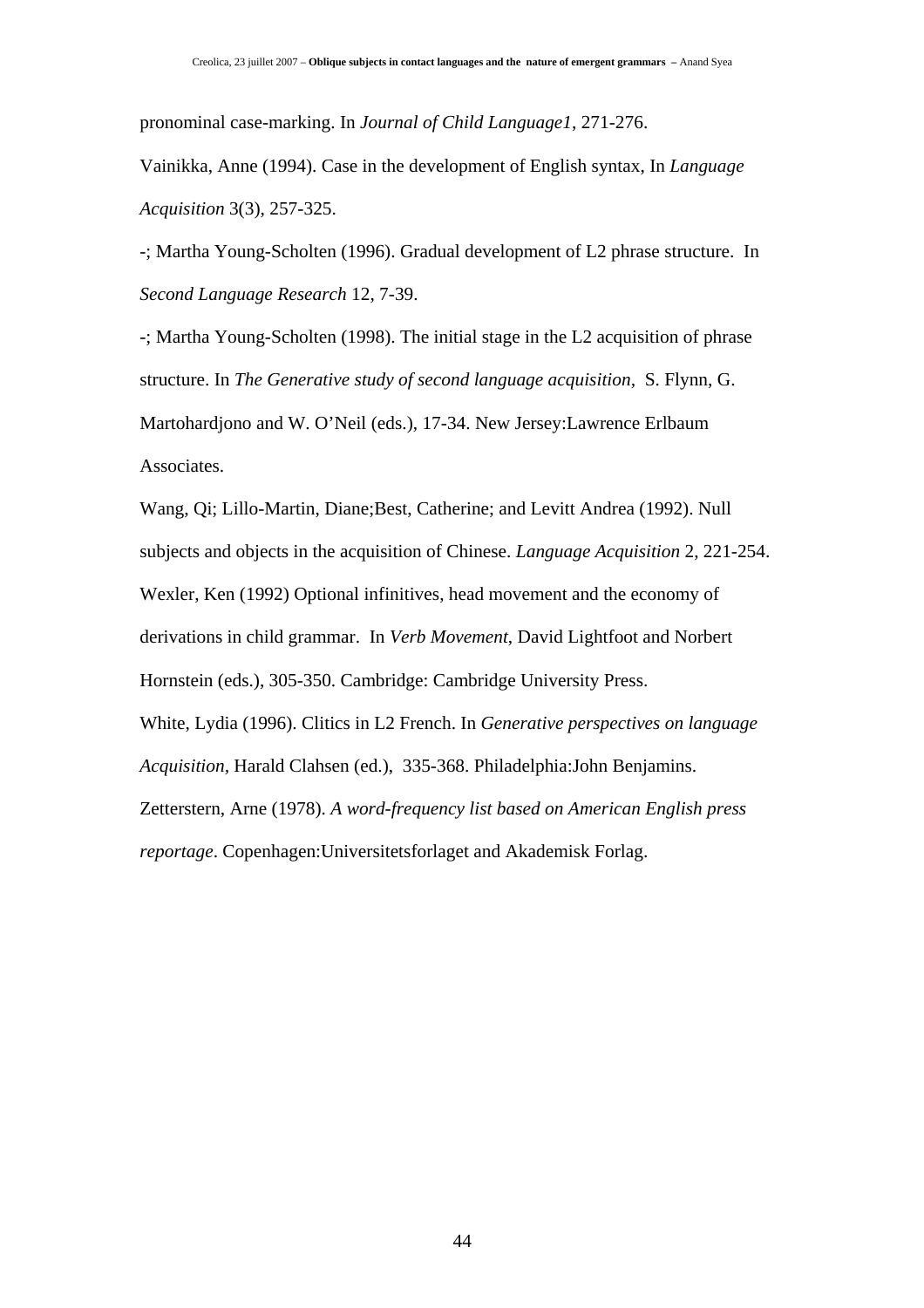## **Notes**

\* I am grateful to Paul Bennett, Viviane Deprez and Andrew Radford for comments on a very early draft of this paper. Thanks also to Jenny Cheshire and members of the Linguistic Seminar Group at Queen Mary College, University of London, for interesting feedback. Errors are of course my own. Correspondence address: Department of English and Linguistics, University of Westminster, 32-38 Wells Street, London W1W 6UW.

1. The term 'oblique' is used in this paper to refer to non-nominative case forms (accusative, oblique and genitive). Historically, it has been used to refer to cases other than the nominative (and vocative). For similar use of this term in the acquisition literature, see Roeper and de Villiers (1991), Vainikka (1994) and Radford (1994) amongst others ).

2. Note that constructions with oblique subjects (similar to those in (3) but with finite verbs) also occur in adult French although, it seems, mostly with the third person subject (Stenzel 1994).

- (a)\* Moi vais a Paris en vacances me go to Paris for holidays
- (b) Lui vient de Paris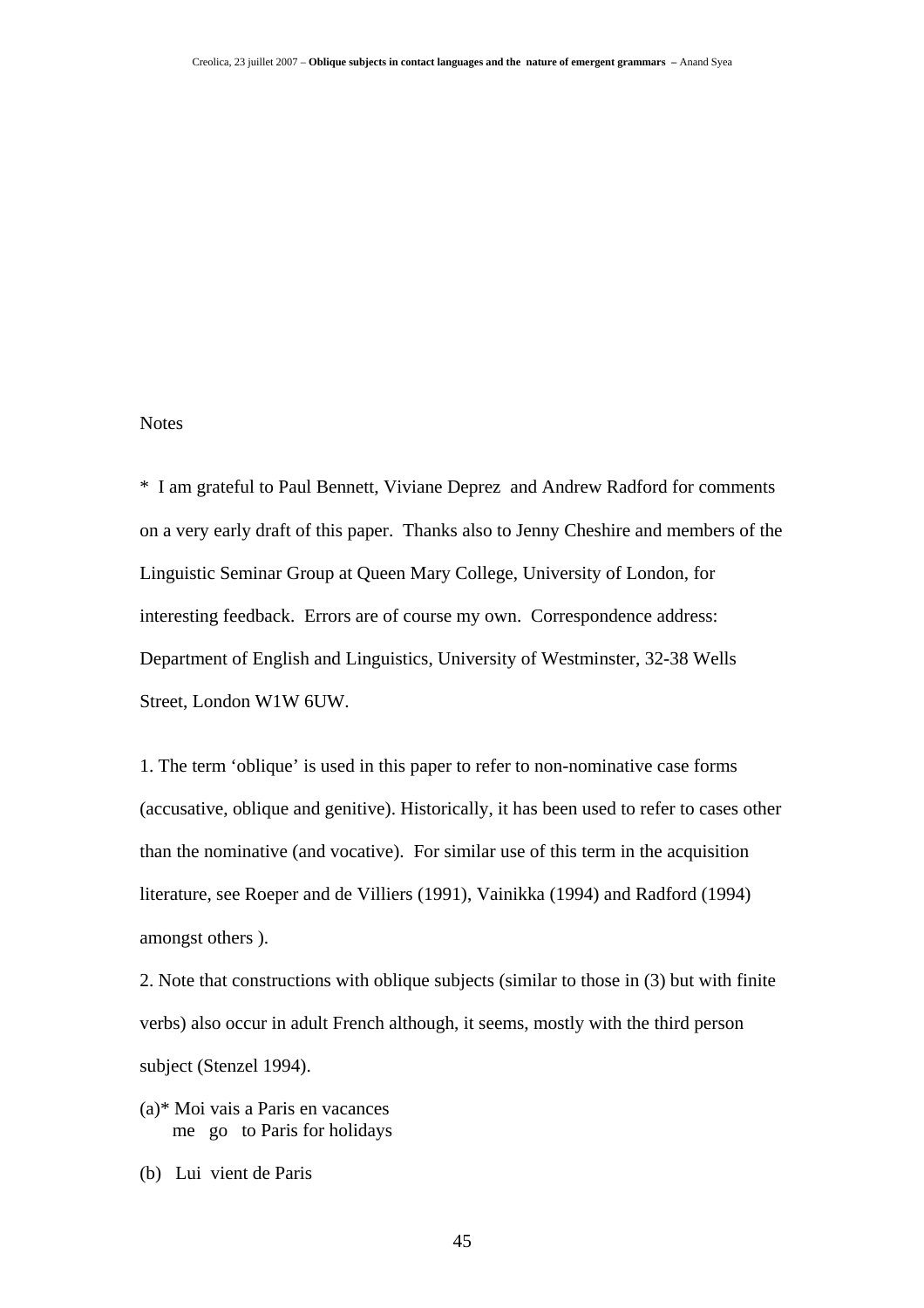him come from Paris 'He comes from Paris.'

Still, English does not allow such constructions. If we assume that an example like (b) derives from a left-dislocation construction like (c) but with its nominative subject elided, then the difference between French and English turns out to be stylistic. French allows elision, English does not. Compare (c) and (d).

© Lui, (il) vient de Paris

(d) Him, \*(he) comes from Paris

Note that left-dislocated constructions are present in early child French, as example (36) in the text (from Legendre et al. 2002) shows. The reason for the difference between © and (d) is that French subject pronouns, unlike those in English, are known to be weak and clitic-like (Kayne 1975) and, therefore prone to elision/ deletion particularly in fast speech. Thus, although constructions like (3) occur in adult (target) French but not adult English, the phenomenon we are dealing with in early child French and French-contact languages on the one hand and early child English and English-contact languages on the other is the same (i.e. oblique (non-nominative) subjects in independent clauses).

3. The data in Fletcher (1985) was collected over a period of a year and a half during tape-recorded conversations in which Sophie (a British-born child with middle class parents who spoke Received Pronunciation of Standard English) interacted with her mother Fran and on one occasion with both her mother and one of her sisters, called Hester. The samples presented in Fletcher (1985) are those collected at 2;4 (with Fran and Sophie), 3;0 (with Fran, Hester and Sophie); 3;5 (with Fran and Sophie) and 3;11 (with Fran and Sophie). The six monthly intervals provide a useful and interesting window on Sophie's grammatical development from the age of (2;4) months to almost  $(4;0)$ .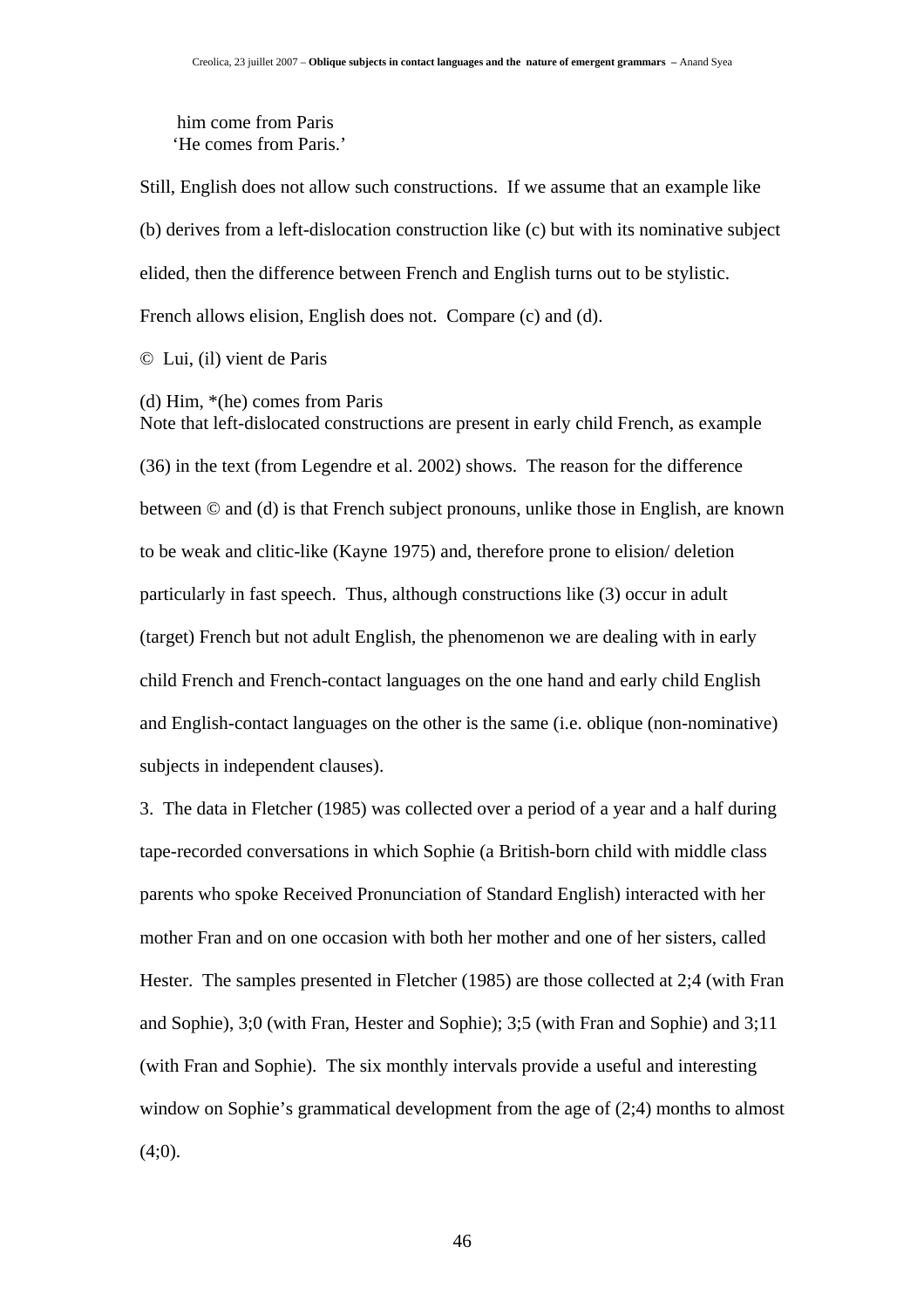4. Brown's study of Eve, Adam and Sarah shows that Eve and Sarah for instance used 'my' mostly while Adam used 'me'.

5. The nominative 'mo/mô' in Mauritian Creole first occurs in Pitôt (1805).

6. Schuchardt (1909[1980:70]) remarks: 'It was not the foreigner who chose it (the singular or plural form); rather it was the European who on one occasion gave him the singular and on another the plural form as the name of the item in question. Other simplifications were made in the same way, thus accounting for the basic similarity of all these languages.'

7. On Mad Magazine constructions, see Akmajian (1984).

8. An alternative (suggested by a reviewer) is that learning can take place by simply processing the content words in the input. This may be so, although the processing of such words involves processing not only their meanings but also the syntactic information they carry (for instance, tense marking on verbs, number marking on nouns, etc.) as well as the relation (thematic) between these words. The presence of such information and its processing suggests the presence of functional projections.

9. The debate between continuity and discontinuity in early language development is an ongoing one. Issues relating to (dis)continuity do certainly arise but given the focus of this paper, they are not considered here.

10. Schütze's (1997:232) system allows the following possibilities:

| <b>INFL</b>              | Verb Form Subject Examples |                                         |
|--------------------------|----------------------------|-----------------------------------------|
| $[Tns=present, +Accord]$ | $-S$                       | NOM he cries, I am crying, she is tired |
| [Tns=present, -Accord]   | <b>OI</b>                  | ACC him cry, me crying, her tired       |
| $[Tns = past, +Accord]$  | -ed                        | NOM he cried, I crying, she tired       |
| [Tns=past, -Accord]      | -ed                        | ACC him cried, him crying, her tired    |
| $[-Tns, +Accord]$        | OІ                         | NOM he cry, I crying, she tired         |
| [-Tns, -Accord]          | OI.                        | $GEN(?)$ his cry, my crying, her tired  |

What is rather unclear is how one determines the presence or absence of [accord] in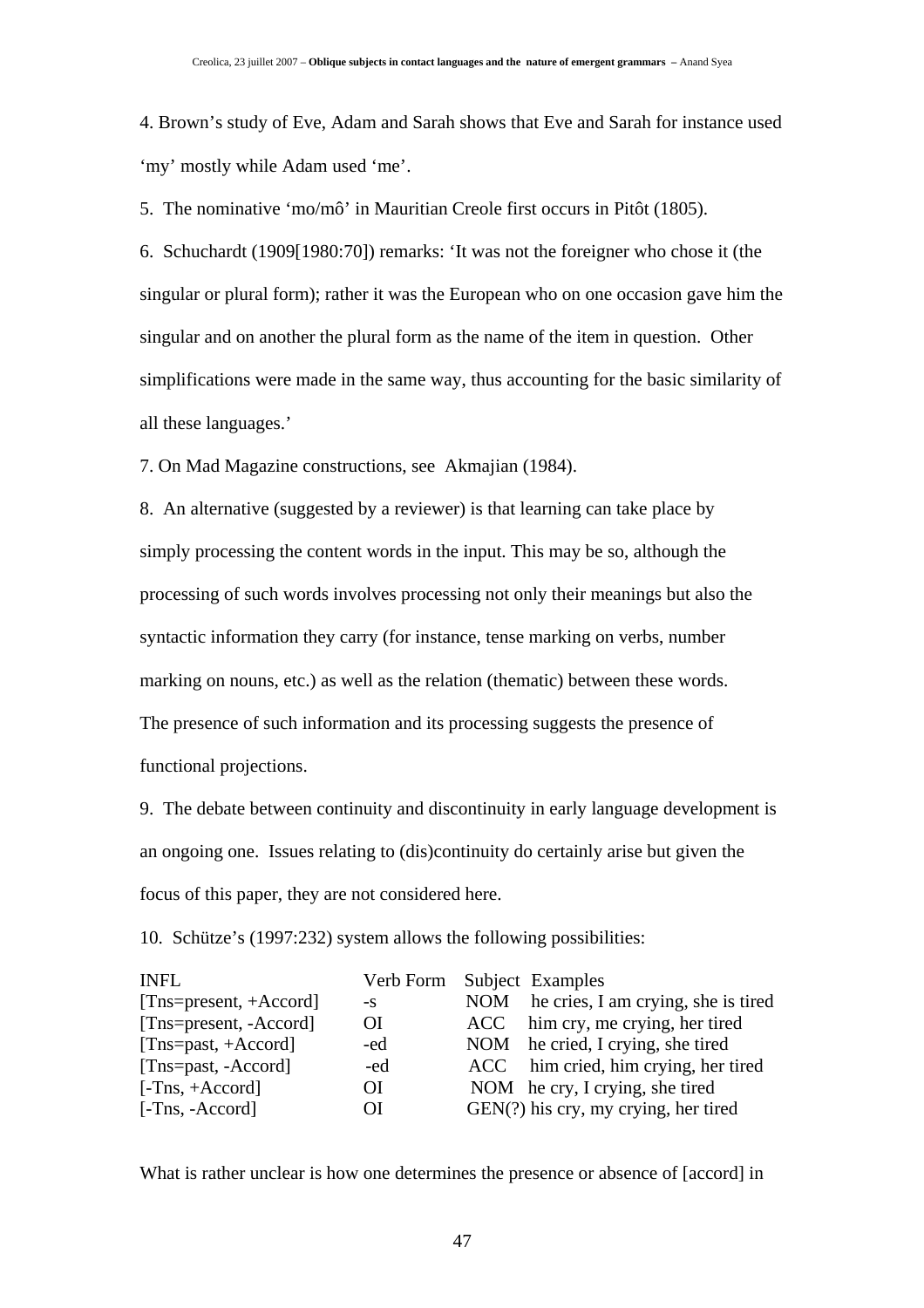cases where no overt agreement is present on the verb. If for instance we take the

following pair:

(a) him cry/crying/tired

(b) he cry/crying/tired

They are both Optional Infinitive but what determines the value of [accord]. It seems

we say that [accord] is positively valued in (b) but negatively in (a) on the basis of the

form of the subject pronoun. But if we ask, how do we know whether the subject should be nominative or oblique, the answer seems to be the value that is assigned to

[accord]. This seems to me to be circular.

11. A similar shift from oblique to nominative seems to have taken place in French-

based-Tayo (New Caledonia). The following examples are from Ehrhart (1993:140)

- (a) mwa ma malad me I ill 'Me, I'm ill'
- (b) Ma defan mwa paske la ule tape ave a bwa defend me because he want hit with wood 'I defend myself because he wanted to hit me with a stick'

Ehrhart notes (p.136) that 'mwa' can also occur as subject and is relatively frequent particularly with the older generation and with those who rarely move outside their tribal setting. If so, it would be reasonable to assume that the oblique form was the preferred form for subject pronouns at an earlier stage in the development of Tayo. 12. Preverbal subjects in Mandarin too are constrained to be definite. Compare the following from Li and Thompson (1981):

- (a) Ren lai le person come PRF 'The person has come'
- (b) Lai-le ren le come-PRF person PRF 'A person has come'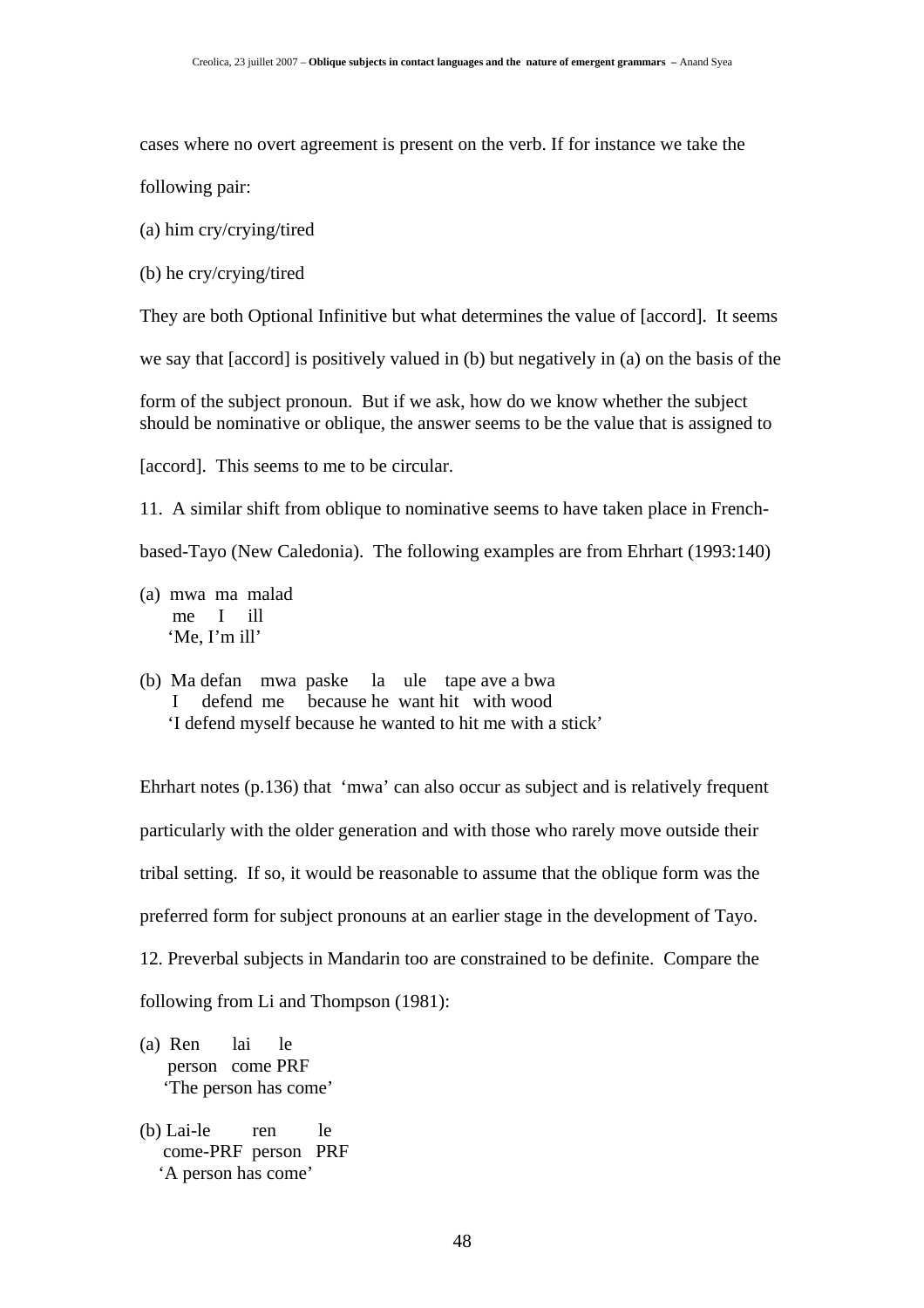It is interesting to note that the unmarked position for indefinites in Chinese is the postverbal position.

13. Hyams (1987) attributes the absence of expletives in early child language to the pro-drop parameter. Pro-drop languages (and early child language is taken to belong to this typology) do not have expletive subjects. Lebeaux (1987) on the other hand argues that expletive subjects are ruled out in a phrase-structure case assigned position. Neither of these however explains the absence of indefinite subjects during the period that expletive subjects are also missing.

14. The co-occurrence of Wh-phrases and oblique subjects has been explained in other ways too. Radford (1994) and Vainikka (1994) independently argue that the oblique subjects following a Wh-phrase is in Spec VP. The Wh-phrase is either adjoined to VP (Radford 1994) or located in Spec IP (Vainikka 1994). The presence of a Wh-phrase in Spec IP blocks raising of subject from Spec VP in Vainikka's approach.

15. Rizzi (1997) notes that a topic phrase and a Wh-phrase cannot co-occur in Italian main clauses although they can in embedded clauses (albeit marginally).

- (a) \* Che cosa Gianni ti dirà? What will Gianni say to you?
- (b) ? Mi domando a chi, il premio Nobel, lo potrebbero dare I wonder to whom, the Nobel Prize, they could give it.

Rizzi attributes the surprising ungrammaticality of (a) to a failure of an I-to-C (here Tto –Foc) movement. It is assumed that the feature [+wh] is generated under T and has to raise, in this case to Foc, so that it can check the [+wh] feature on the Wh-phrase in Spec FocP, thereby satisfying the Wh-Criterion (Rizzi 1991). The reason this movement fails, it is argued, is because of the presence of a topic phrase, which means Top blocks T raising to Foc. The marginality of (b) – where a Wh-phrase and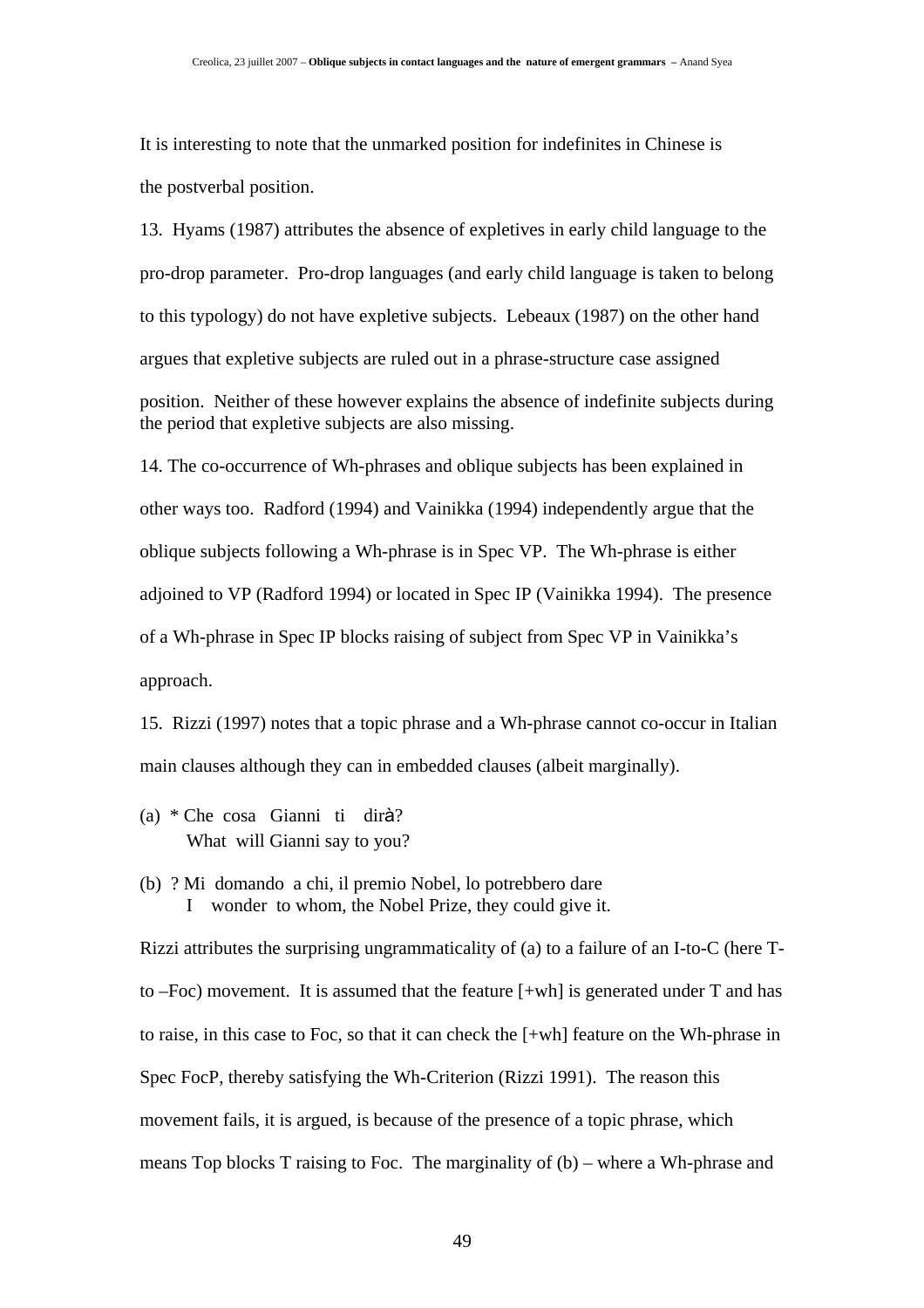a topic phrase co-occur - on the other hand is attributed to a weakening of I-to-C (or T-to-Foc) in embedded clauses, as suggested in Rizzi (1991). But note that whphrases and topic phrases can co-occur in English relative clauses (Kiss 1996), as in the following.

(c) I know the person to whom that book he gave

16. The default case here is the oblique (non-nominative) case. The idea of 'default' is not new and has been used by linguists to talk not only about case but also about plural marking (-s being the default plural form for instance). Note that Generalized Phrase Structure Grammar (Gazdar, Klein, Pullum and Sag (1985)) treats accusative case as the default case while nominative, being restricted to subject position of a finite clause, as the exceptional case. Taking the accusative (here the oblique) as the default case, as pointed out by Bennett (1995), seems reasonable, particularly in colloquial English, where it can occur even in position where one would expect the nominative, as in the following.

(a) Him and me/I did it.

(b) Who wants to know? I/Me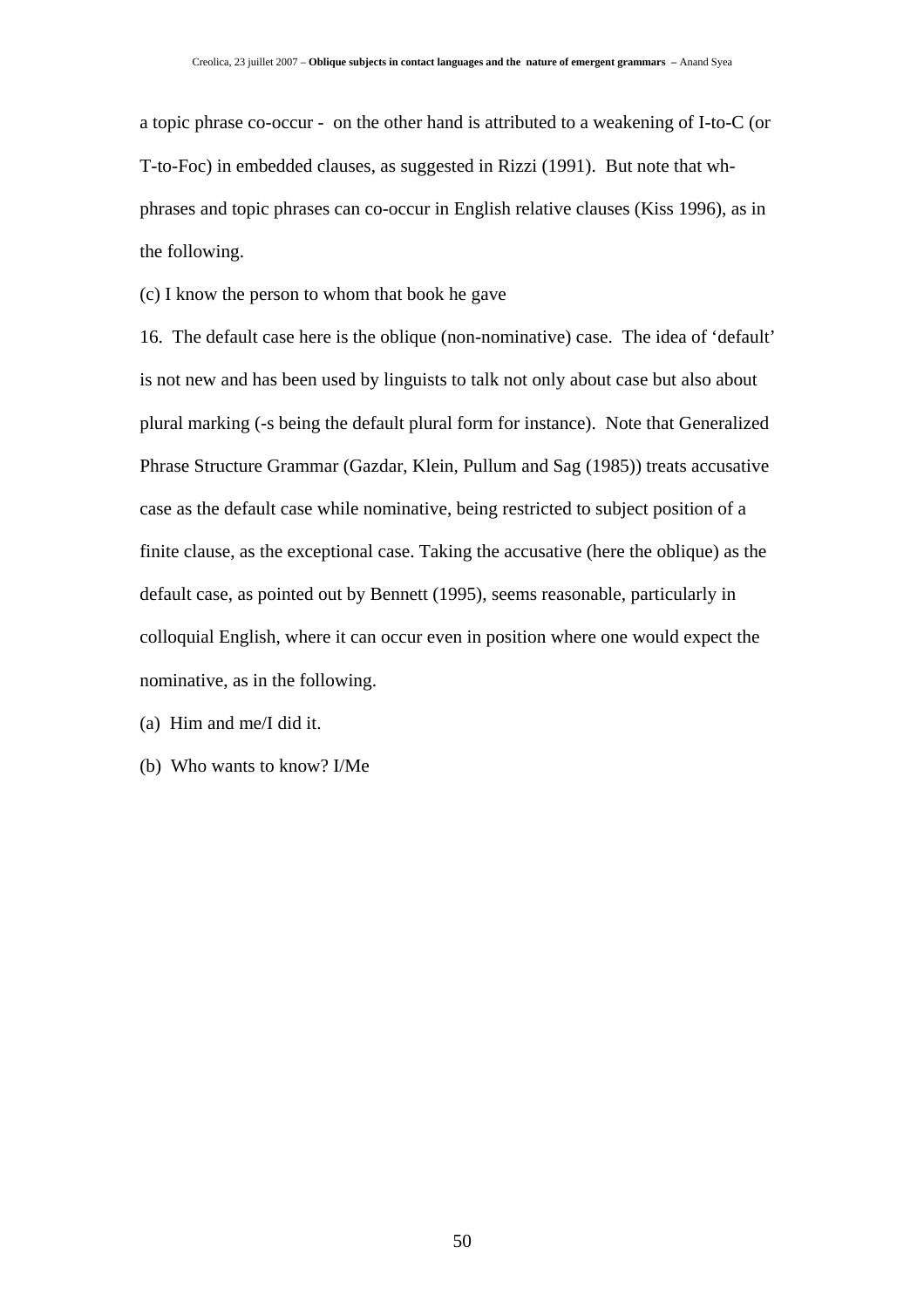## Abstract

This paper extends the empirical base of the discussion of oblique subjects in English and French child grammars by examining such subjects in English and French- based contact languages (i.e. pidgins and creoles), particularly in the early stages of their development. It thus provides us with an opportunity to reassess the hypotheses put forward on how and why subjects of main clauses have the oblique form, clearly an intriguing departure. The occurrence of oblique subjects in contact languages is particularly interesting because it shows adults, like children in L1 acquisition, rejecting the correct nominative form in favour of a deviant form. This paper argues that the choice of oblique subjects is determined by the nature of the emerging system. More specifically, it argues that emerging grammars are discourse-bound and subjects, as suggested in Gruber (1967), are in topic position. However, it also extends Gruber's analysis by arguing that the distribution of subjects is driven by their features (namely, [+definite], [+referential] and [+specific]), features that can only be checked in Topic position. The paper thus offers an explanation not only for why subjects surface in the oblique form but also why they tend not to be indefinite or expletive.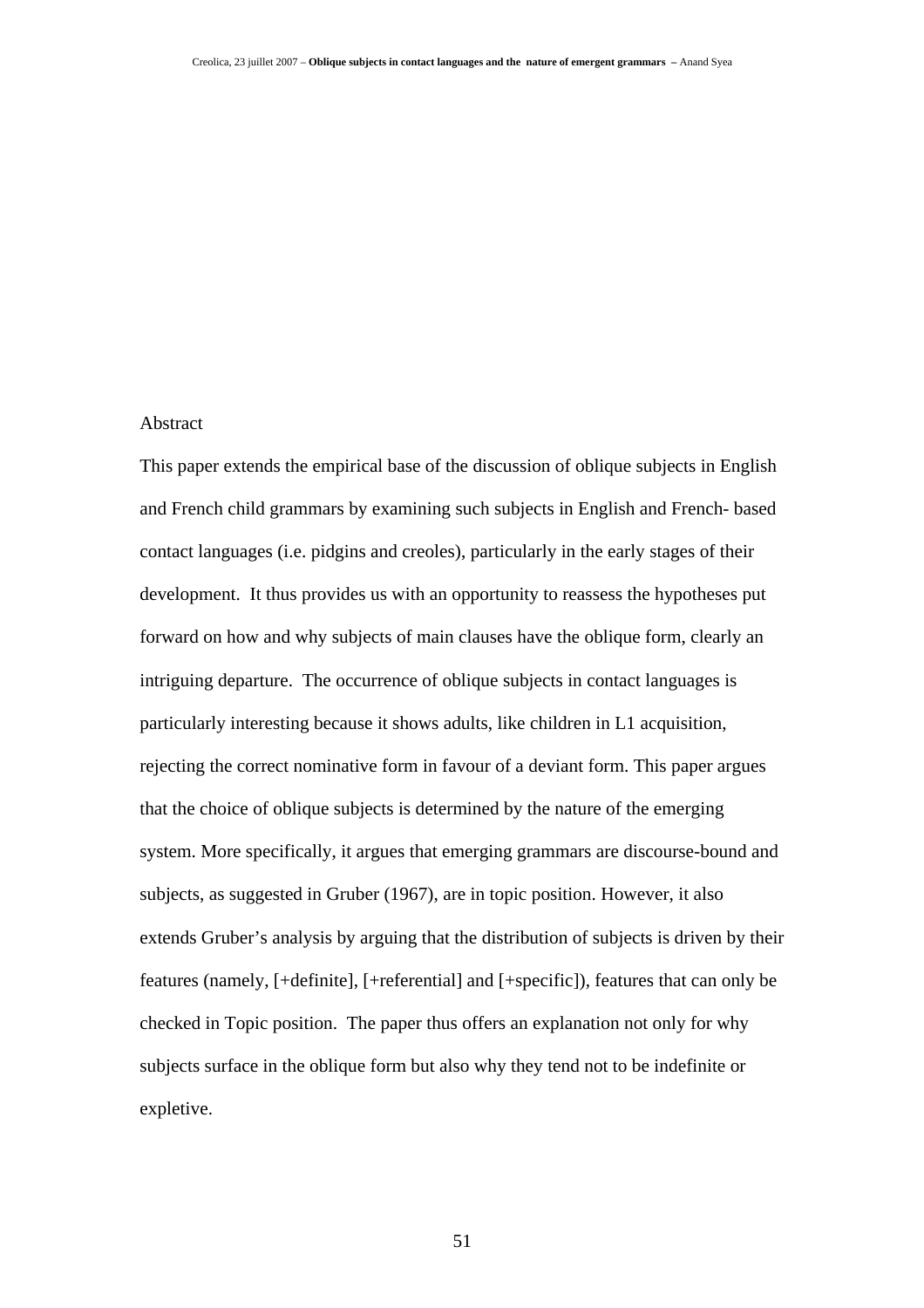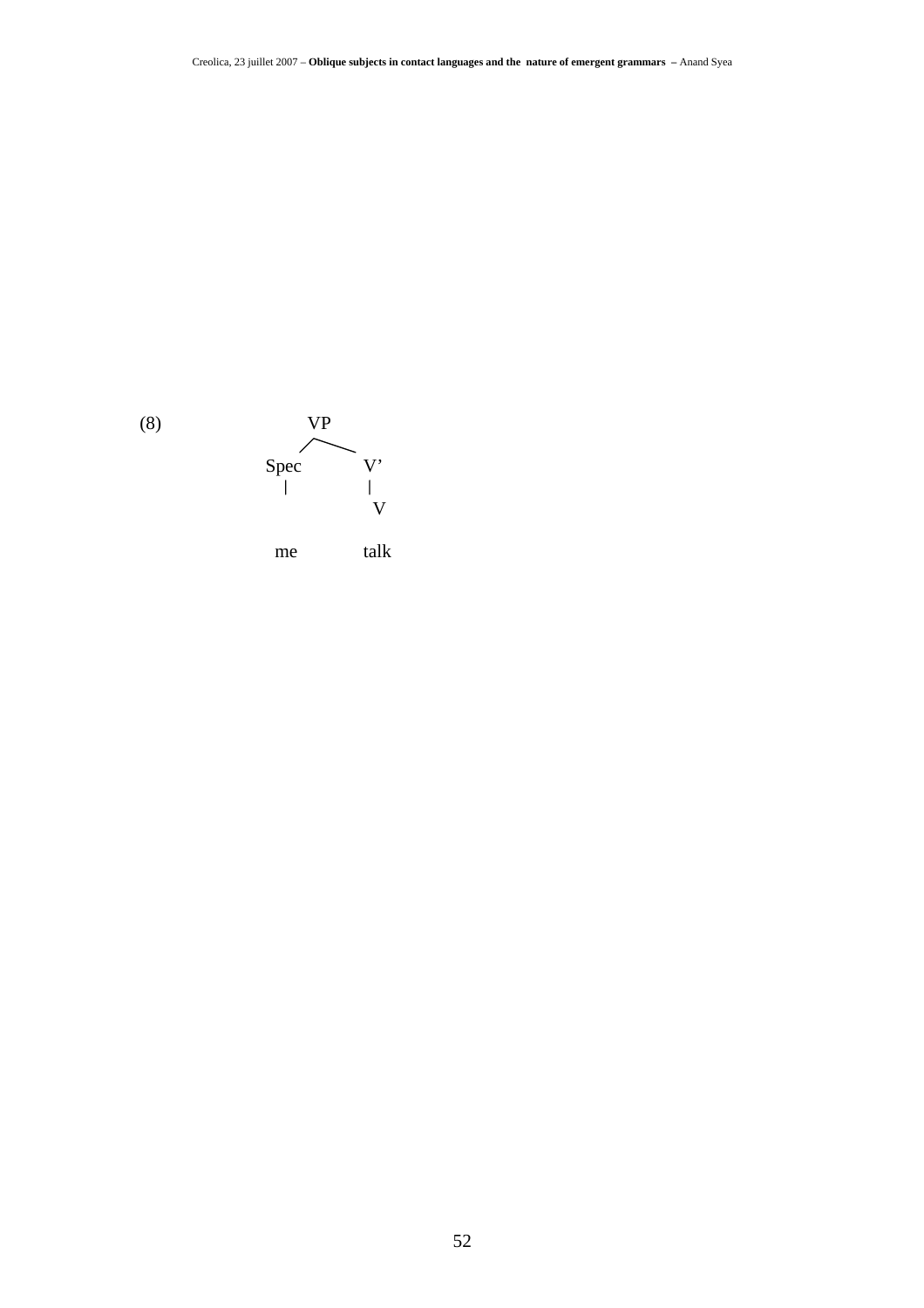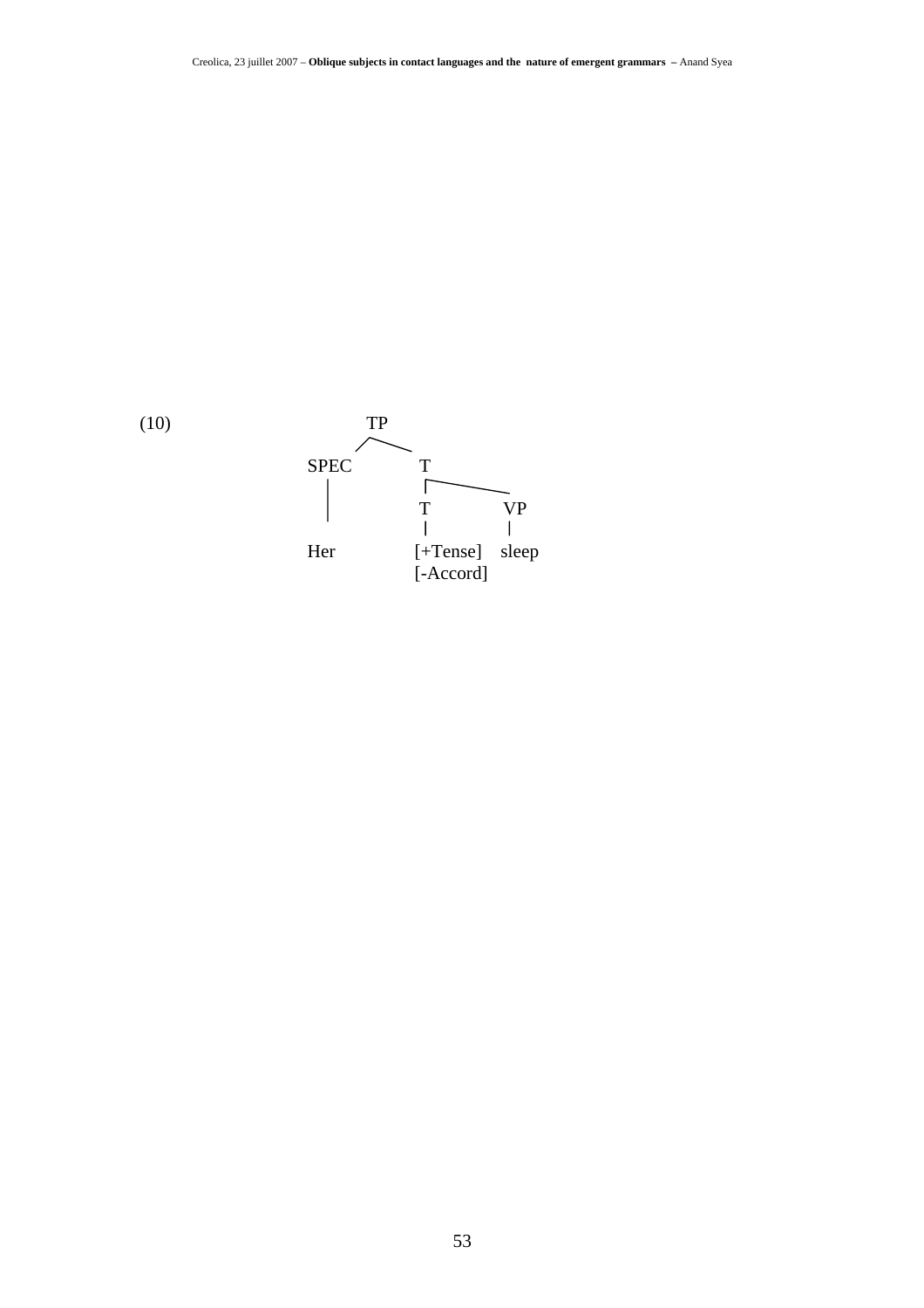